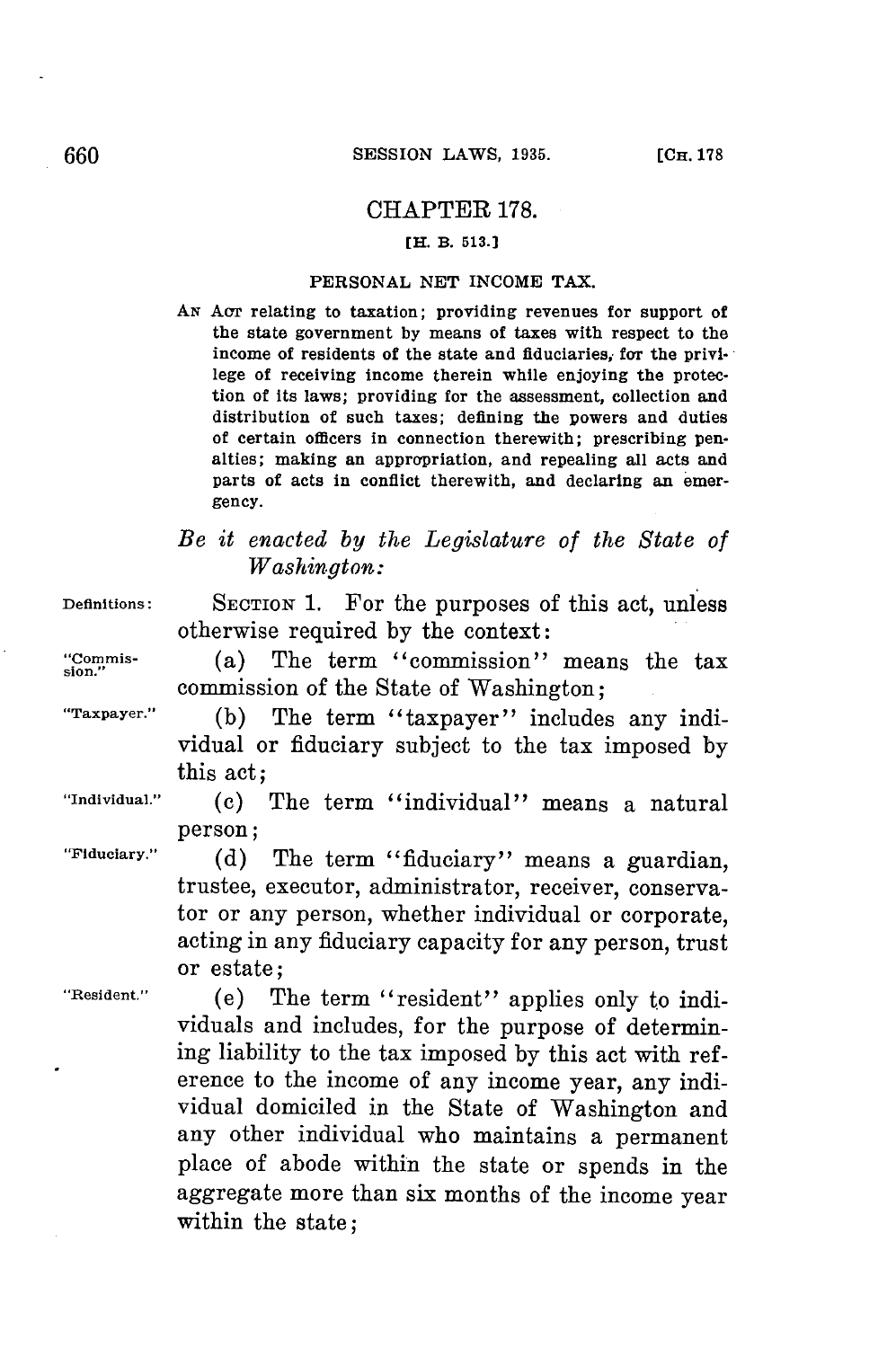**(f)** The term "income year" means the calen- **"Inone** dar year or the fiscal year ending during such calendar year upon the basis of which the net income is computed under this act. Income year includes, in the case **of** a return made for a fractional part of a year under the provisions of this act and under regulations prescribed **by** the commission, the period for which such return is made;

**(g)** The term "fiscal year" means an account- **"Fiscal** ing period of twelve months ending the last day of any month other than December;

(h) The term "paid," for the purposes of the **"Paid."** deductions under this act, means "paid or accrued" or "paid or incurred," and the terms "paid or incurred" and "paid or accrued" shall be construed according to the method of accounting upon the basis of which the net income is computed under this act;

The term "received," for the purpose of com- **"Received."** puting net income under this act, means "received or accrued," and the term "received or accrued" shall be construed according to the method of accounting upon the basis of which net income is computed under this act;

(i) The term "foreign country" means any **"Foreign** jurisdiction other than one embraced within the United States. The term "United States," when used in a geographical sense, includes the states and territories of Alaska and Hawaii, the District of Columbia and the possessions of the United States;

**(j)** The term "dividend" means any distribu- **"Dividend."** tion made **by** a corporation out of its earnings or profits to its shareholders or members whether in cash or in other property of the corporation;

**(k)** The term "trade or business" includes the **"Trade o** performance of the functions of a public office.

SEc. 2. There shall be levied, collected and paid **levying of income tax.** to the state for each income year **by** every resident of the State of Washington for the privilege of re-

**country."**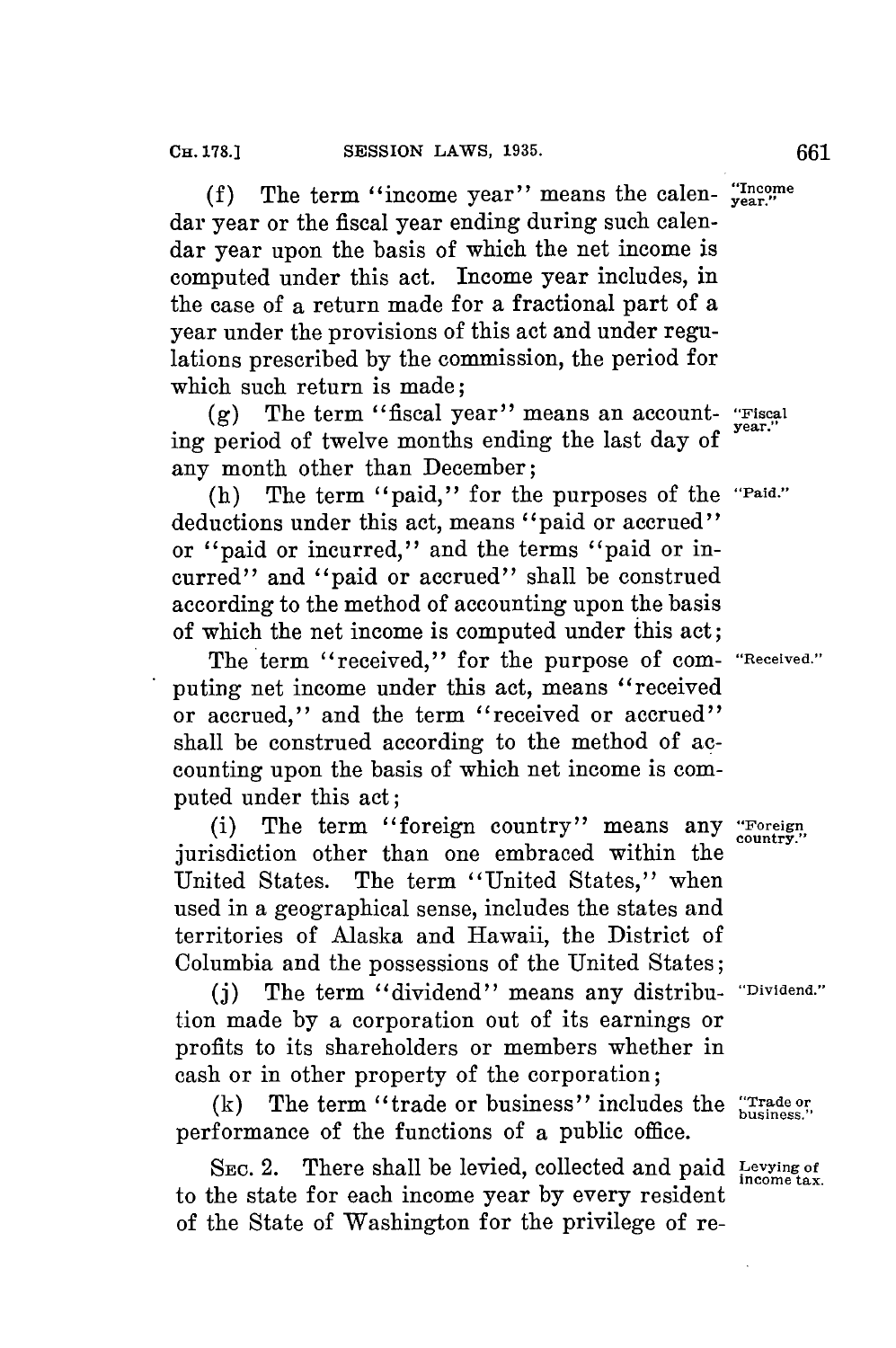ceiving income therein while enjoying the protections of its laws-

**Normal tax.** (a) **A** normal tax with respect to his income at the rate of three per cent of the amount of the net income in excess of the credits against net income as provided in sections **9** and **10;**

**Surtax. (b) A** surtax with respect to his income at the rate of four per cent of all surtax net income in excess of \$4,000.

"Surtax net SEC. 3. As used in section 2, the term "surtax" net income" means the amount of the net income in excess of the credits against net income provided in section **10.**

Date of **SEC. 4.** The first tax payable under this act shall **First tax. first tax payable under this act shall**<br>first tax. be computed upon income for the calendar year ending December **31, 1935,** or for any fiscal year ending during such calendar year.

"Net we see SEC. 5. "Net income" means the gross income." computed under section **6** less the deductions allowed **by** section **7.**

"Gross" SEC. 6. (a) "Gross income" includes gains, profits and income derived from salaries, wages or compensation for personal service, of whatever kind and in whatever form paid, or from professions, vocations, trades, businesses, commerce, or sales, or dealings in property, whether real or personal, growing out of the ownership or use of or interest in such property; also, from interest, rent, dividends, securities, or the transaction of any business carried on for gain or profit, or gains or profits and income derived from any source whatever;

**Exemptions. (b)** The following items shall not **be** included in gross income and shall be exempt from taxation under this act:

**rmeins (1)** Amounts received under a life insurance **insurance** contract paid **by** reason of the death of the insured, **contract.** whether in a single sum or otherwise (but if such

**under a life of death.**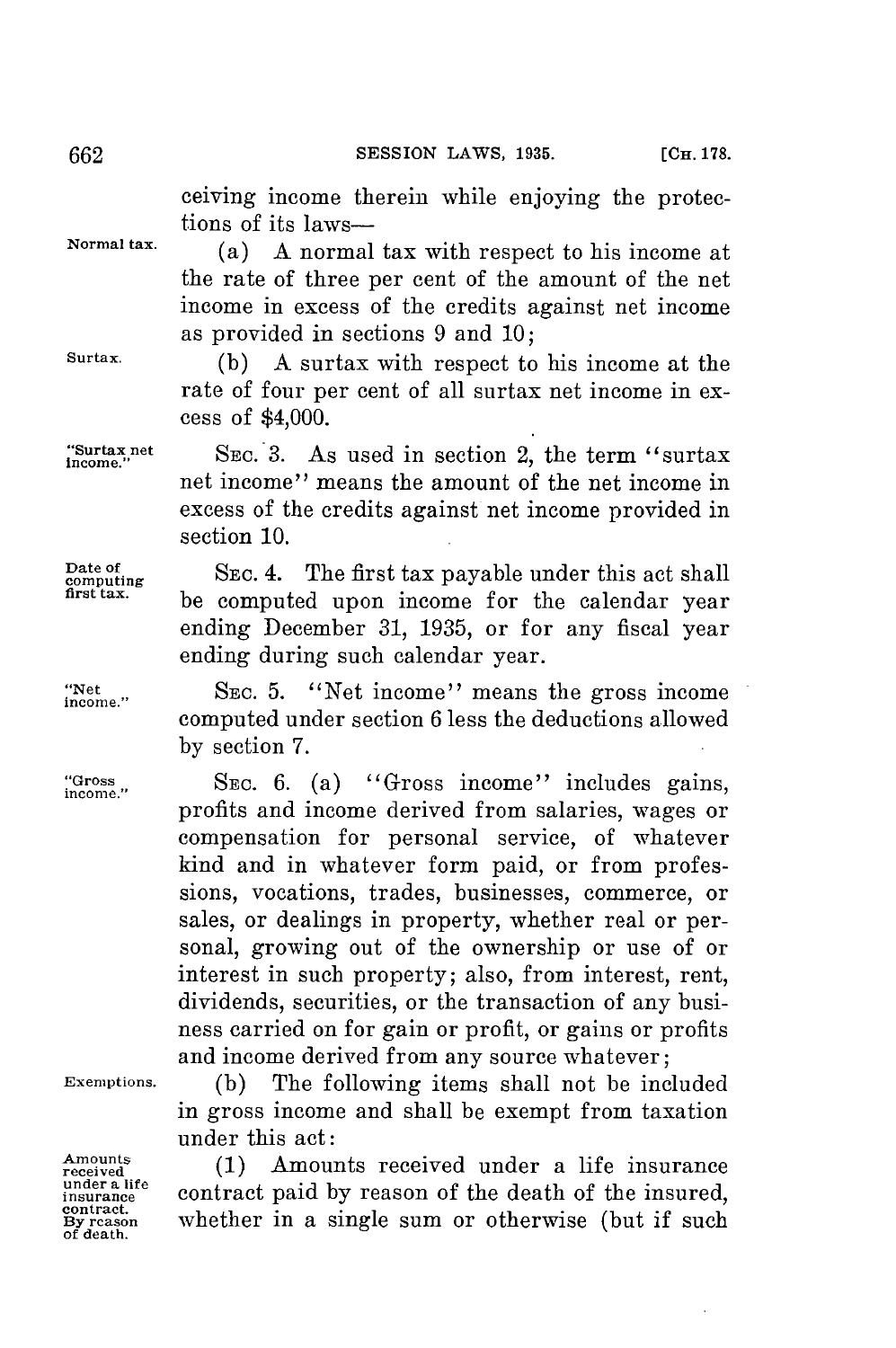amounts are held **by** the insurer, under an agreement to pay interest thereon, the interest payments shall be included in gross income);

(2) Amounts received (other than amounts paid **by** reason of the death of the insured and interest payments on such amounts and other than amounts received as annuities) under a life insurance or endowment contract, but if such amounts Endowment. (when added to amounts received before the income year under such contract) exceed the aggregate premiums or consideration paid (whether or not paid during the income year) then the excess shall be included in gross income. Amounts received as an annuity under an annuity or endowment contract **Amounts** shall be included in gross income; except that there shall be excluded from gross income the excess of the amount received in the income year over an ,amount equal to three per cent of the aggregate premiums or consideration paid for such annuity (whether or not paid during such year), until the aggregate amount excluded from gross income under this act in respect of such annuity equals the aggregate premiums or consideration paid for such annuity. In the case of a transfer for a valuable consideration, by assignment or otherwise, of a life insurance, endowment, or annuity contract, or any interest therein, only the actual value of such consideration and the amount of the premiums and other sums subsequently paid **by** the transferee shall be exempt from taxation under paragraph 1 or this paragraph;

**(3)** The value of property acquired **by** gift, be- **Gift.** quest, devise or inheritance (but the income from such property shall be included in gross income);

(4) Interest upon the obligations of the United **Interest** (4) Interest upon the obligations of the Office theories States or its possessions, agencies or instrumentali-  $\frac{\text{obligations}}{\text{of U.S.}}$ ties which is or shall be exempt from state taxation **by** Federal law;

under<br>annuity.

**Transfer of**<br>insurance,<br>endowment,<br>annuity.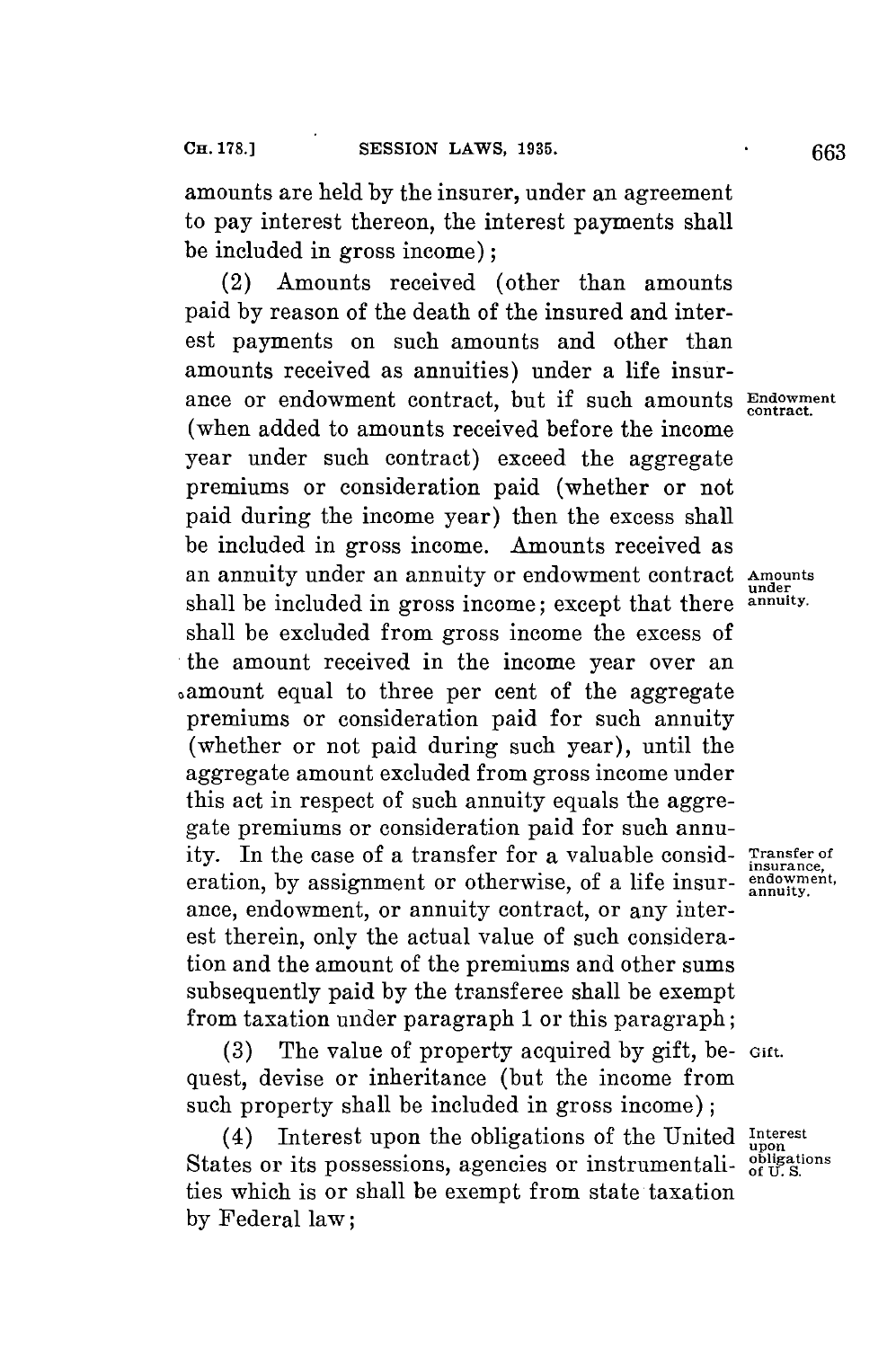**Amounts**

**through (5)** Amounts received through accident or accident or **health insurance or under workmen's compensation**<br> *insurance*. acts as compensation for personal injuries or sickness, plus the amount of any damages received whether **by** suit or agreement on account of such injuries or sickness;

Minister of (6) The rental value of a dwelling house and gospel's<br>home. **home.** appurtenances thereof furnished to a minister of the gospel as part of his compensation;

Compensa- (7) Salaries, wages, pensions and other com-<br>
U.S. Pensation received from the United States by offpensation received from the United States by officials, employees or veterans thereof which are or shall be exempt from state taxation **by** Federal law;

Stock (8) Stock dividends of a corporation distrib-<br>dividends,<br>uted to its own stockholders.

**Use of in-** (c) Whenever in the opinion of the commission **ventories.** the use of inventories is necessary in order clearly to determine the income of any taxpayer, inventories shall be taken **by** such taxpayer upon such basis as, the commission may prescribe as conforming as nearly as may be to the best accounting practice in the trade or business and as most clearly reflecting the income.

**Deductions. SEC. 7.** In computing net income there shall be allowed as deductions:

**Expenses of** (a) **All** the ordinary and necessary expenses **business.** paid or incurred during the income year in carrying on any trade or business, including a reasonable allowance for salaries or other compensation for services actually rendered; traveling expenses (including the entire amount expended for meals and lodging) while away from home in the pursuit of a trade or business; and rentals or other payments required to be made as a condition to the continued use or possession, for purposes of the trade or business, of property to which the taxpayer has not taken or is not taking title or in which he has no equity;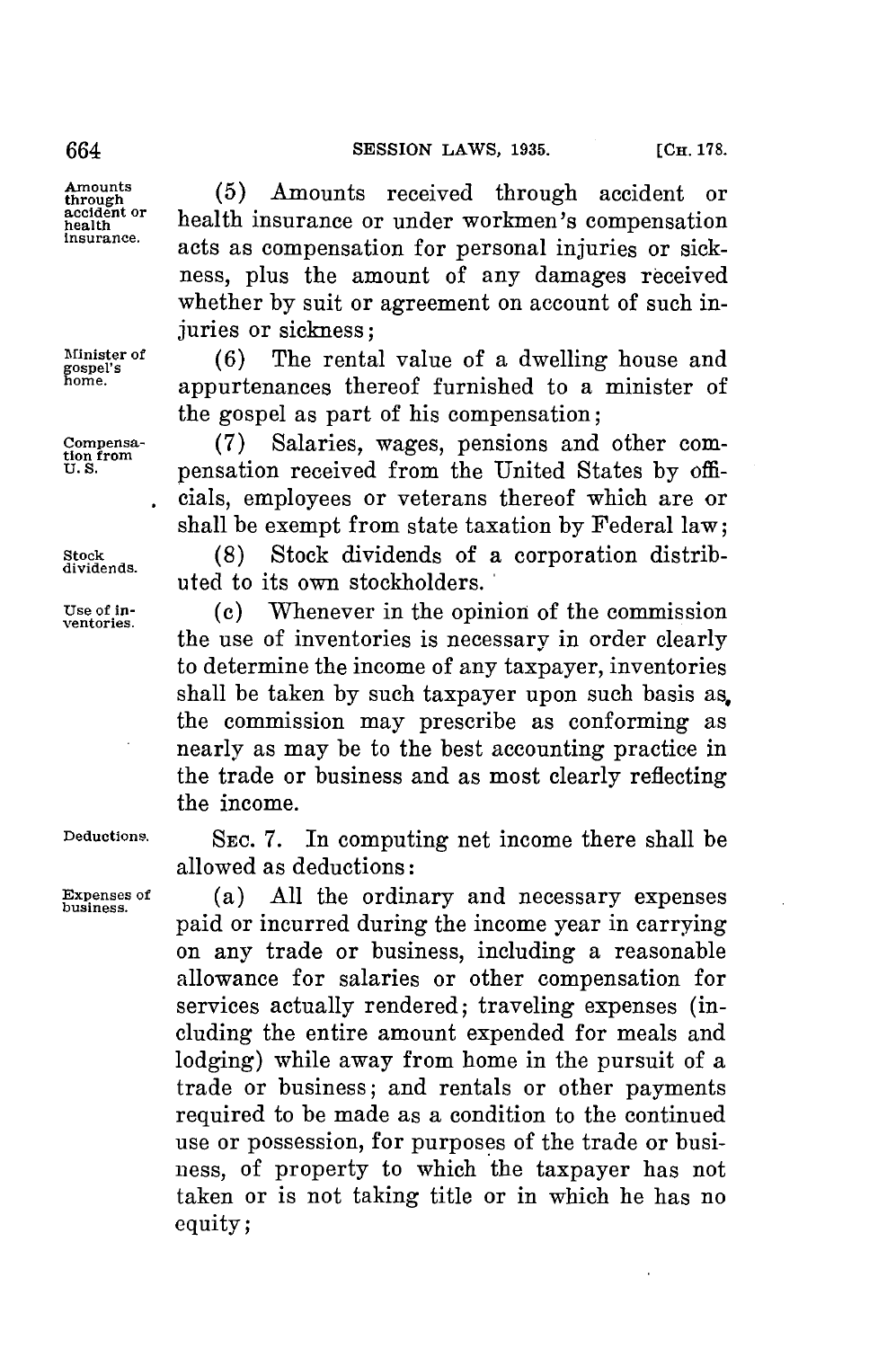(b) All interest paid or accrued within the in-Interest on come year on indebtedness, except on indebtedness incurred or continued to purchase or carry obligations the interest upon which is wholly exempt from the taxes imposed **by** this act;

(c) Taxes paid or accrued within the income Taxes paid r imposed by the authority of the United States by authority any of its possessions or of any state territory possessions. year imposed by the authority of the United States or any of its possessions or of any state, territory **possessions.** or District of Columbia, or of any foreign country; except inheritance taxes, Federal estate taxes, estate taxes of this or any other state, gift taxes of this or any other state and except taxes imposed **by** this act and taxes assessed for local benefits of a kind tending to increase the value of the property assessed; but this paragraph shall not exclude the allowance as a deduction of so much of such taxes **for** local benefits as is properly allocable to maintenance or interest charges;

**(d)** Losses sustained during the income year Losses and not compensated for **by** insurance or otherwise:

**(1)** If incurred in trade or business; or

(2) If incurred in any transaction entered into for profit, though not connected with the trade or business; or

**(3) Of** property not connected with the trade or business, if the loss arises from fires, storms, shipwreck or other casualty, or from theft.

(e) Losses from wagering transactions shall be **Losses from wagering** allowed only to the extent of the gains from such **transactions.** transactions;

(f) The basis for determining the amount of  $\frac{\text{Basis for de}}{\text{terminer}}$ deduction for losses sustained to be allowed, under anount of subsection **(d)** shall be the adjusted basis provided in section 22 for determining the loss from the sale or other disposition of property;

**(g)** Losses from the sales or exchanges of capi- **Losses from sales or ex**tal assets shall be allowed only to the extent pro- **canges of** vided in section 26:

**capital**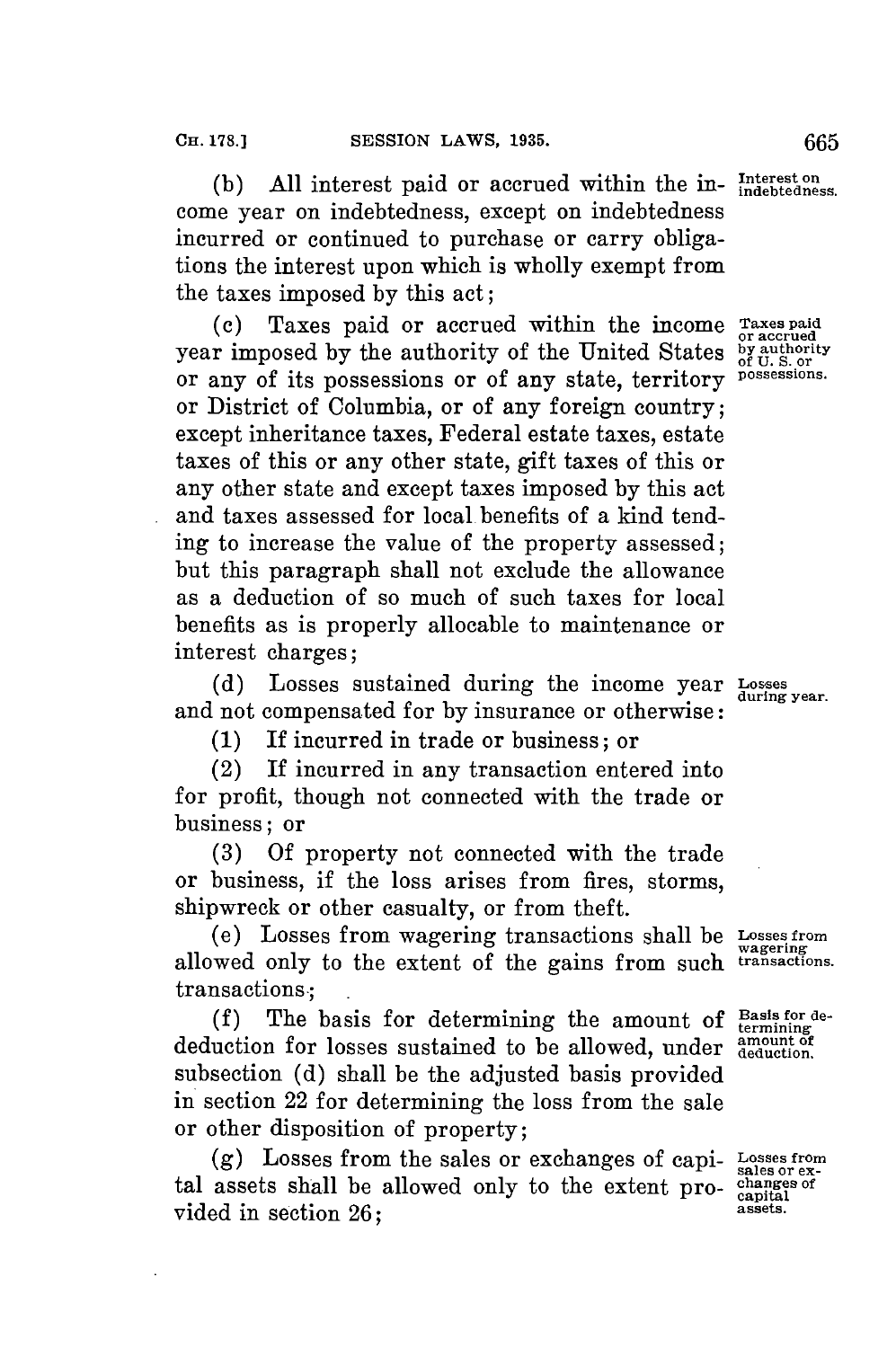**bt ascer-** (h) Debts ascertained to be worthless and charged off within the income year (or in the discretion of the commission, a reasonable addition to a reserve for bad debts); and when satisfied that a debt is recoverable only in part, the commission may allow such debt, in an amount not in excess of the part charged off within the income year, as a deduction;

(i) **A** reasonable allowance for the exhaustion, wear and tear of property used in the trade or busi-**Property.** ness, including a reasonable allowance for obsolescence. In the case of property held **by** one person for life with remainder to another person, the deduction shall be computed as if the life tenant were the absolute owner of the property and shall be allowed to the life tenant. In the case of property held in trust the allowable deduction shall be apportioned between the income beneficiaries and the trustee in accordance with the pertinent provisions of the instrument creating the trust, or, in the absence of such provisions, on the basis of the trust income allocable to each;

**Natural (j)** In the case of mines, oil and gas wells, **deposits,** other natural deposits, and timber, a reasonable allowance for depletion and for depreciation of improvements, according to the peculiar conditions in each case; such reasonable allowance in all cases to be made under rules and regulations to be prescribed **by** the commission. In any case in which it is ascertained as a result of operations or of development work that the recoverable units are greater or less than the prior estimate thereof, then such prior estimate (but not the basis for depletion) shall be revised and the allowance under this subsection for subsequent income years shall be based upon such **Case of** revised estimate. In the case of leases the deduc- **leases.** tion shall be equitably apportioned between the lessor and lessee. In the case of property held **by** one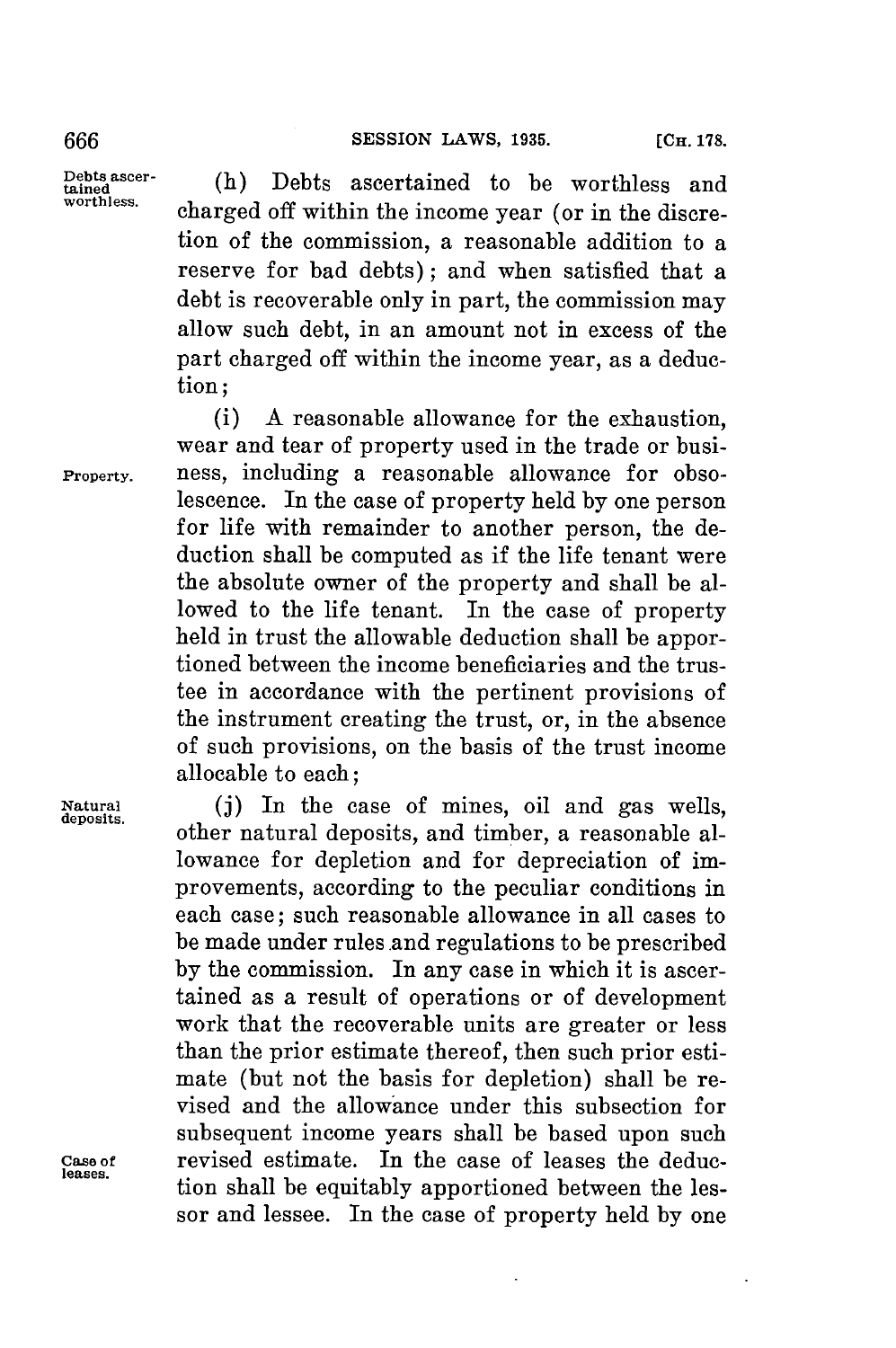person **for** life with remainder to another person, the deduction shall be computed as if the life tenant ivere the absolute owner of the property and shall **Property.** be allowed to the life tenant. In the case of property held in trust the allowable deduction shall be apportioned between the income beneficiaries and the trustee in accordance with the pertinent provisions of the instrument creating the trust, or, in the absence of such provisions, on the basis of the trust income allocable to each;

**(k)** The basis upon which depletion, exhaustion, wear and tear, and obsolescence are to be al- **Bais upon** lowed in respect of any property shall be as pro-  $\frac{depletion}{\text{value}}$ , vided in section  $25$ :

**(1)** Contributions or gifts made within the **in- Gifts; and contribution:** come year to or **for** the use **of:**

**(1)** The United States, any state, territory or **United** any political subdivision thereof or the District of Columbia for exclusively public purposes;

(2) **A** corporation, or trust, or community chest, fund, or foundation, organized and operated exclusively for religious, charitable, scientific, liter- **Organiza**ary, or educational purposes, or for the prevention special of cruelty to children or animals, no part of the net earnings of which inures to the benefit of any private shareholder or individual, and no substantial part of the activities of which is carrying on propaganda, or otherwise attempting, to influence legislation;

The special fund for vocational rehabilita- Special<br>horized by section 12 of the world war vecational tion authorized by section 12 of the world war vocational veterans' act, 1924; **there** is the vertex of  $\alpha$  is the vertex of  $\alpha$ .

(4) Posts or organizations of war veterans, or auxiliary units or societies of any such posts or organizations, if such posts, organizations, units, or **war veteran** societies are organized in the United States or any organizaof its possessions, and if no part of their net earn-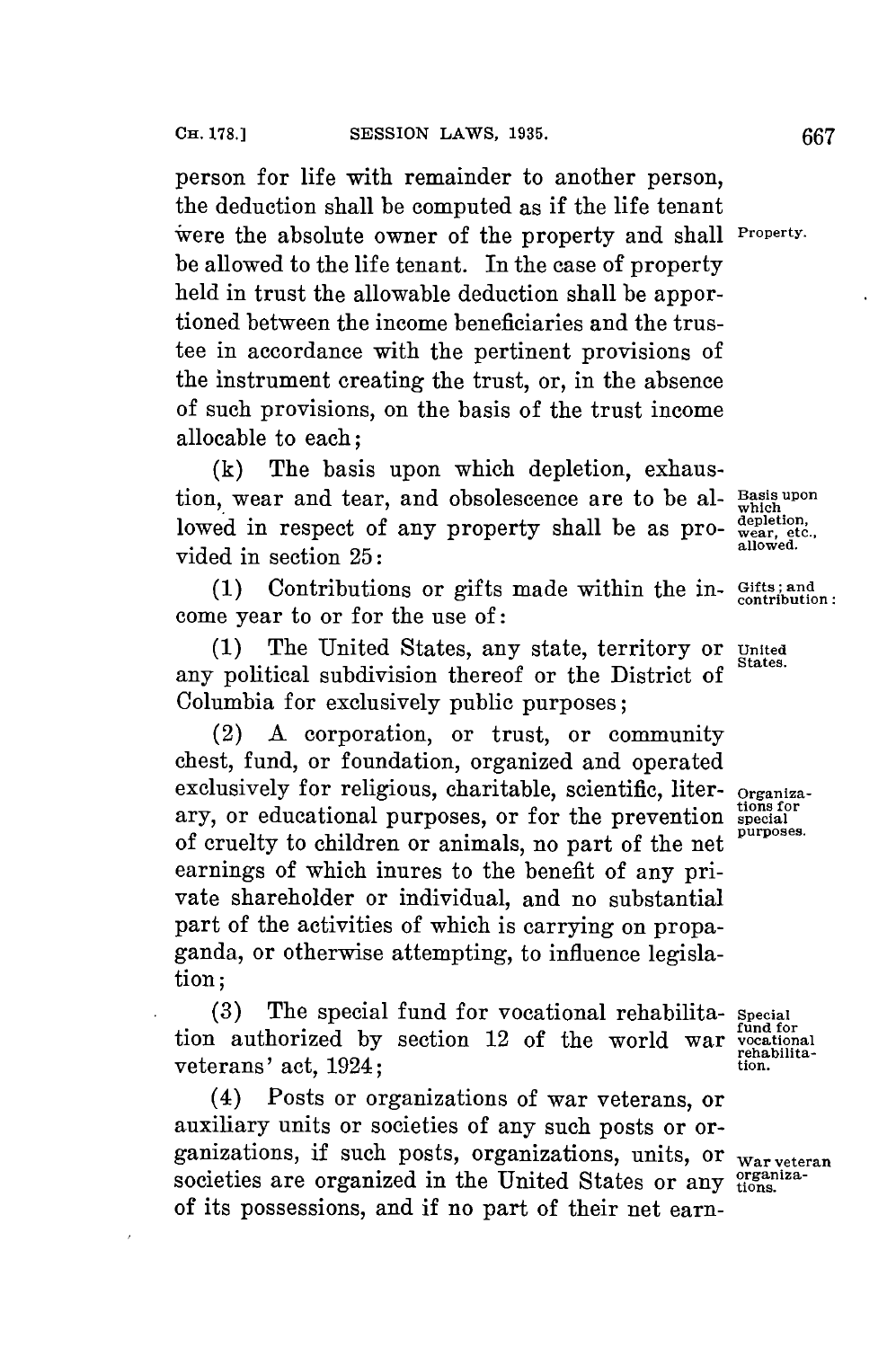ings inures to the benefit of any private shareholder or individual; or

Fraternal (5) A fraternal society, order, or association, operating under the lodge system, but only if such contributions or gifts are to be used exclusively for religious, charitable, scientific, literary, or educational purposes, or for the prevention of cruelty to children or animals;

To an amount which in all the above cases com-**15% of Tax-** bined does not exceed fifteen per cent of the tax- **payer's net income.** payer's net income as computed without the benefit of this subsection. Such contributions or gifts shall be allowable as deductions only if verified under rules and regulations prescribed **by** the commission;

**(in)** An. employer establishing or maintaining **Pension** a pension trust to provide for the payment of rea**trusts by employers.** sonable pensions to his employees (if such trust is exempt from tax under section **32** relating to trust created for the exclusive benefit of employees) shall be allowed as a deduction (in addition to the contributions to such trust during the income year to cover the pension liability accruing during the year, allowed as a deduction under subsection (a) of this section) a reasonable amount transferred or paid into such trust during the income year in excess of Exception. such contributions, but only if such amount-

> **(1)** Has not theretofore been allowable as a deduction, and

**Apportioned** (2) Is apportioned in equal parts over a period **in equal** of ten consecutive years beginning with the year in which the transfer or payment is made.

If in the income year and in each of the ten preceding income years the amount of the contributions or gifts described in subsection **(1),** plus the amount of the income taxes paid during such year in respect **Ifexceeds** of preceding income years, exceeds ninety per cent **90% of net income.** of the taxpayer's net income for each such year as computed without the benefit of subsection **(1),** then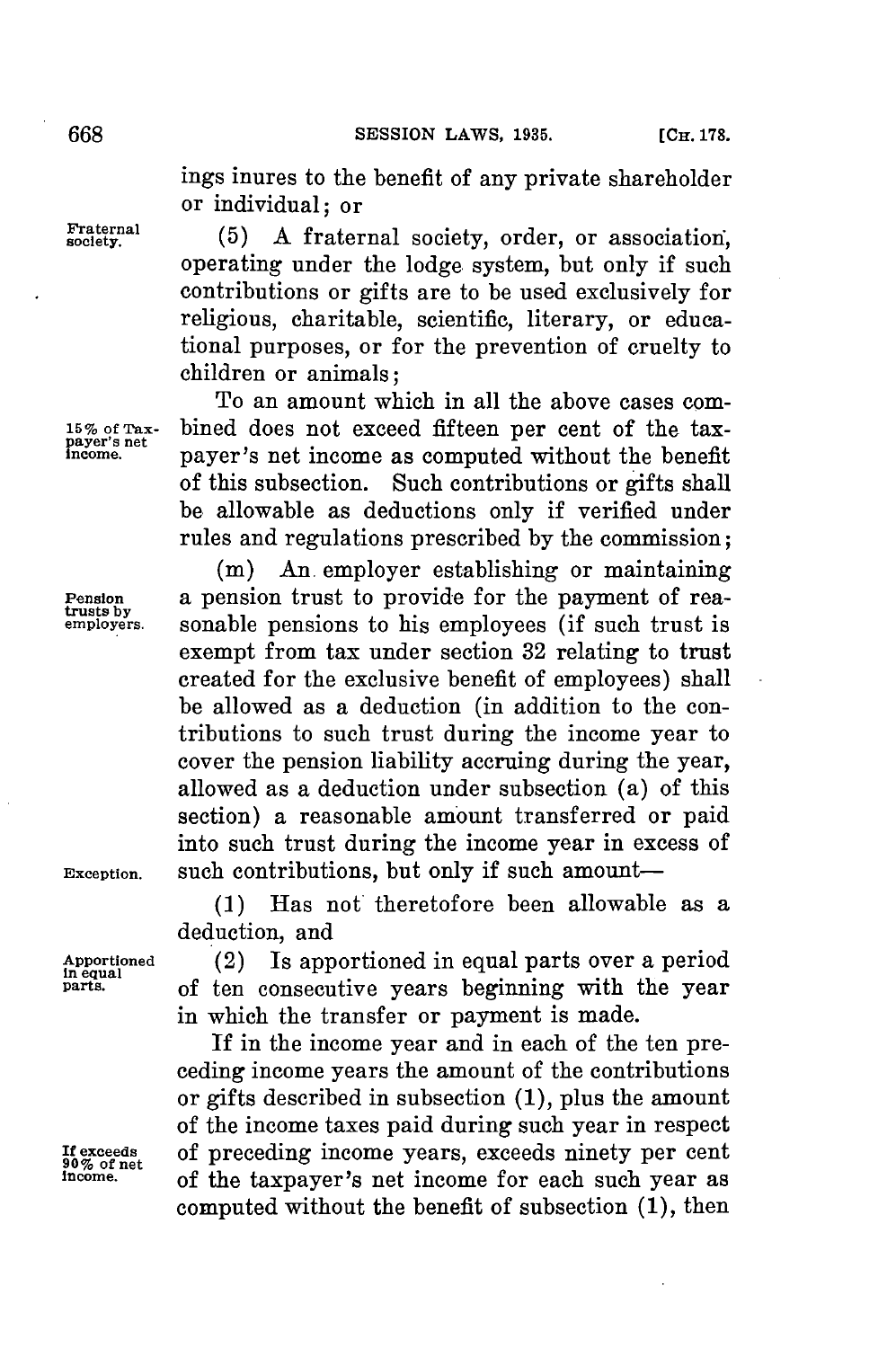the fifteen per cent limit imposed **by** such subsection shall not be applicable.

SEC. 8. (a) In computing net income no de- No deduc-<br>duction shall in any case be allowed in respect of-  $\frac{\text{commuting}}{\text{net income}}$ .

**Personal and (1)** Personal, living, or family expenses; **family ex-**

 $(2)$  Any amount paid out for new buildings or provements. for permanent improvements or betterments made to increase the value of any property or estate;

**(3)** Any amount expended in restoring property or in making good the exhaustion thereof for **Restoring** which an allowance is or has been made:

(4) Premiums paid on any life insurance policy **Premiums** covering the life of any officer or employee, or of **insurance** any person financially interested in any trade or business carried on **by** the taxpayer, when the taxpayer is directly or indirectly a beneficiary under such policy;

**(5)** Any amount otherwise allowable as a de- **Exemption.** duction which is allocable to one or more classes **of** income other than interest (whether or not any amount of income of that class or classes is received or accrued) wholly exempt from the taxes imposed **by** this title; or

**(6)** Loss from sales or exchanges of property, Loss from directly or indirectly, **(A)** between members of a **exchanges** family, or (B) except in the case of distributions in liquidation, between an individual and a corporation in which such individual owns, directly or indirectly, more than fifty per cent in value of the outstanding<br>stock. For the purpose of this paragraph—(C) an For the purpose of this paragraph- $(C)$  an individual shall be considered as owning the stock owned, directly or indirectly, **by** his family; and **(D)** the family of an individual shall include only his brothers and sisters (whether **by** the whole or half blood), spouse, ancestors, and lineal descendants;

**(b)** Amounts paid under the laws of any state, territory, District of Columbia, possession of the United States, or foreign country as income to the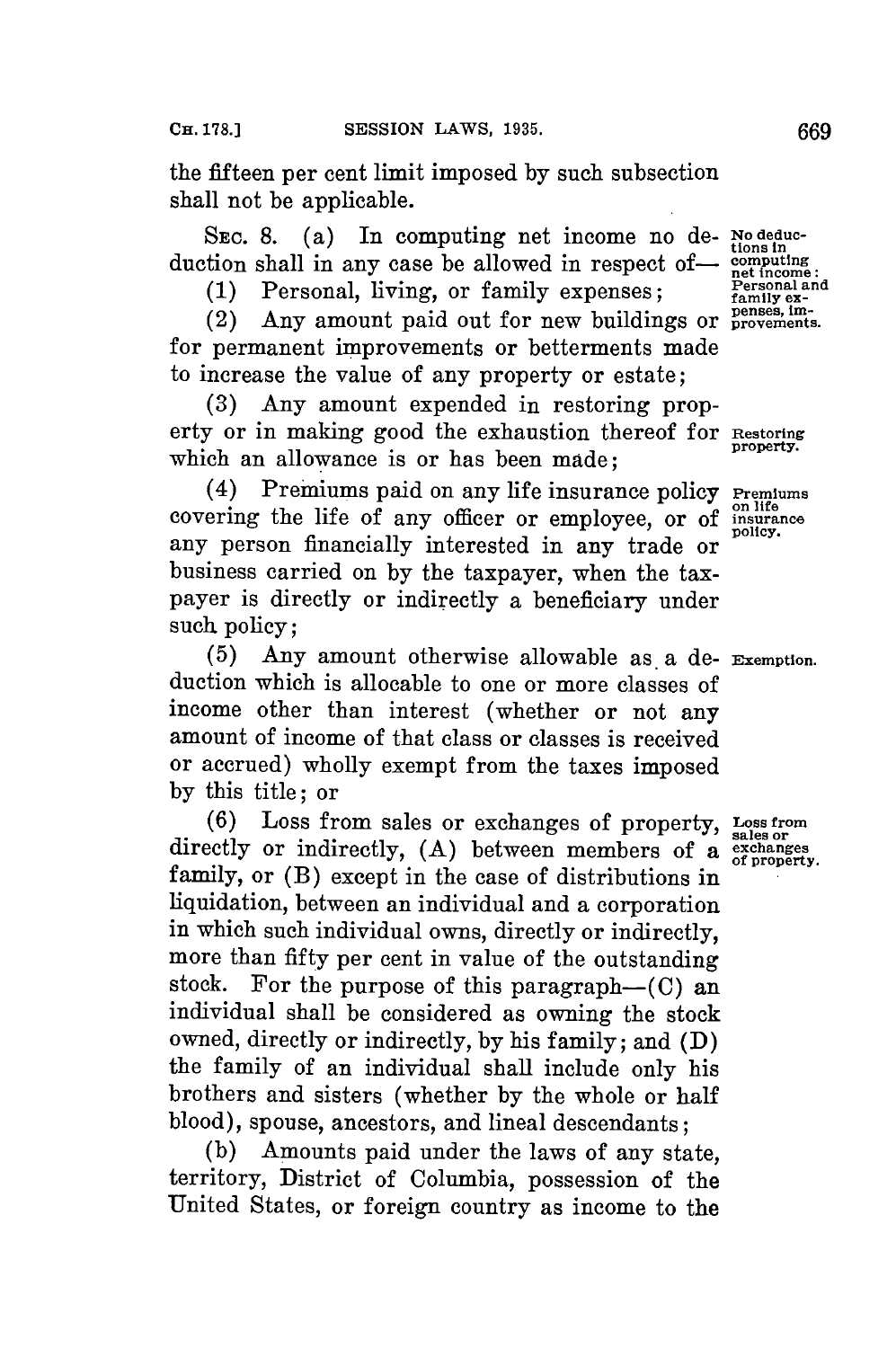holder of a life or terminable interest acquired **by** Not reduced gift, bequest, or inheritance shall not be reduced or<br>by deduction<br>for shrink-<br>shrinks diminished by any deduction for shrinkage (by what **for shrink-** diminished **by** any deduction for shrinkage **(by** what- **age.** ever name called) in the value of such interest due to the lapse of time, nor **by** any deduction allowed **.by** this act (except the deductions provided for in subsections (i) and **(j)** of section **7)** for the purpose of computing the net income of an estate or trust but not allowed under the laws of such state, territory, District of Columbia, possession of the United States, or foreign country for the purpose of computing the income to which such holder is entitled.

**Allowed for purpose of normal**

**SEC. 9.** There shall be allowed for the purpose **tax** of the normal tax, but not for the surtax, the following credits against the net income-

(a) The amount received as dividends from a corporation which is subject to taxation under a **Dividends** statute of this state imposing a tax upon corpora- **from a cor- poration.** tions according to or measured **by** the net income thereof;

Interest on (b) Interest on (b) The amount received as interest upon obli-<br>
of state...<br>
of state... contions of the State of Washington or of any politi**of state.** gations of the State of Washington or of any political subdivision thereof which is included in gross income under section **6;**

**10% amount (c)** Ten per cent of the amount of the earned **of earned net income.** net income, but not in excess of ten per cent of the amount of the net income;

**(d)** For the purposes of this section-

**(1)** "Earned income" means wages, salaries, professional fees, and other amounts received as **"Earned** compensation for personal services actually rendered, but does not include any amount not included in gross income, nor that part of the compensation derived **by** the taxpayer for personal services rendered by him to a corporation which represents a distribution of earnings or profits rather than a reasonable allowance as compensation for services actually rendered. In the case of a tax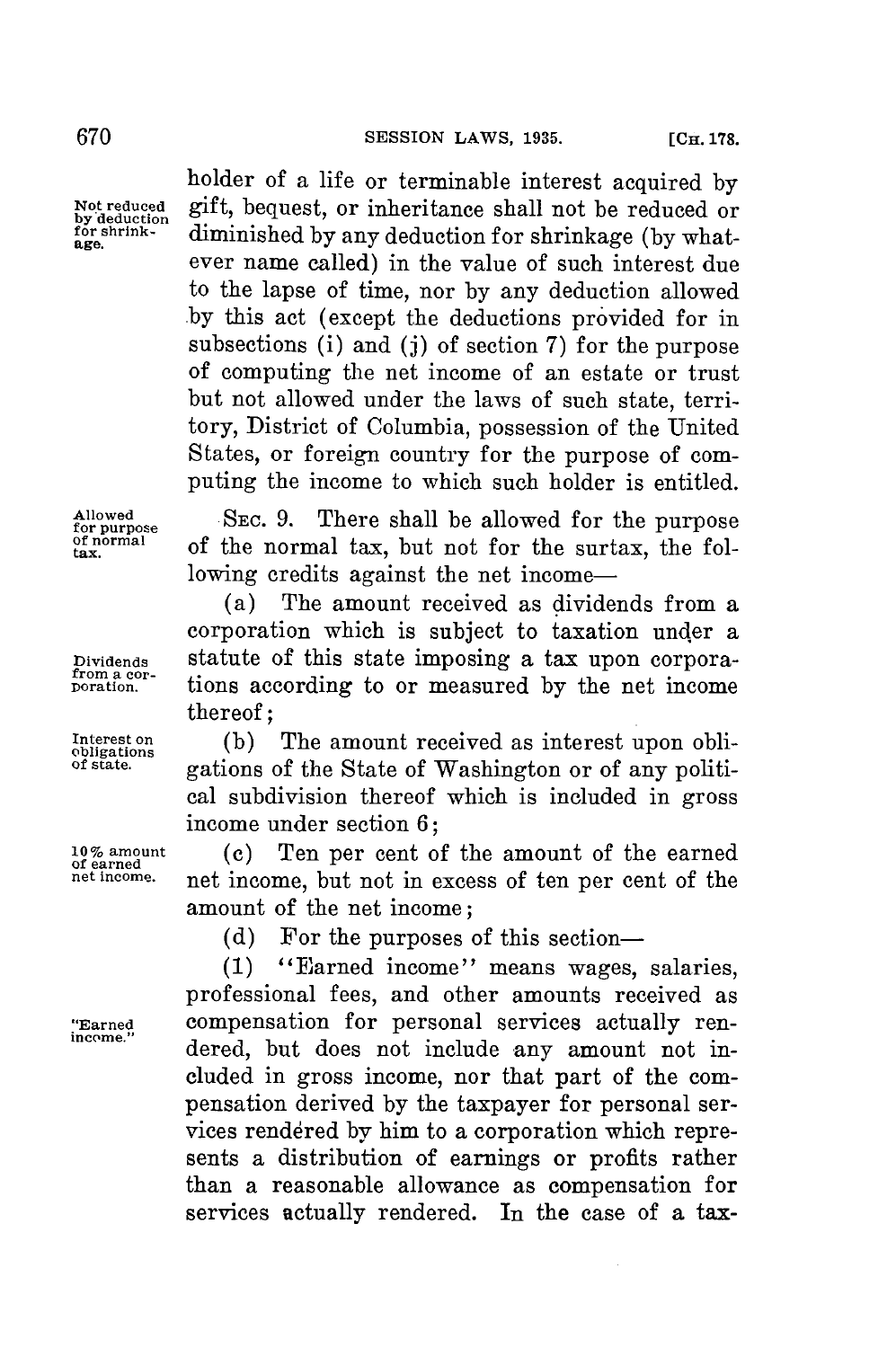payer engaged in a trade or business in which both personal services and capital are material incomeproducing factors, a reasonable allowance as compensation for the personal services actually rendered **by** the taxpayer, not in excess of twenty per cent of his share of the net profits of such trade or

business, shall be considered as earned income;

(2) "Earned income deductions" means such **"Earned** deductions as are allowed by section 7 for the purpose of computing net income, and are properly allocable to or chargeable against earned income;

**(3)** "Earned net income" means the excess of the amount of the earned income over the sum of the earned income deductions. If the taxpayer's **"Earned net** net income is not more than **\$3,000,** his entire net **income.** income shall be considered to be earned net income, and if his net income is more than **\$3,000,** his earned net income shall not be considered to be less than **\$3,000.** In no case shall the earned net income be considered to be more than \$14,000.

**SEC. 10.** There shall be allowed for the purposes **Allowing credits** of the normal tax and the surtax the following **against net** credits against net income:

(a) In the case of a single person, a personal **single** exemption of **\$1,000;** or in the case of the head of a family or a married person living with husband or wife, a personal exemption of **\$2,500. A** husband and wife living together shall receive but one per- Head of a sonal exemption. The amount of such personal exemption shall be **\$2,500.** If such husband and wife make separate returns, the personal exemption may **Husband and wife.** be taken **by** either or divided between them;

**(b)** \$400 for each person (other than husband **Person de**or wife) dependent upon and receiving his chief **taxpayer.** support from the taxpayer if such dependent person is under eighteen years of age or is incapable of self-support because mentally or physically defective;

income<br>deductions."

**person.**

pendent on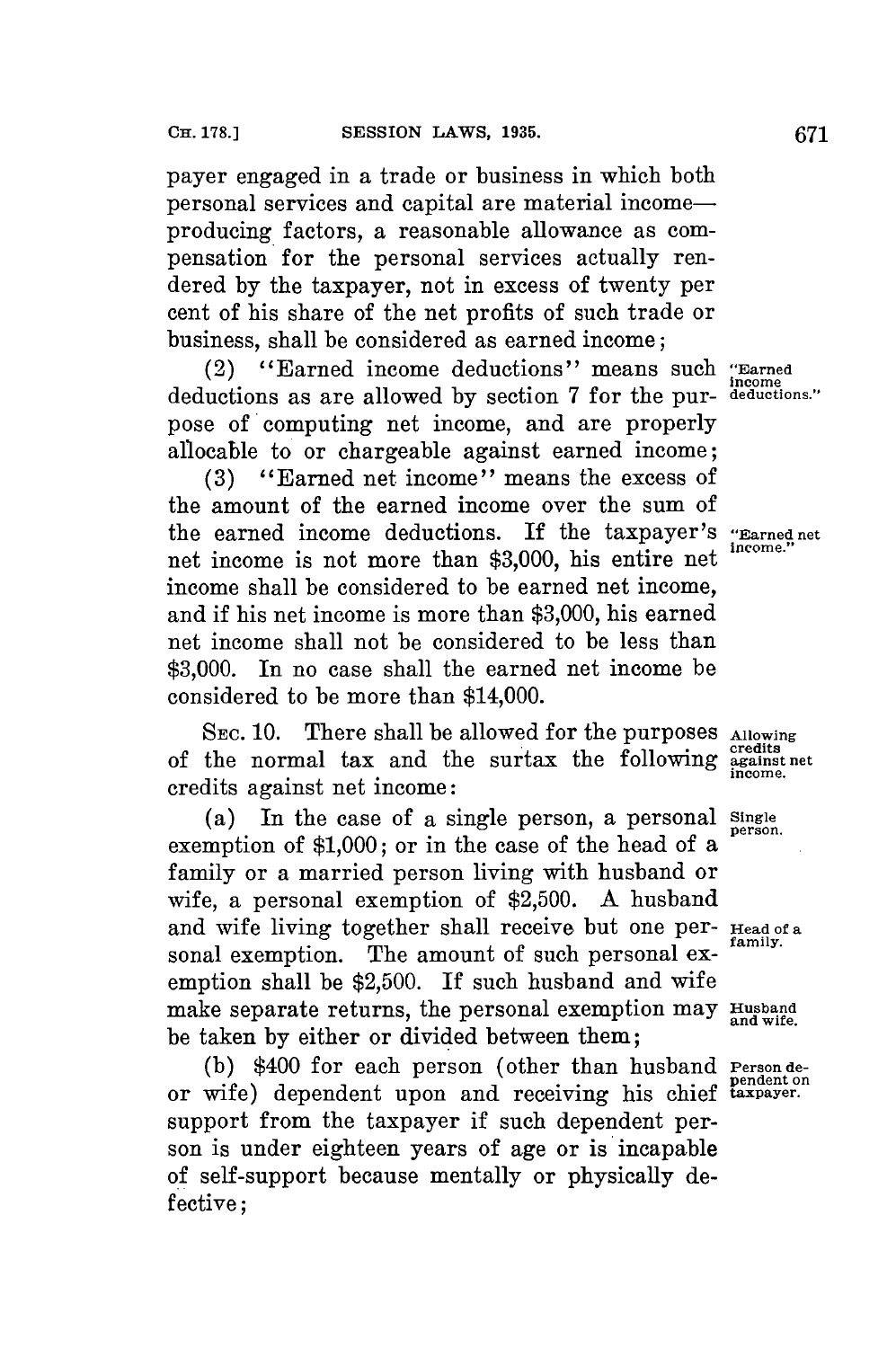**(c) If** the status of the taxpayer, in so far as it affects the personal exemption or credit for dependents, changes during the income year, the per-**Apportioning** sonal exemption and credit shall be apportioned, **of personal tion** under rules and regulations prescribed **by** the commission, in accordance with the number of months before and after such change. For the purpose of such apportionment a fractional part of a month shall be disregarded unless it amounts to more than half a month in which case it shall be considered as a month.

**Computation** SEC. 11. The net income shall be computed upon **income.** the basis of the taxpayer's annual accounting period (fiscal year or calendar year, as the case may be) in accordance with the method of accounting regularly employed, in keeping the books of such taxpayer, but if no such method of accounting has been employed, or if the method employed does not clearly reflect the income, the computation shall be made in accordance with such method as in the opinion of the commission does clearly reflect the income. If the taxpayer's annual accounting period is other than a fiscal year, as defined in section 1 or if the taxpayer has no annual accounting period or does not keep books, the net income shall be computed on the basis of the calendar year.

SEC. 12. The amount of all items of gross in-**Gross** come shall be included in the gross income for the income year in which received by the taxpayer, unless, under methods of accounting permitted under section 11, any such amounts are to be properly accounted for as of a different period. In case of the **case of** death of a taxpayer there shall be included in computing net income for the taxable period in which falls the date of his death, amounts accrued up to the date of his death if not otherwise properly includible in respect of such period or a prior period.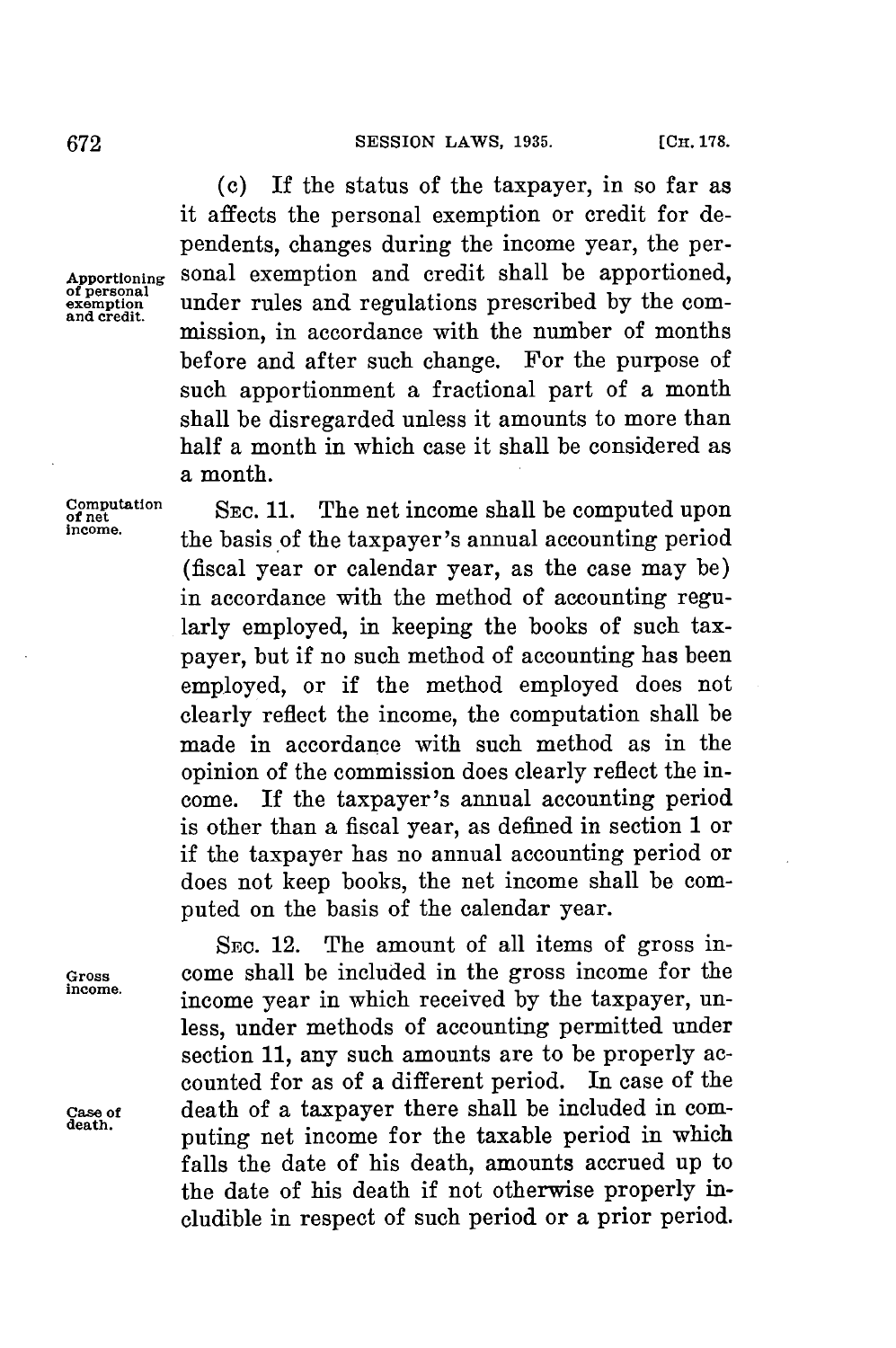**SEC. 13.** The deductions and credits provided **Deductions** for in this act shall be taken for the income year in which "paid or accrued" or "paid or incurred," dependent upon the method of accounting upon the basis of which the net income is computed, unless in order to clearly reflect the income the deductions or credits should be taken as of a different period. In the case of the death of a taxpayer there shall be allowed as deductions and credits for the taxable period in which falls the date of his death, amounts case of accrued up to the date of his death if not otherwise properly allowable in respect of such period or a prior period.

**SEC.** 14. (a) Under regulations prescribed **by** the commission, a person who regularly sells or otherwise disposes of personal property on the in- **Selling and disposing of** stallment plan may return as income therefrom in **personal** any income year the proportion of the installment payments actually received in that year which the gross profit realized or to be realized when payment is completed, bears to the total contract price;

**(b)** In the case **(1)** of a casual sale or other **Casual sale** casual disposition of personal property (other than property of a kind which would properly be included in the inventory of the taxpayer if on hand at the close of the income year), for price exceeding **\$1,000,** or (2) of a sale or other disposition of real property, if in either case the initial payments **Real** do not exceed thirty per cent of the selling price (or, in case the sale or other disposition was in an income year beginning prior to January **1, 1935,** the percentage of the selling price prescribed in the law applicable to such year), the income may, under regulations prescribed **by** the commission, be returned on the basis and in the manner above prescribed in this section. As used in this section the term "initial payments" means the payments re- "Initial payments." ceived in cash or property other than evidences of **-22**

and credits.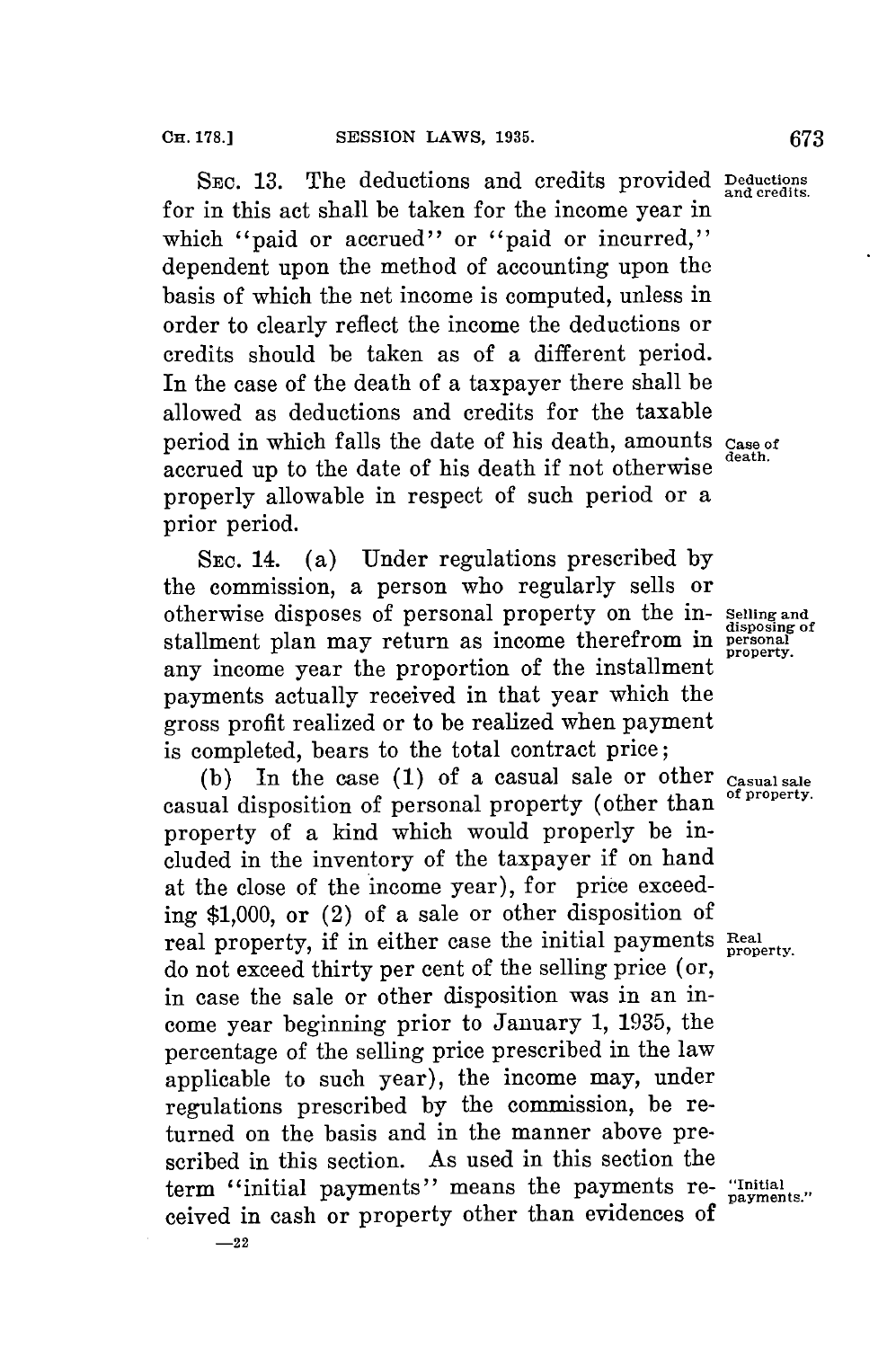indebtedness of the purchaser during the taxable period in which the sale or other disposition is made;

**(c)** If a taxpayer entitled to the benefits of subsection (a) elects for any income year to report his **Instalment** net income on the installment basis, then in computing his income **for** the year of change or any subsequent year, amounts actually received during any such year on account of sales or other dispositions of property made in any prior year shall not be excluded;

**(d) If** an installment obligation is satisfied at

Not applic-<br>able to<br>transmission **at death of**

other than its face value or distributed, transmitted, **Gain or** loss. sold, or otherwise disposed of, gain or loss shall result to the extent of the difference between the basis of the obligation and **(1)** in the case of satisfaction at other than face value or a sale or exchange—the amount realized, or (2) in the case of a distribution, transmission, or disposition otherwise than **by** sale or exchange—the fair market value of the obligation at the time of such distribution, transmission, or disposition. Any gain or loss so resulting shall be considered as resulting from the sale or exchange of the property in respect of which the installment obligation was received. The basis of the obligation shall be the excess of the face value of the obligation over an amount equal to the income which would be returnable were the obligation satisfied in full. This subsection shall not apply to the transmission at death of installment obligations if there is filed with the commission, at such time as it may by regulation prescribe, a bond in such amount and with such sureties as it may deem necessary, conditioned upon the return as income, **by** the person receiving any payment on such obligations, of the same proportion of such payment as would be returnable as income **by** the decedent if he had lived and had received such payment.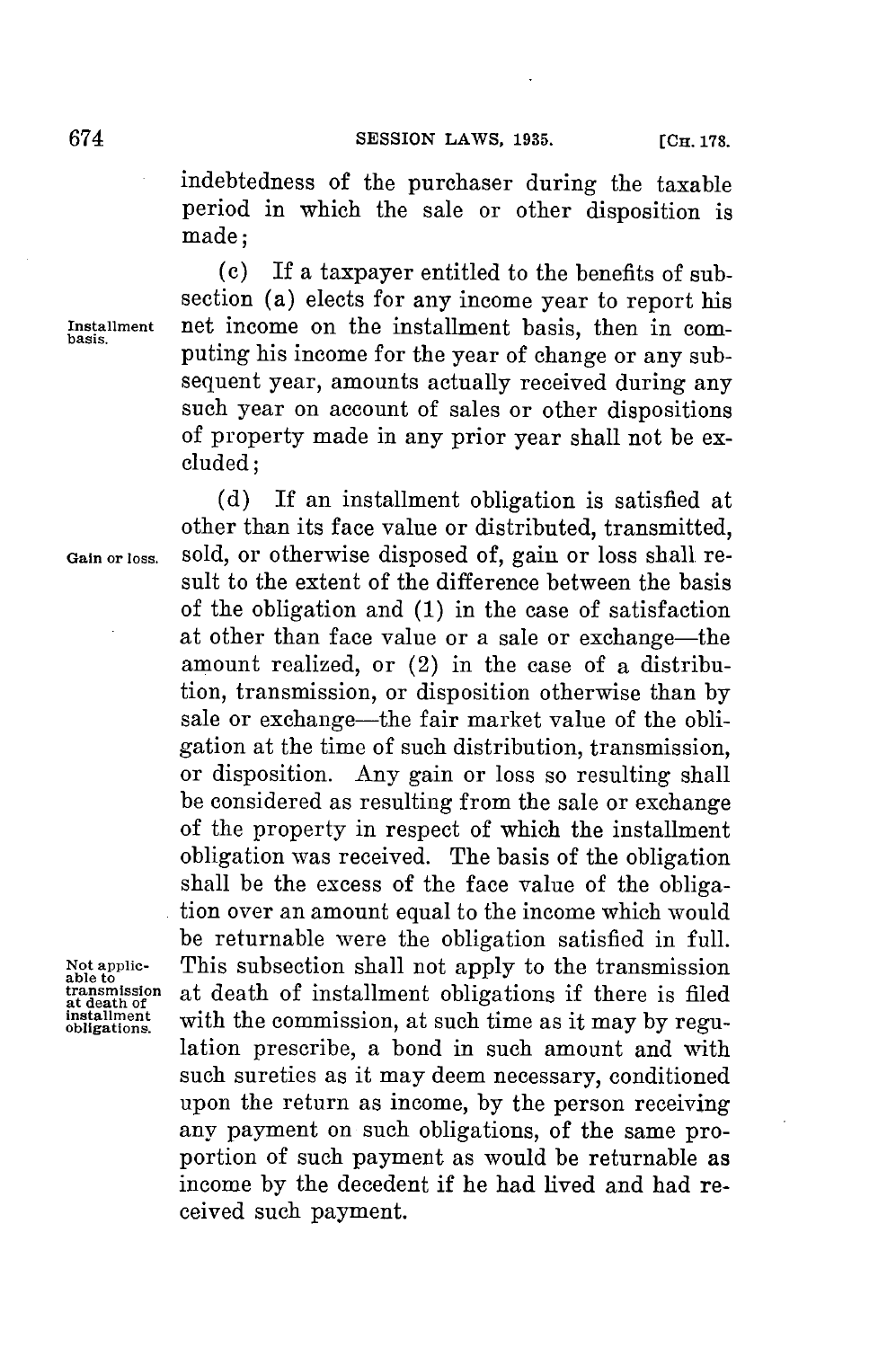SEC. 15. In any case of two or more organiza- Two or more<br>ns. trades or businesses (whether or not incor- tions contions, trades or businesses (whether or not incor-<br>
norated, whether or not organized in the State of same porated, whether or not organized in the State of **same** Washington, and whether or not affiliated) owned or controlled directly or indirectly **by** the same interests, the commission is authorized to distribute, apportion or allocate gross income or deductions between or among such organizations, trades or businesses if it determines that such distribution, apportionment or allocation is necessary in order to prevent evasion of taxes or clearly to reflect the income of any such organizations, trades or businesses.

SEC. 16. If a taxpayer changes his accounting Changing of<br>riod from fiscal vear to calendar vear, from caleng period. period from fiscal year to calendar year, from calen- **period.** dar year to fiscal year, or from one fiscal year to another, the net income shall, with the approval of the commission, be computed on the basis of such new accounting period, subject to the provisions of section **17.**

SEC. 17. (a) If a taxpayer, with the approval of Approval of the commission, changes the basis of computing net income from fiscal year to calendar year a separate return shall be made **for** the period between the close of the last fiscal year **for** which return was made and **Separate returns.** the following December **31.** If the change is from calendar year to fiscal year, a separate return shall be made for the period between the close of the last calendar year for which return was made and the date designated as the close of the fiscal year. If the change is from one fiscal year to another fiscal year a separate return shall be made for the period between the close of the former fiscal year and the date designated as the close of the new fiscal year;

**(b)** Where a separate return is made under subsection (a) on account of a change in the accounting period, and in all other cases where a separate return is required or permitted, **by** regulations pre-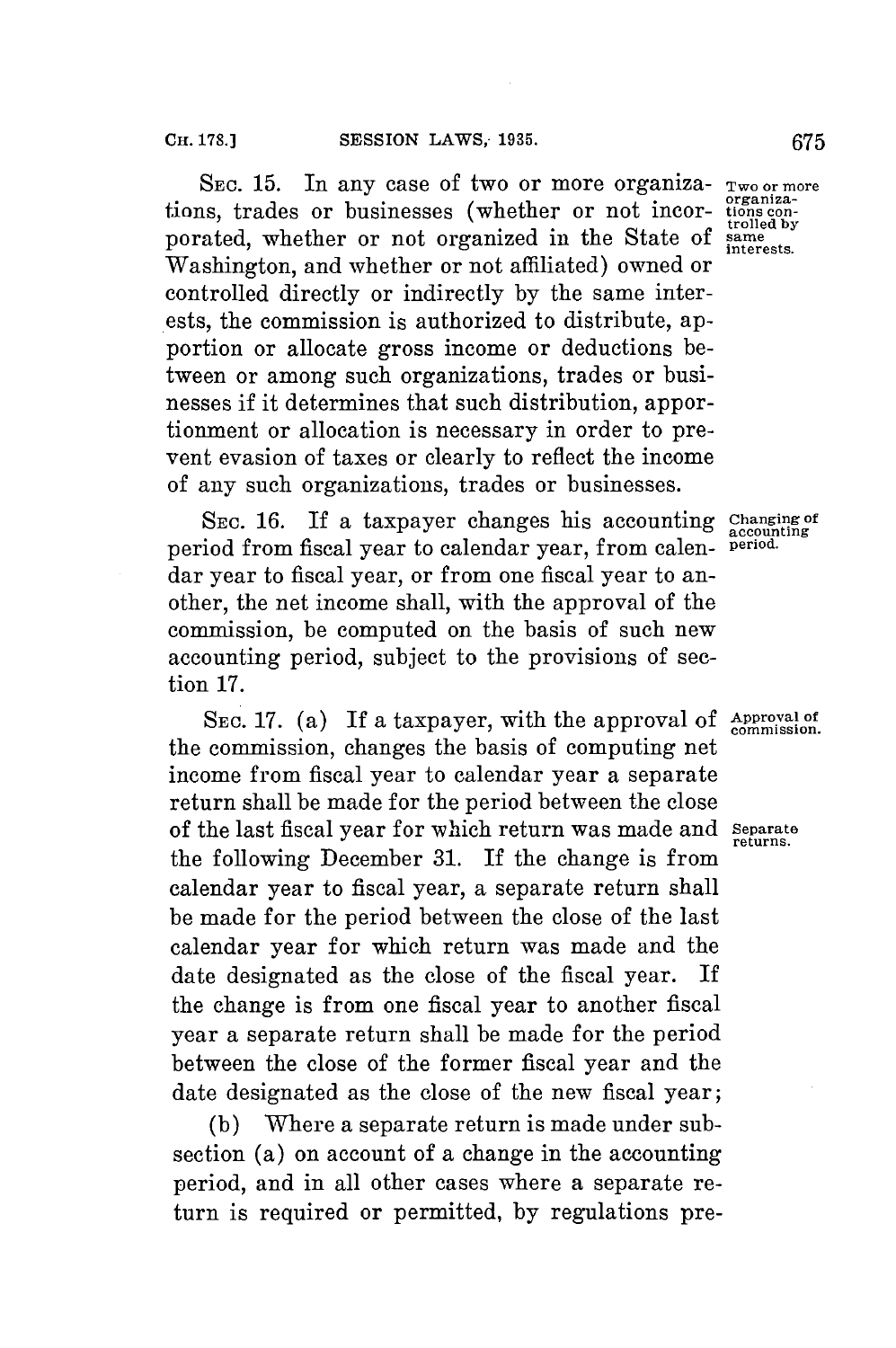scribed **by** the commission, to be made for a fractional part of a year, then the income shall be computed on the basis of the period for which separate return is made;

**(c) If** a separate return is made under subsection (a) on account of a change in the accounting period, the net income, computed on the basis of the period for which separate return is made, shall be placed on an annual basis **by** multiplying the amount thereof **by** twelve and dividing **by** the number of months included in the period **for** which the separate return is made. The tax shall be such part of the tax computed on such annual basis as the number of months in such period is of twelve months;

**(d)** The commission shall **by** regulations prescribe the method of applying the provisions of subsections **(b)** and **(c)** (relating to computing income on the basis of a short period, and placing such income on an annual basis) to cases where the taxpayer makes a separate return under subsection (a) on account of a change in the accounting period, and it appears that for the period for which the return is so made he has received earned income;

(e) In the case of a return made **for** a fractional part of a year, except a return made under subsection (a), on account of a change in the accounting period, the personal exemption and credit for dependents shall be reduced respectively to amounts which bear the same ratio to the full credits provided as the number of months in the period **for** which return is made bears to twelve months.

Individuals **SEC. 18.** (a) The following individuals shall making of a<br>return under each make under oath a return stating specifically making of a **return under** each make under oath a return stating specifically **oath.** the items of his gross income and the deductions and credits allowed under this act-

> **(1)** Every individual having a net income for the income year of **\$1,000** or over, if single, or if married and not living with husband or wife;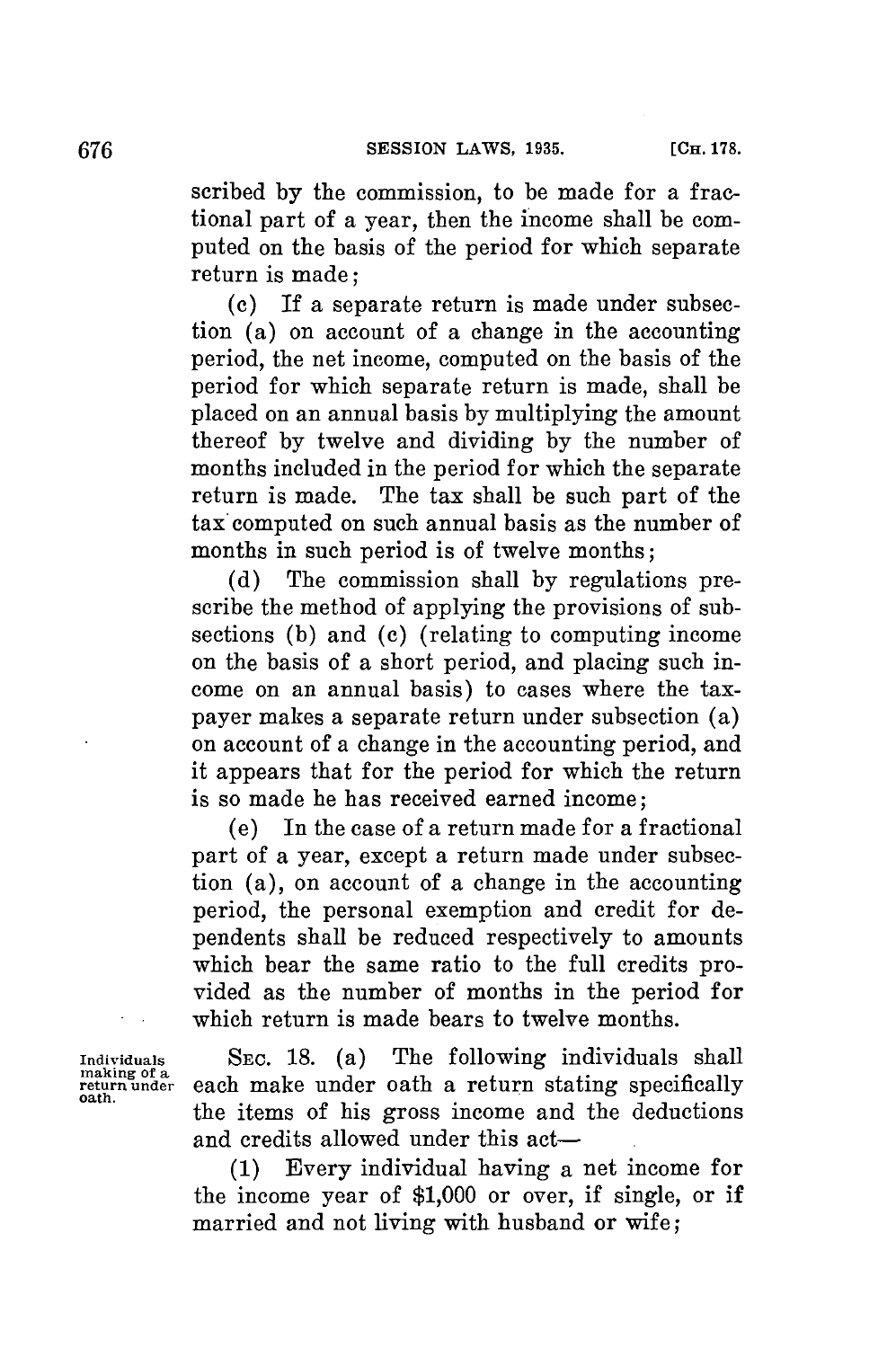(2) Every individual having a net income for the income year of **\$2,500** or over if married and living with husband or wife: and

**(3)** Every individual having a gross income for the income year of **\$5,000** or over, regardless of the amount of his net income.

**(b) If** a husband and wife living together have an aggregate net income for the income year of **\$2,500** or over, or an aggregate gross income for such year of \$5,000 or over-

**(1)** Each shall make such a return, or

(2) The income of each shall be included in a single joint return, in which case the tax shall be computed upon the aggregate income;

(c) If the taxpayer is unable to make his own return, the return shall be made **by** a duly authorized agent or **by** the guardian or other person charged with the care of the person or property of such taxpayer.

**SEc. 19.** Every fiduciary (except a receiver ap- **Making of a return by a** pointed by authority of law in possession of part following to only of the property of an individual) shall make **individuals:** under oath a return for any of the following individuals, estates, or trusts for which he acts, stating specifically the items of gross income thereof and the deductions and credits allowed under this act:

(a) Every individual having a net income for the income year of **\$1,000** or over, if single, or, if married, and not living with husband or wife;

**(b)** Every individual having a net income **for** the income year of **\$2,500** or over, if married and living with husband or wife;

**(c)** Every individual having a gross income for the income year of **\$5,000** or over, regardless of the amount of net income;

**(d)** Every estate or trust the net income of which for the income year is **\$1,000** or over;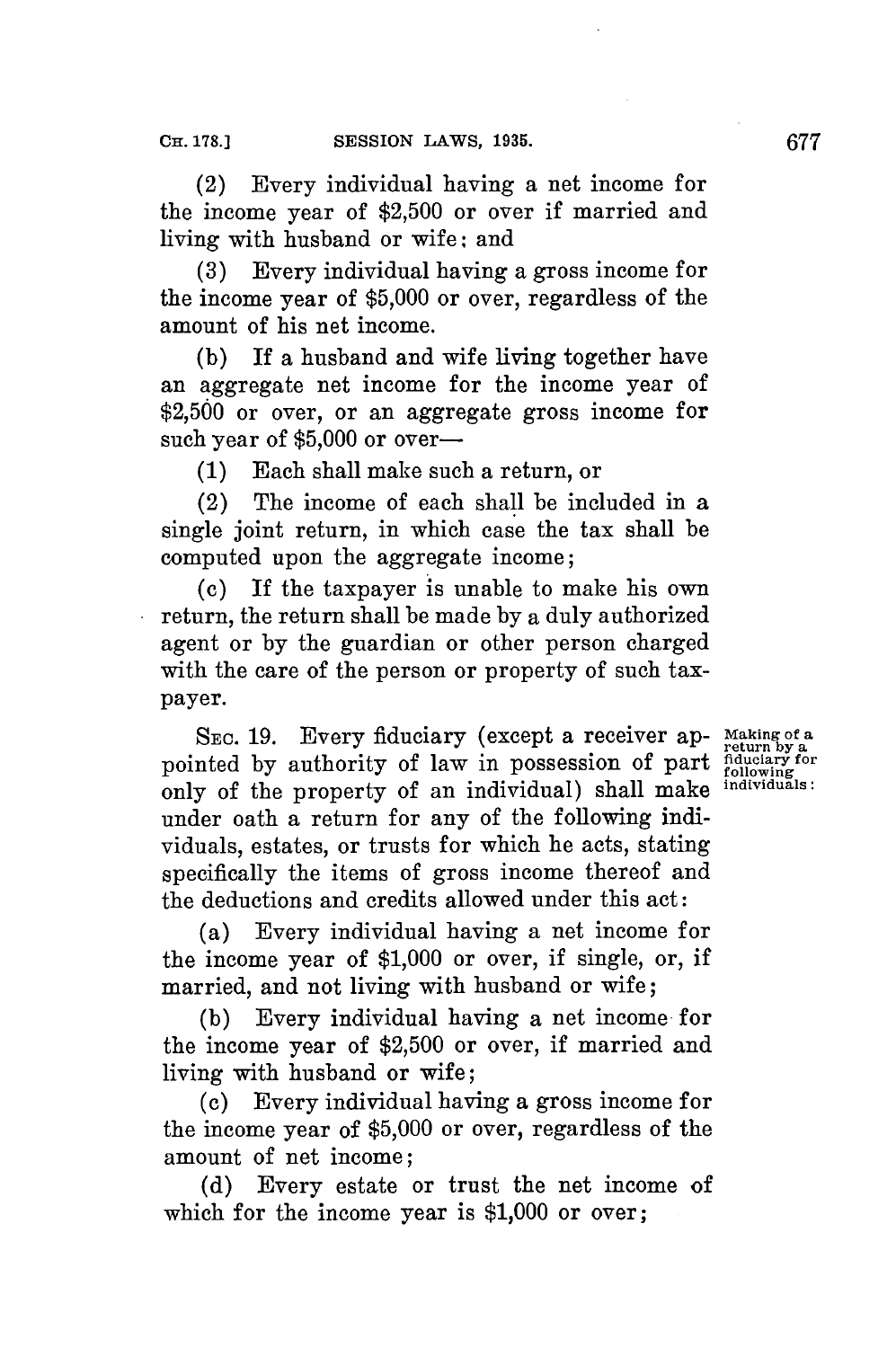(e) Every estate or trust the gross income of which for the income year is \$5,000 or over regardless of the amount of net income;

**(f)** Every estate or trust of which any beneficiary is a non-resident alien.

**SEc.** 20. Under regulations of the commission a return made **by** one or two or more joint fiduciaries shall be sufficient compliance with the requirements **Oath.** of section **19.** Such fiduciary shall make oath-

> **(1)** That he has sufficient knowledge of the affairs of the individual, estate or trust **for** which the return is made to enable him to make the return, and

> (2) That the return is, to the best of his knowledge and belief, true and correct.

Subject to SEC. 21. Any fiduciary required to make a re<u>provisions</u><br>
of law. turn under this act shall be subject to all the provisions of law which apply to individuals.

**Determining SEc.** 22. For the purpose of ascertaining the gain derived or loss sustained from the sale or other disposition of property, real, personal or mixed, the basis shall be determined in accordance with the **"Federal** provisions of section **113** of the "Federal revenue **revenue act** act of 1934," which are hereby referred to and incorporated for the purpose of this section with the same force and effect as though fully set forth herein;

(a) Except as otherwise provided in this section the gain from the sale or other disposition of **Excess of** property shall be the excess of the amount realized therefrom over the adjusted basis provided for determining gain and the loss shall be the excess of the adjusted basis provided for determining loss over the amount realized;

**(b)** In computing the amount of gain or loss under subdivision (a), proper adjustment shall be **Proper** made **for** any expenditure, receipt, loss or other item properly chargeable to capital account;

amount<br>realized.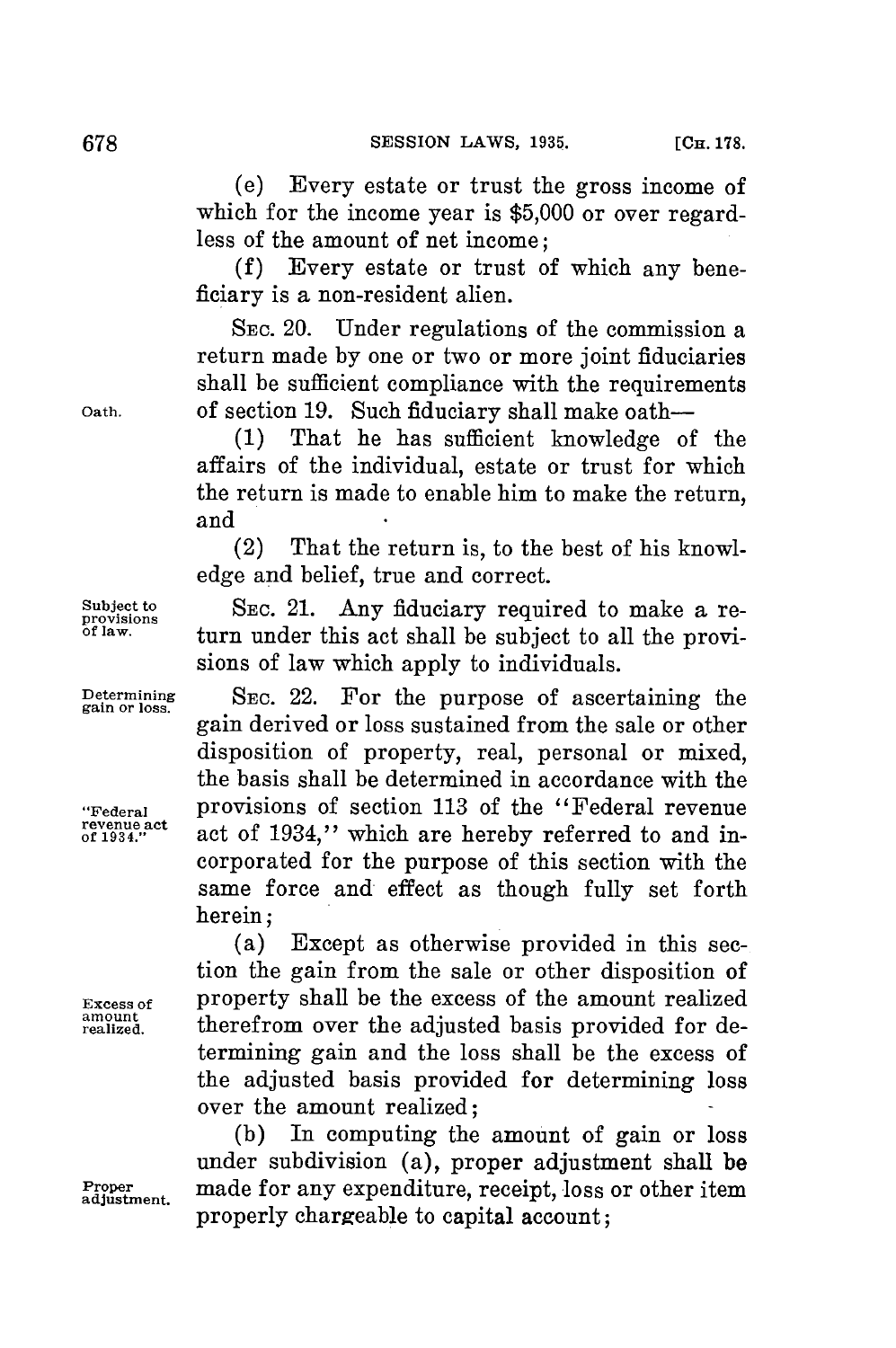**(c)** The amount realized from the sale or other disposition of property shall be the sum of any money received plus the fair market value of the property (other than money) received;

**(d)** In the case of a sale or exchange the extent to which gain or loss determined under this section shall be recognized shall be determined under the provisions of section **23** of this act; **§ 23 of**

(e) Nothing in this section shall be construed to prevent (in the case of property sold under contract providing for payment in installments) the inclusion in gross income of that portion of any installment payment representing gain or profit in the year in which such payment is received.

SEC. 23. Upon the sale or exchange of property Sale or the entire amount of gain or loss determined under **exchange.** section 22 shall be recognized with the exceptions provided for in section 112 of the "Federal revenue act of 1934" which are hereby referred to and incorporated with the same force and effect as though fully set forth herein.

In the case of installment sales the taxpayer may **Installment** elect to proceed in the same manner provided in section 14 of this act, in which case the taxpayer shall account for profits on installments received subsequent to December **31,** 1934, on sales made prior thereto. If the taxpayer elects to proceed otherwise, the transaction will be deemed to have been closed when the sale was made.

SEC. 24. In the case of property acquired in a **Property** manner prescribed in section **113** (a) (2) to section **manner** 113 (a) (14) of the "Federal revenue act of 1934,"  $\lim_{x\to a}$  **s** 113, relating to property acquired by gift, or in trust, revenue act property transmitted at death, tax-free exchanges generally, involuntary conversion, wash sales of stock, etc., the basis shall be determined in accordance with the provisions of section **113** of the ''Federal revenue act of 1934" which are hereby referred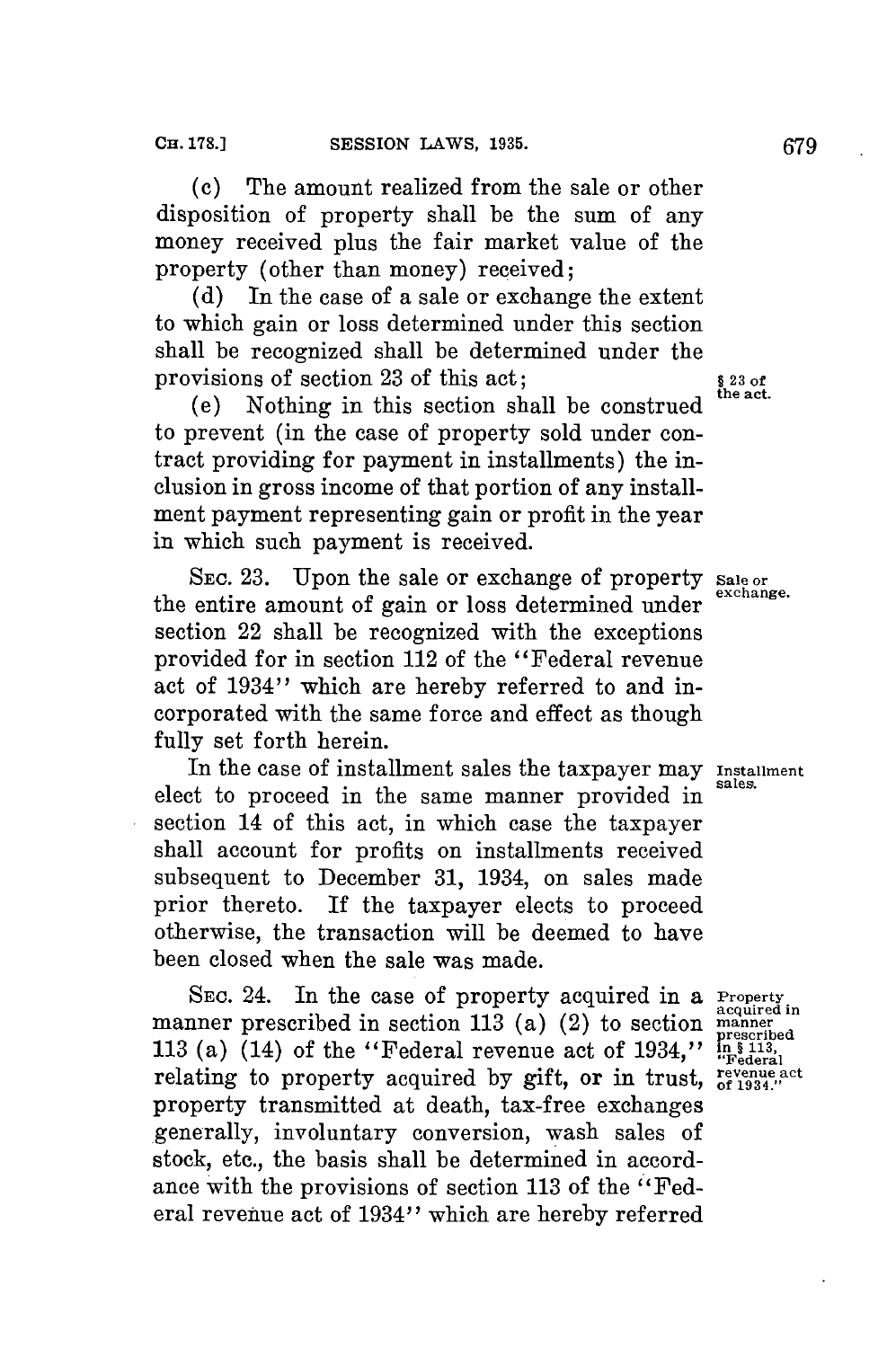to and incorporated with the same force and effect as though fully set forth herein.

**Basis for SEc. 25.** The basis upon which exhaustion, wear **allowing exhaustion** and tear, obsolescence, depreciation and depletion **property**. **property.** are to be allowed in respect of any property shall be the adjusted basis provided in sections **113** and 114 of the "Federal revenue act of 1934,"' which are, for the purposes of this section, hereby referred to and incorporated with the same force and effect as though fully set forth herein.

**Capital SEC. 26.** In the recognition of gain or loss upon **asset.** the sale or exchange of a capital asset taxpayers under this act shall be controlled **by** the provisions of section **117** of the "Federal revenue act of 1934" pertaining to and limiting the amount of capital gains and losses.

**Case of loss SEC. 27.** (a) In the case of any loss claimed to **from sale of** have been sustained from any sale or other disposition of shares of stock or securities where it appears that within thirty days before or after the date of such sale or other disposition the taxpayer has acquired **(by** purchase or **by** an exchange upon which the entire amount of gain or loss was recognized **by** law), or has entered into a contract or option so to acquire, substantially identical stock or securities, then no deduction for loss shall be allowed under section **7 (d)** (2) unless the claim is made **by** a dealer in stocks or securities and with respect to a transaction made in the ordinary course of his business;

> **(b) If** the amount of stocks or securities acquired (or covered **by** the contract or option to acquire) is less than the amount of stock or securities sold or otherwise disposed of, then the particular shares of stock or securities, the loss from the sale or other disposition of which is not deductible, shall be determined under rules and regulations prescribed **by** the commission;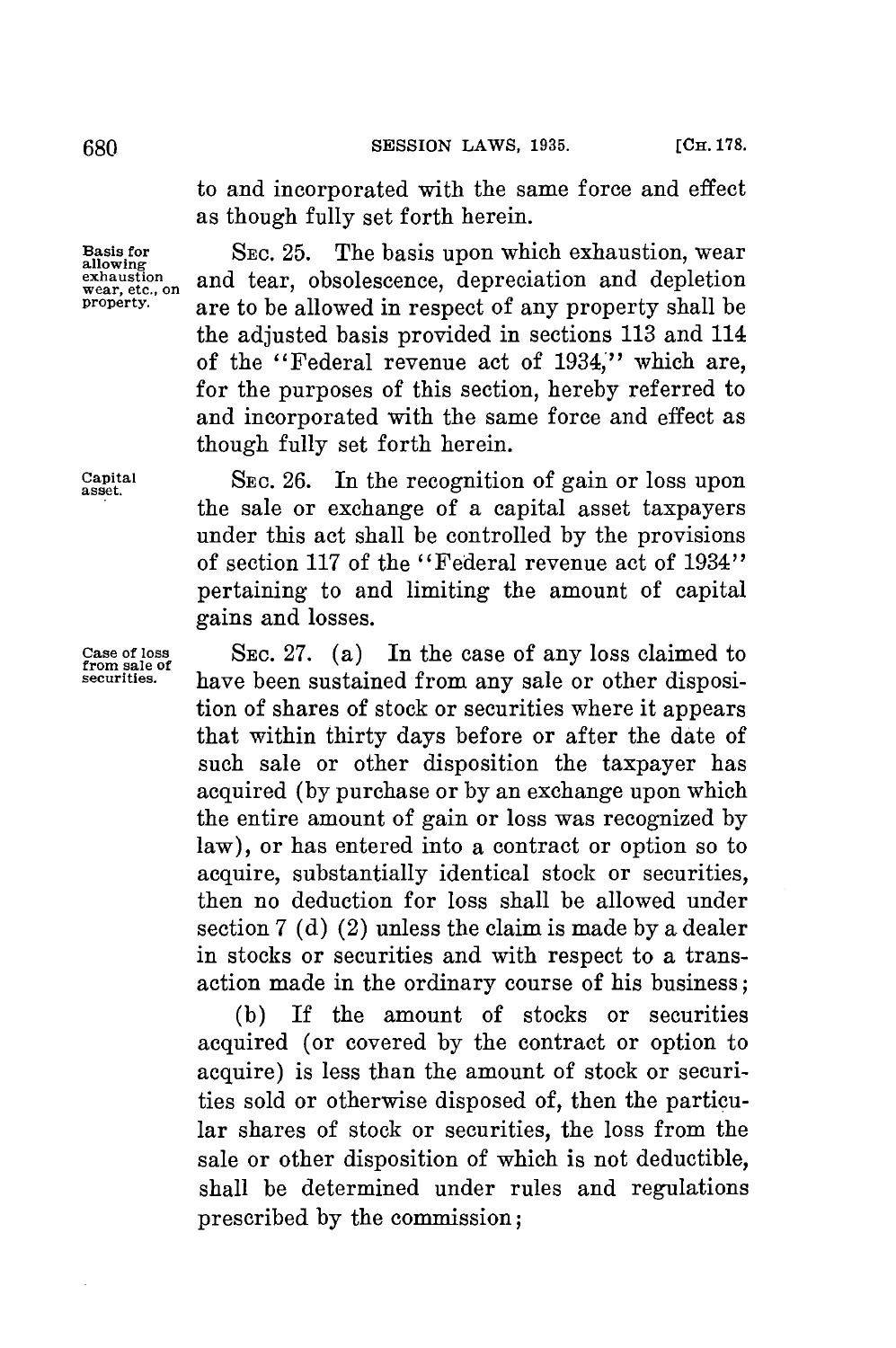**(c)** If the amount of stock or securities acquired (or covered **by** the contract or option to acquire) is not less than the amount of stock or securities sold or otherwise disposed of, then the particular shares of stock or securities in the acquisition of which (or the contract or option to acquire which) resulted in the non-deductibility of the loss, shall be determined under rules and regulations prescribed **by** the commission.

**SEC.** 28. The tax imposed **by** this act upon indi- **Tax applies to income** viduals shall apply to the income of estates or of any **of estates,** kind of property held in trust including- **property**:

**(1)** Income accumulated in trust for the benefit of unborn or unascertained persons or persons with **Inclusions:** contingent interests, and income accumulated or held **for** future distribution under the terms of the will or trust;

(2) Income which is to be distributed currently **by** the fiduciary to the beneficiaries, and income collected **by** a guardian of an infant which is to be held or distributed as the court may direct;

**(3)** Income received **by** estates of deceased persons during the period of administration or settlement of the estate; and

(4) Income which, in the discretion of the fiduciary, may be either distributed to the beneficiaries or accumulated.

The tax shall be computed upon the net income of the estate or trust, and shall be paid **by** the fiduciary, except as provided in section **33** (relating to revocable trusts) and section 34 (relating to income for benefit of the grantor).

SEc. **29.** The net income of the estate or trust **Net income** shall be computed in the same manner and on the **or trust**. same basis as in the case of an individual, except  $that$ — $-$ 

(a) There shall be allowed as a deduction (in **Exceptions.** lieu of the deduction for charitable, etc., contribu-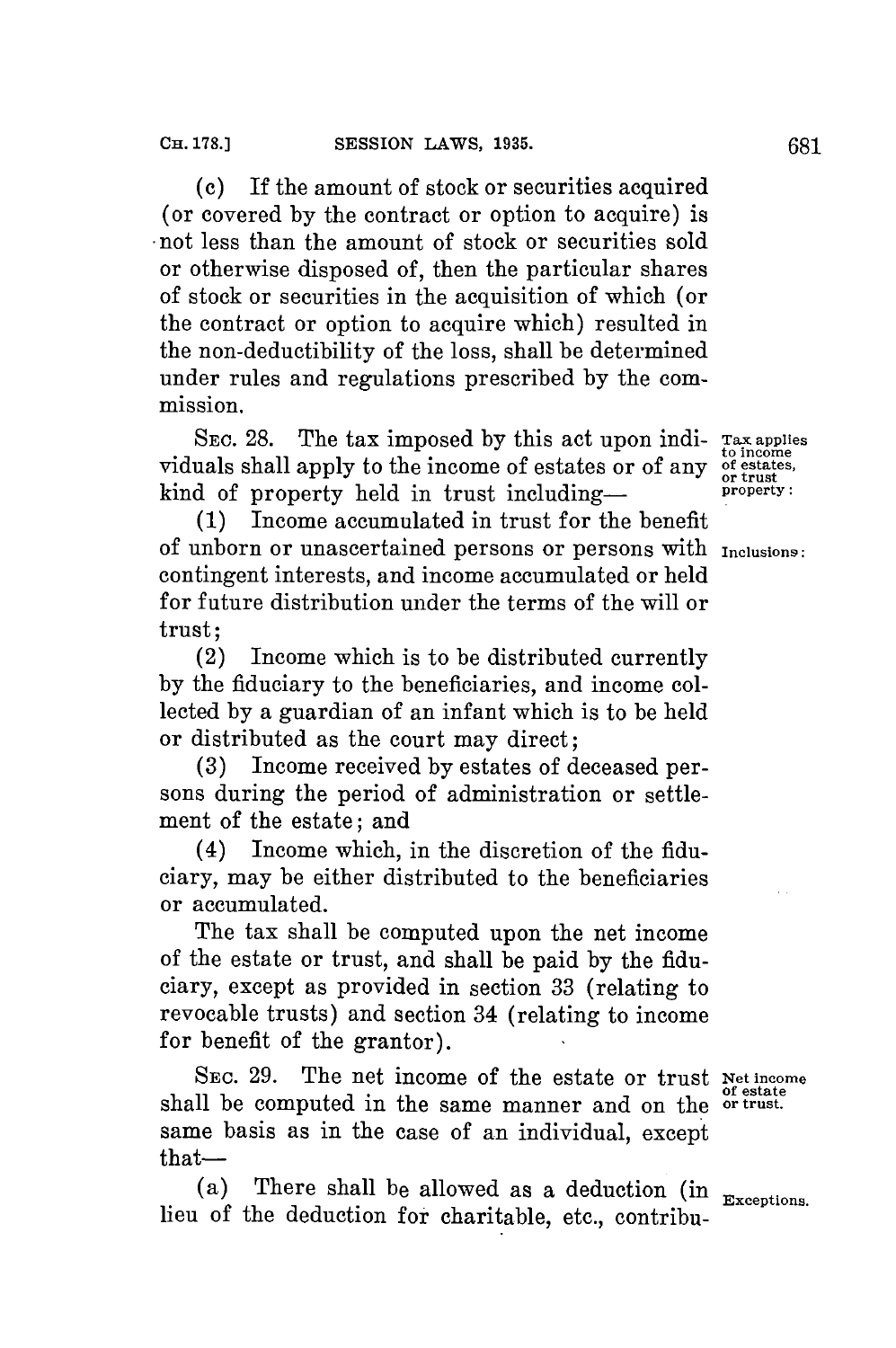tions authorized **by** section **7 (1)** any part of the gross income, without limitation, which pursuant to the terms of the will or deed creating the trust, is during the income year paid or permanently set aside for the purposes and in the manner specified in section **7 (1),** or is to be used exclusively for religious, charitable, scientific, literary or-educational purposes, or for the prevention of cruelty to children or animals, or for the establishment, acquisition, maintenance or operation of a public cemetery not operated for profit;

# Additional **(b)** There shall be allowed as an additional de-<br>deduction in computing the net income of the estate computing duction in computing the net income of the estate or trust the amount of the income of the estate or trust for its income year which is to be distributed currently **by** the fiduciary to the beneficiaries, and the amount of the income collected **by** a guardian of an infant which is to be held or distributed as the court may direct, but the amount so allowed as a deduction shall be included in computing the net income of the beneficiaries whether distributed to them or not. Any amount allowed as a deduction under this paragraph shall not be allowed as a deduction under subsection **(c)** of this section in the same or any succeeding income year;

**dditiona** (c) In the case of income received **by** estates of deceased persons during the period of administration or settlement of the estate, and in the case of income which, in the discretion of the fiduciary, may be either distributed to the beneficiary or accumulated, there shall be allowed as an additional deduction in computing the net income of the estate or trust the amount of the income of the estate or trust for its income year which is properly paid or credited during such year to any legatee, heir or beneficiary, but the amount so allowed as a deduction shall be included in computing the net income of the legatee, heir or beneficiary.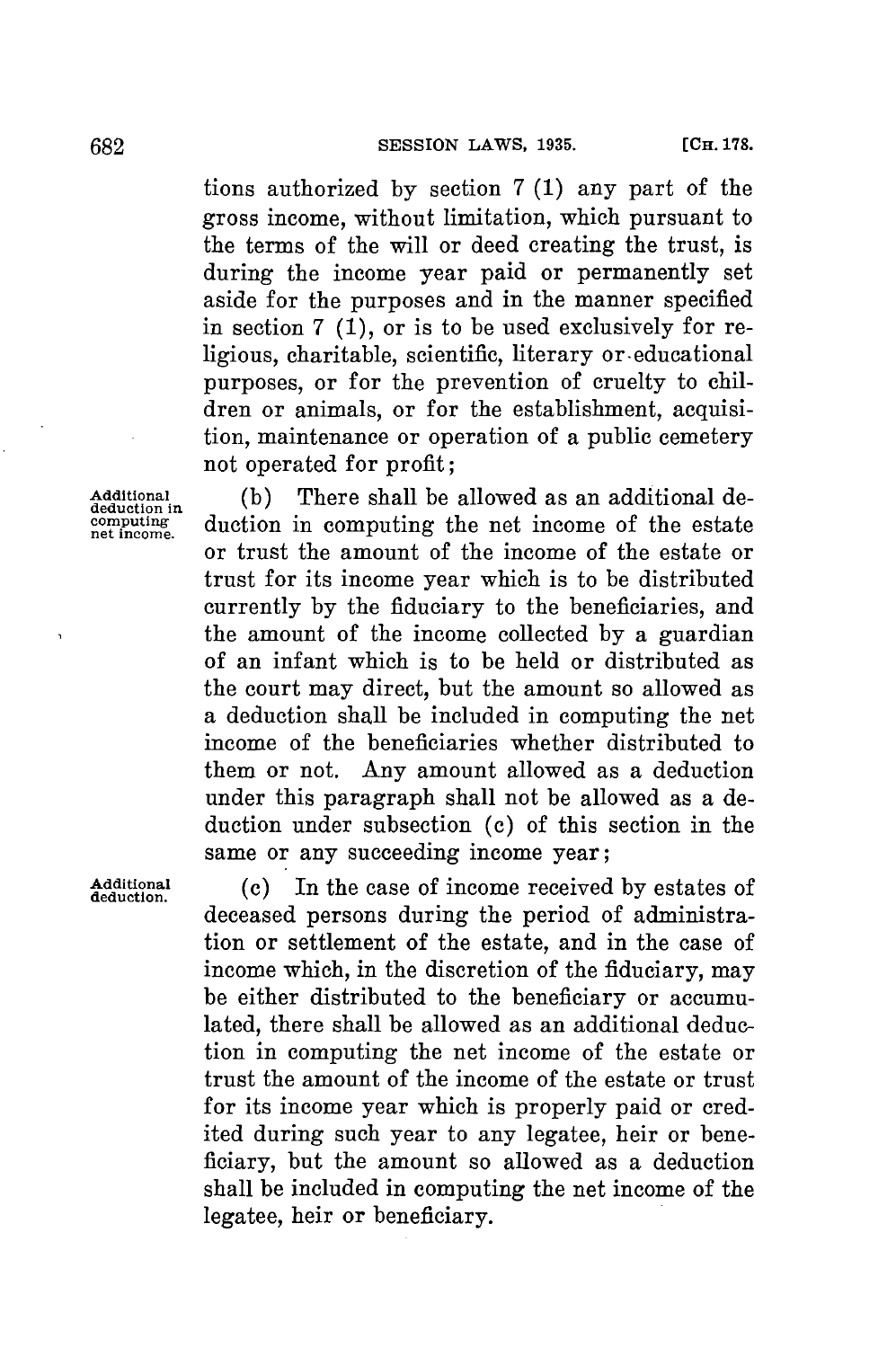**SEc. 30.** (a) For the purpose of the normal tax and the surtax the estate or trust shall be allowed the same personal exemption as is allowed to a single person under section **10** (a) and if no part of the income of the estate or trust is included in computing the net income of any legatee, **Allowance** heir, or beneficiary, then, in addition, the same  $\frac{\text{of credits}}{\text{against method}}$ credits against net income **for** dividends and interest **net income.** as are allowed **by** section **9;**

**(b) If** any part of the income of an estate or trust is included in computing the net income of any legatee, heir, or beneficiary, such legatee, heir, or beneficiary shall, for the purpose of the normal tax, be allowed as credits against net income, in addition to the credits allowed to him under sections **9** and **10, Inclusion of proportion**his proportionate share of such amounts of divi- **ate share** dends and interest specified in section 9 as are, amounts<br>under this est meaning to be included in secure time and interest. under this act, required to be included in computing his net income. Any remaining portion of such amounts specified in section **9** shall, for the purpose of the normal tax, be allowed as credits to the estate or trust.

SEC. 31. If the taxable year of a beneficiary is  $\Delta x = \frac{1}{2}$ different from that of the estate or trust, the amount based on which he is required, under section 29(b), to include trust. in computing his net income, shall be based upon the income of the estate or trust **for** any income year of the estate or trust ending within his income year.

SEC. 32. A trust created by any employer as a **Trust or** part of a stock bonus, pension, or profit-sharing plan **ing plan** for the exclusive benefit of some or all of his em- **under** § 28. ployees, to which contributions are made **by** such employer, or employees, or both, for the purpose of distributing to such employees the earnings and principal of the fund accumulated **by** the trust in accordance with such plan, shall not be taxable under section 28, (but the amount actually distributed or made available to any distributor shall be taxable to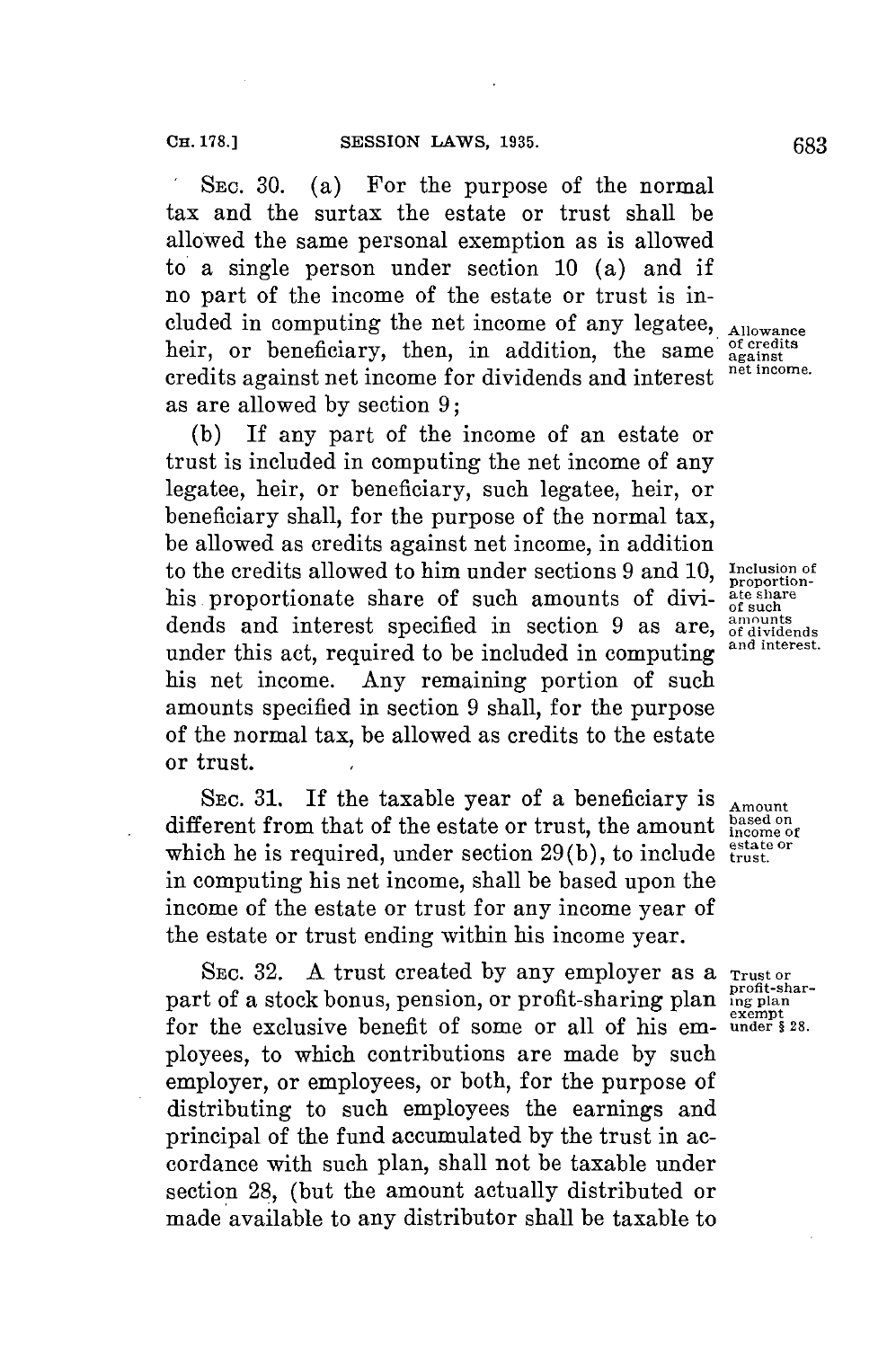him in the year in which so distributed or made available to the extent that it exceeds the amounts so paid **by** him). Such distributees shall, for the **Distributees** purpose of the normal tax, be allowed as credits allowed as credits. **against net income such part of the amount so dis**tributed or made available as represents the items of dividends and interest specified in section **9.**

**Power to SEC. 33. Where at any time the power to revest revest** in the grantor title to any part of the corpus of the **title** to part trust is vested-

> (a) In the grantor, either alone or in conjunction with any person not having a substantial adverse interest in the disposition of such part of the corpus or the income therefrom, or

> **(b)** In any person not having a substantial adverse interest in the disposition of such part of the corpus or the income therefrom, then the income of such part of the trust shall be included in computing the net income of the grantor.

**Where any SEC.** 34. (a) Where any part of the income of

*(1)* is, or in the discretion of the grantor or of any person not having a substantial adverse interest in the disposition of such part of the income may be, **Held or** held or accumulated for future distribution to the **accumulated.** grantor; or

(2) may, in the discretion of the grantor or of any person not having a substantial adverse interest **Distributed** in the disposition of such part of the income, be distributed to the grantor; or

**(3)** is, or in the discretion of the grantor or of any person not having a substantial adverse interest in the disposition of such part of the income may be, **Applied to** applied to the payment **of** premiums upon policies **payment of** of insurance on the life of the grantor (except policies of insurance irrevocably payable for the purposes and in the manner specified in section **7(1),**

**of corpus of**

part of<br>income of **income of** a trust-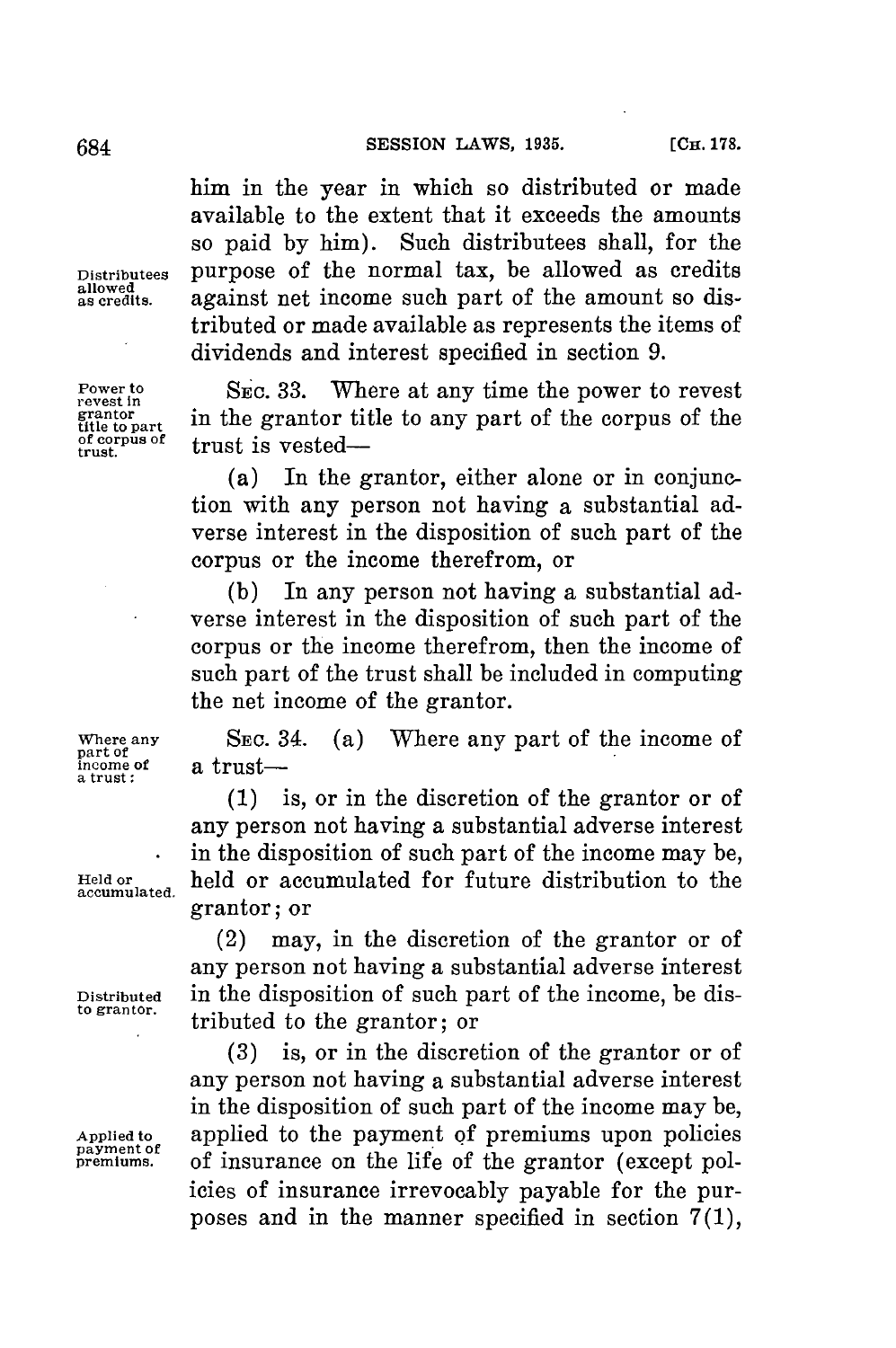relating to the so-called "charitable contribution" deduction); then such part of the income of the trust shall be included in computing the net income of the grantor.

(b) As used in this section, the term "in the "In the discretion of discretion of the grantor" means "in the discretion **the grantor."** of the grantor, either alone or in conjunction with any person not having a substantial adverse interest in the disposition of the part of the income in question."

SEC. 35. In the case of an estate or trust, or of **Proper part** a beneficiary of an estate or trust, the proper part of  $\frac{\text{share to be}}{\text{determined}}$ <br>each share of the net income which consists, respec- $\frac{\text{by rules}}{\text{of the}}}$ each share of the net income which consists, respec-  $\frac{b}{\text{y true}}$  rules tively, of ordinary net income, capital net gain, or capital net loss, shall be determined under rules and regulations to be prescribed **by** the commission and shall be separately shown in the return of the estate or trust, and shall be taxed to the beneficiary or to **Separately** the estate or trust as provided in this act, but at the  $\frac{\text{3.12}}{\text{3.12}}$ rates and in the manner provided in section **26,** re- **beneficiary.** lating to capital net gains and losses.

**SEc. 36.** Every executor, administrator, as- **Executor** signee, or other person, who pays, in whole or in for payn part, any debt due **by** the person or estate for whom or for which he acts before he satisfies and pays the debts due to the state from such person or estate, shall become answerable in his own person and estate to the extent of such payments for the debts so due to the state, or for so much thereof as may remain due and unpaid.

SEC. 37. Individuals carrying on business in Partnerships partnership shall be liable for the tax only in their *individually*. individual capacity. There shall be included in computing the net income of each partner his distributive share, whether distributed or not, of the net income of the partnership for the income year. The net income of the partnership shall be computed in

**answerable**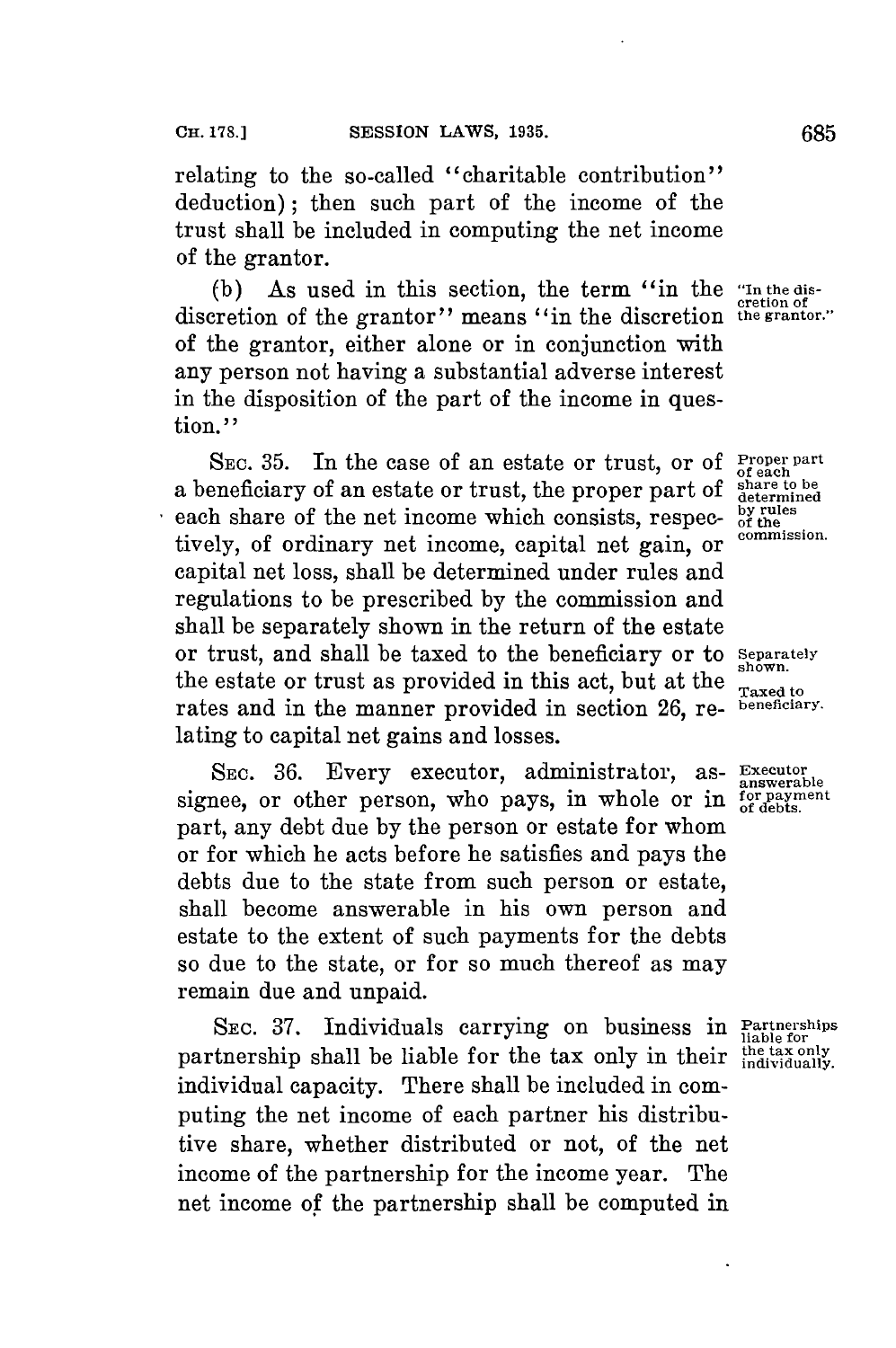the same manner and on the same basis as in the case of an individual.

**Credits** SEc. **38.** The partner shall, for the purposes of the normal tax, be allowed as a credit against his net income, in addition to the credits allowed to him under sections **9** and **10,** his proportionate share of such amounts (not in excess of the net income of the partnership) of dividends and interest specified in section **9** as are received **by** the partnership.

Determina-<br> **EXEC.** SEC. 39. In the case of the members of a part-<br> **proper share**: **porchip** the prepare part of each share of the pat **proper share.** nership, the proper part of each share of the net income which consists of earned income shall be determined under rules and regulations to be prescribed **by** the commission and shall be separately shown in the return of the partnership.

**Proper part** SEC. 40. In the case of the members of a part-<br>of each property is a proper part of each chara of the pat  $\det_{\text{othermina}}$  nership the proper part of each share of the net income which consists, respectively, of ordinary net income, capital net gain, or capital net loss, shall be determined under rules and regulations to be prescribed **by** the commission and shall be separately shown in the return of the partnership and shall be taxed to the member a's provided in this act, but at the rates and in the manner provided in section **26** relating to capital net gains and losses.

Partnership **SEC. 41.** Every partnership shall make a return  $U_{\text{refl}}^{U_{\text{max}}}$  for each income year, stating specifically the items of its gross income and the deductions allowed **by** this act, and shall include in the return the names and addresses of the individuals who would be entitled to share in the net income if distributed and the amount of the distributive share of each individual. The return shall be sworn to **by** any one of the partners.

> SEc. 42. If the income year of a partner is different than that of the partnership, the distribu-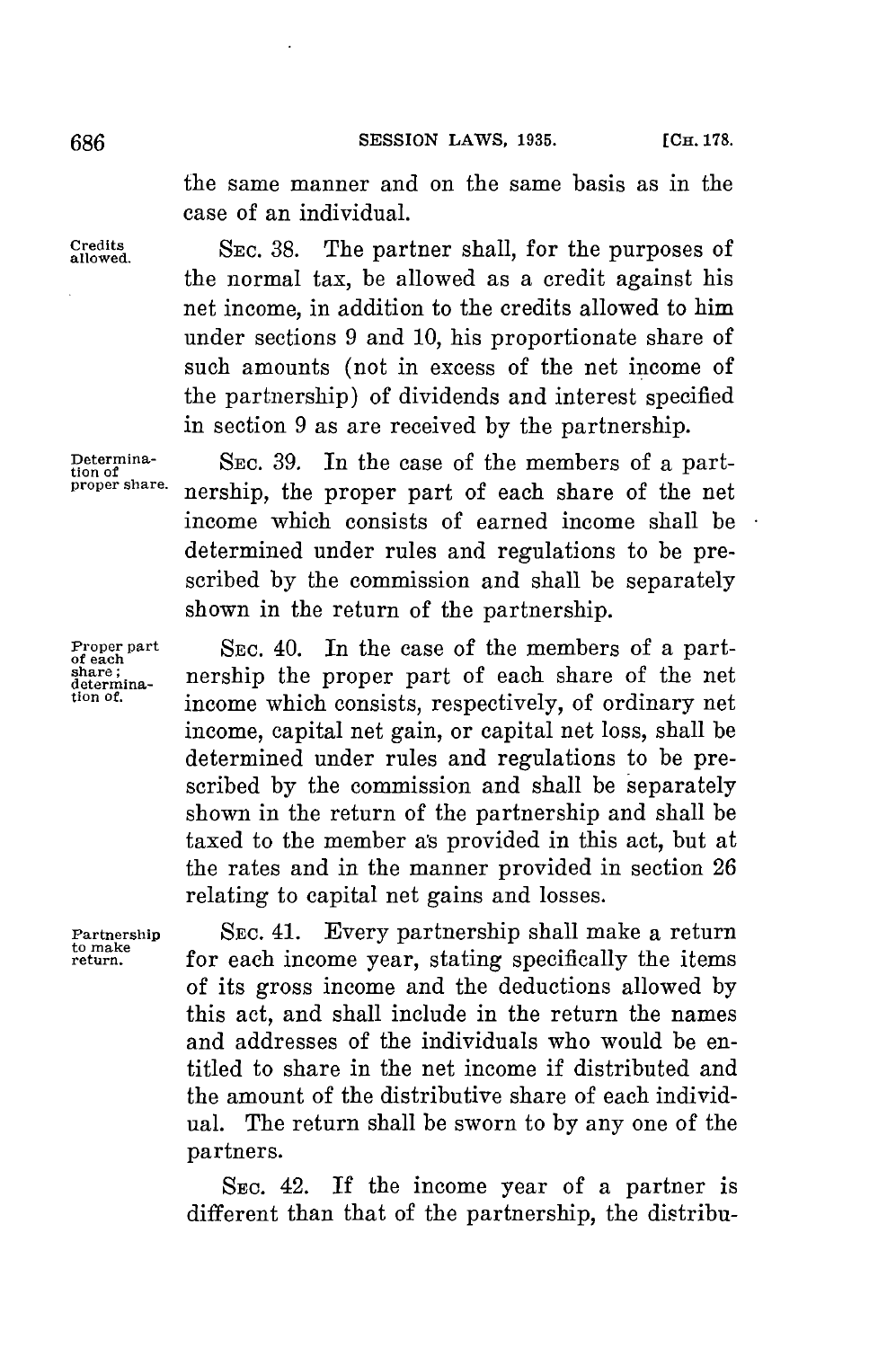tive share of the net income of the partnership to be **Distributive share of net** included in computing the net income of the partner **income.** for his income year shall be based upon the net income of the partnership for any income year of the partnership ending within the income year of the partner.

**SEC.** 43. The first return shall be due and the **First return** first tax payable on or before March 15, 1936, for the calendar year ending December **31, 1935,** or for any fiscal year ending during such calendar year. In case a fiscal year is used as the basis, the return and tax shall be for that proportion of such fiscal year beginning January **1, 1935,** and ending with the close of the fiscal year used **by** the taxpayer as the basis of accounting, computed as provided in section 17. Subsequent returns shall be due and taxes subsequent payable on or before March fifteenth of each year, if the taxpayer's accounting is on a calendar year basis, and on or before the fifteenth day of the third month following the close of the fiscal year if the taxpayer's accounting is on a fiscal year basis. In case of sickness, absence or other disability or whether in its judgment good cause exists, the commission may allow further time **for** filing returns.

**SEC.** 44. (a) If the commission finds that a taxpayer designs quickly to depart from the state, or to remove his property therefrom, or to conceal himself or his property therein or to do any other act tending to prejudice or to render wholly or partly ineffectual proceedings to collect the tax for the income year then last past or the income year current unless such proceedings be brought without delay, the commission shall declare the taxable period for such taxpayer immediately terminated **Termination** and shall cause notice of such finding and declara- **period.** Motice given tion to be given the taxpayer, together with a de- **taxpayer.** mand for immediate payment of the tax for the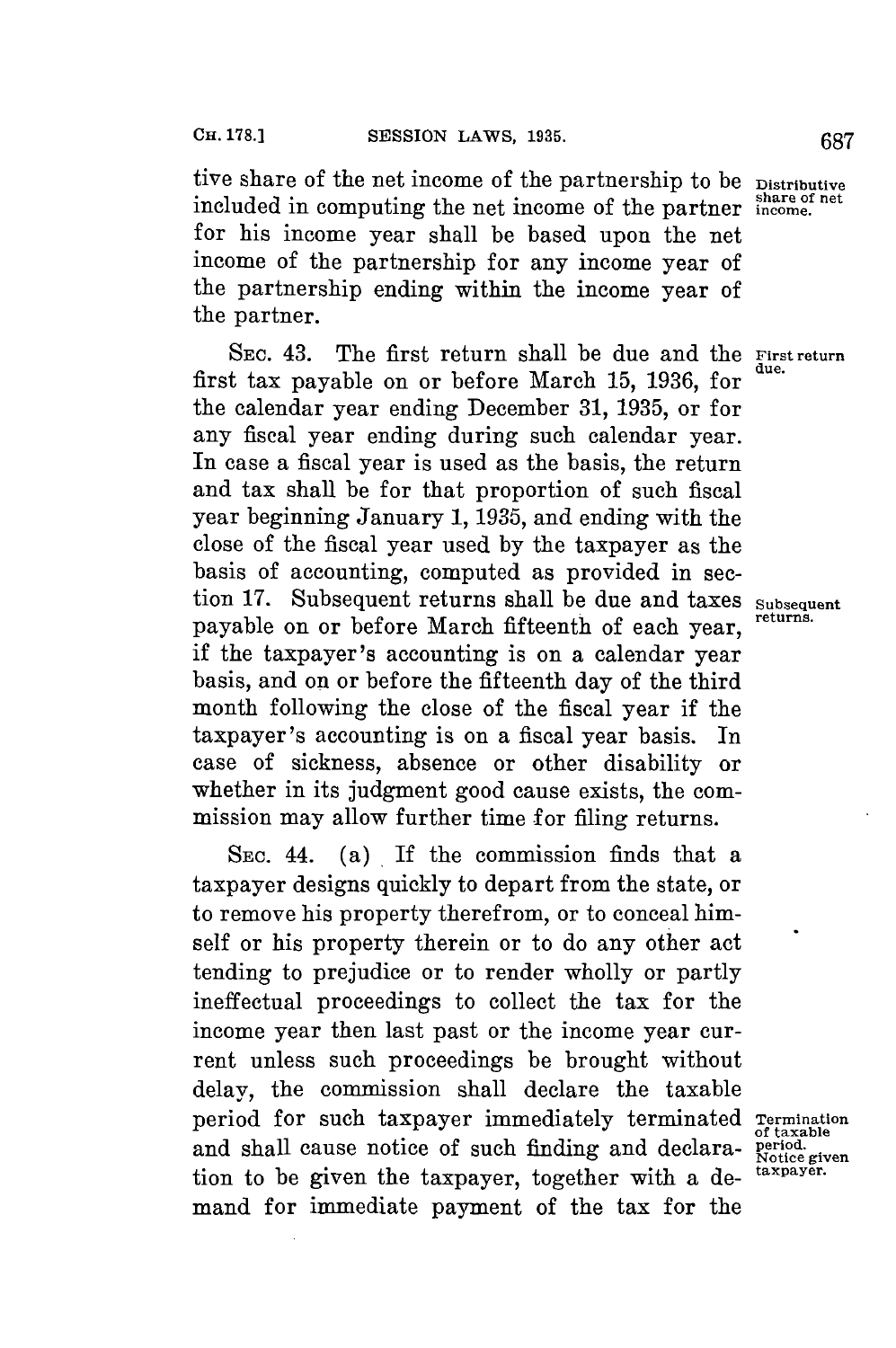taxable period so declared terminated and of the tax for the preceding income year, or so much of such tax as is unpaid, whether or not the time otherwise allowed **by** law for filing return and paying the tax has expired, and such taxes shall thereupon become immediately due and payable. In any proceeding in court brought to enforce payment of taxes made due and payable **by** virtue of the provisions of this section, the finding of the commission made as herein provided, whether made after notice to the taxpayer or not, shall be for all purposes presumptive evidence of the taxpayer's design;

**(b) A** taxpayer who is not in default in making any return or paying any tax under this act may furnish to the State of Washington, under regulations to be prescribed **by** the commission, security, approved **by** the commission, that he will duly make the return next thereafter required to be filed and pay the tax next thereafter required to be paid. The commission may approve and accept in like manner security **for** return and payment of taxes made due and payable **by** virtue of the provisions of this section, provided the taxpayer has paid in full all other taxes due under this act. If security is approved and accepted pursuant to the provisions of this subsection and such further or other security with respect to the tax or taxes covered thereby is given as the commission shall from time to time find necessary and require, payment of such taxes shall not be enforced **by** any proceedings under the provisions of this section prior to the expiration of the time otherwise allowed for paying. such taxes;

**Penalty for (c)** If a taxpayer violates or attempts to violate **violation.** this section there shall, in addition to all other penalties, be added as part of the tax **25** per cent of the total amount of the tax or deficiency in the tax, together with interest at the rate of **1** per cent a month from the time the tax became due.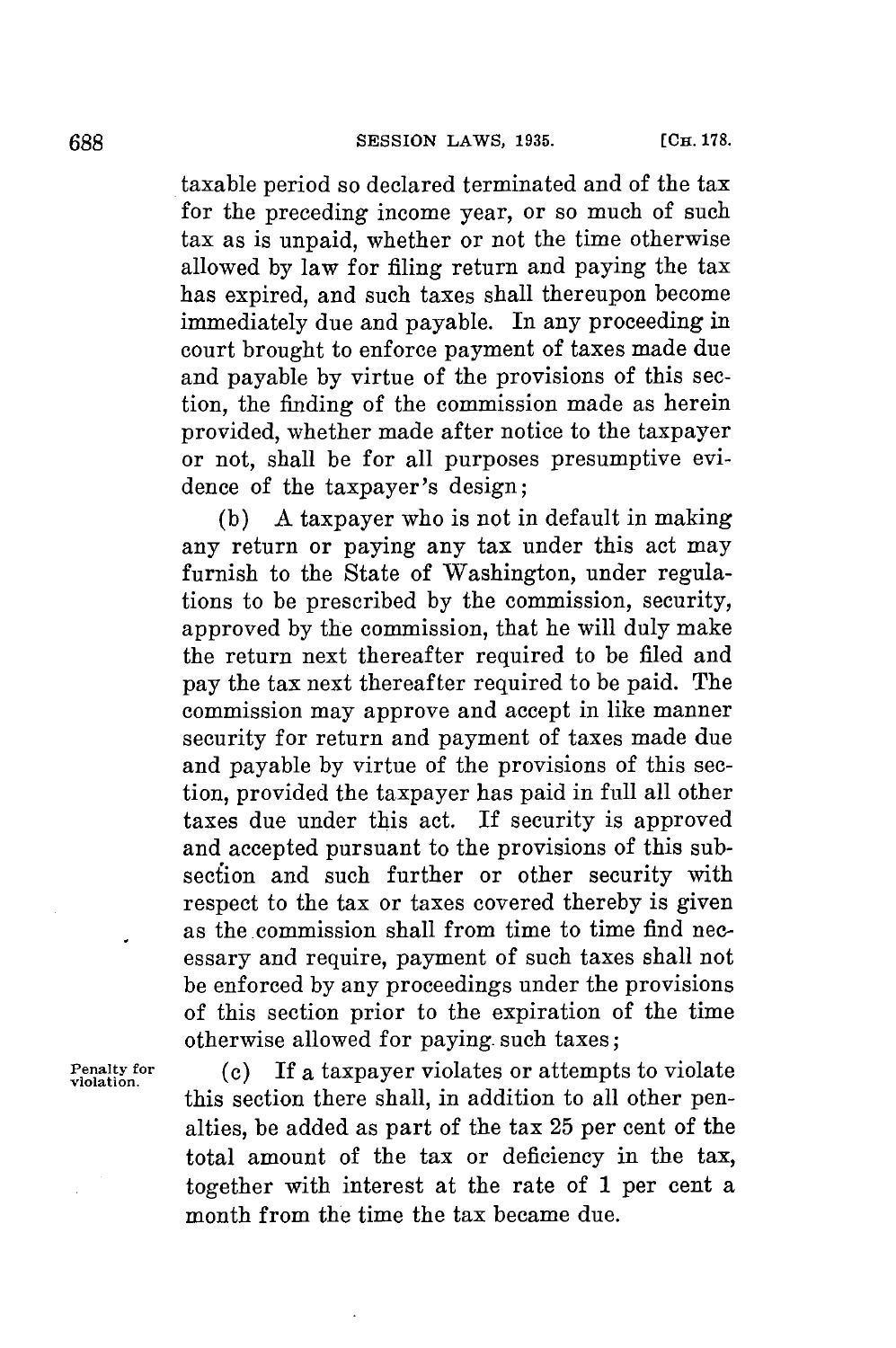**SEC.** 45. (a) **A** remittance for the full amount **Filing of** of the tax as shall appear from the face of the return, shall accompany the return, except in the cases specified in subdivision **(b)** of this section. If the time for filing the return shall be extended, interest at the rate of six per cent per annum from the time when the return was originally required to be filed to the time of payment shall be added and paid;

**(b)** The taxpayer may elect to pay the tax in **May pay** two equal installments, in which case one-half *tax in tax* in thereof shall be paid in the time, place and manner provided in subdivision (a) of this section and the remaining one-half shall be paid in like manner on or before six months thereafter: *Provided,* That in case the total amount of the tax shall be twenty-five **(\$25.00)** dollars or less the whole amount thereof shall be paid at the time required **for** filing the return: *Provided further,* That no taxpayer shall be entitled to pay the tax in two installments as provided in this subdivision unless it shall have paid one-half of the total amount thereof at the time of filing the return.

**SEC.** 46. If the taxpayer shall make an error in **Errors in computation** computing any tax due from him, the tax commis- **of tax.** sion shall correct such error and notify the taxpayer of its action **by** mailing to him a notice of the correction.

If, upon examination of any returns it appears **Amount due** that a tax has been paid less than that properly due, **paid in full**. the tax commission may add a penalty of ten per cent of the amount of any additional tax found due and shall add thereto interest at the rate of one per cent per month of the amount of such additional tax for each thirty days, or portion thereof, from the date upon which such tax became due as provided **by** this act, and shall notify such taxpayer **by** mail of the total amount of such tax, penalties and interest and the total amount shall become due and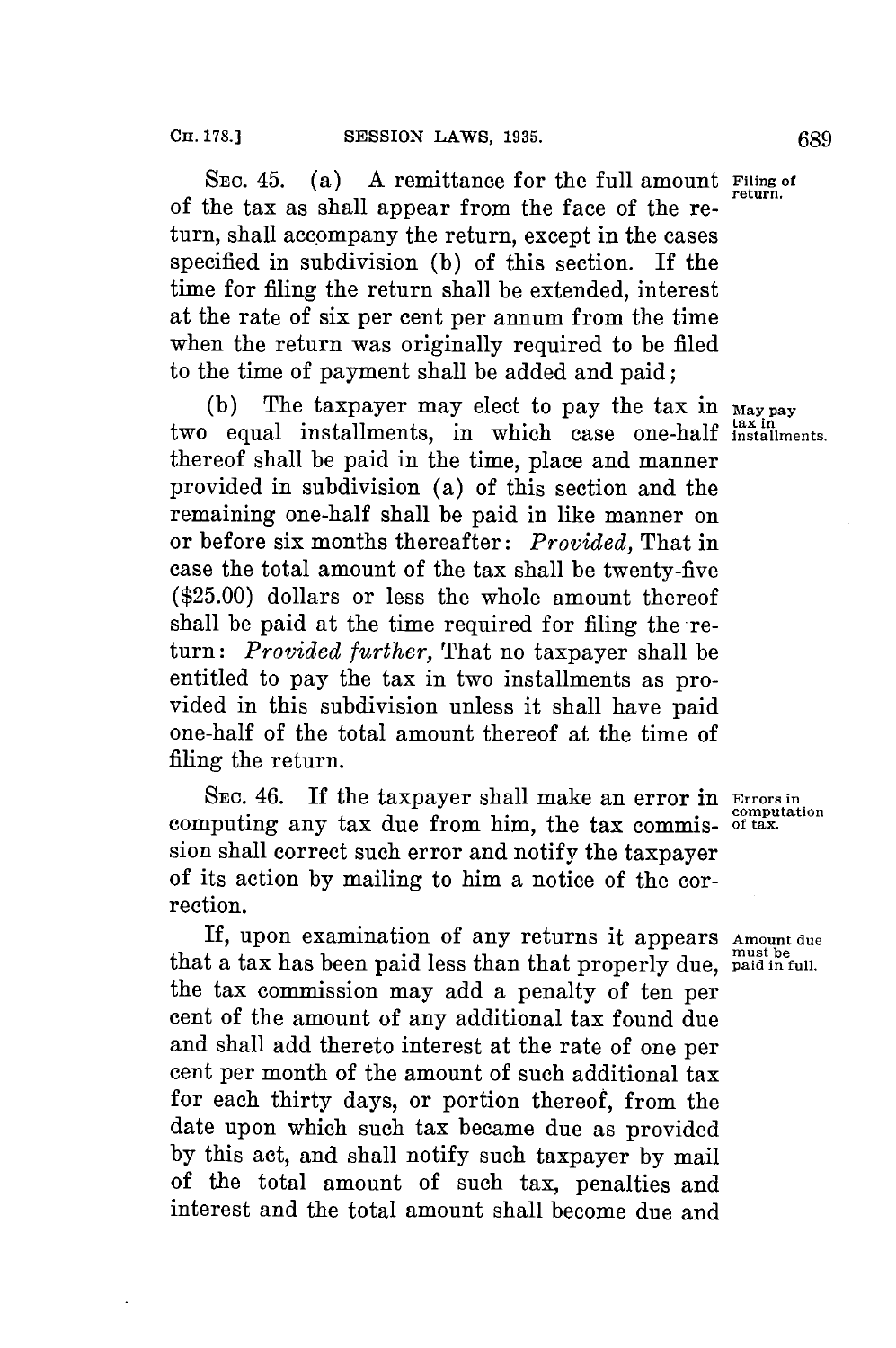shall be paid within ten days from the date of such notice, or within such further time as the tax commission may provide.

Taxes paid If, upon examination of any return it appears that a tax has been paid in excess of that properly due, then the amount of such excess shall be credited against any tax or installment thereof then due or to become due from the taxpayer **for** the same income year, and any balance of such excess for such income year shall be refunded on request of the taxpayer **by** means of vouchers approved **by** the tax commission and **by** the issuance of state warrants drawn upon and payable from such funds as the legislature may provide.

**Taxes paid SEC.** 47. Any money paid to the tax commission **in error.** through error and not in payment of any tax due hereunder, upon the request of the taxpayer **by** whom such payment was made, shall be refunded as provided in the foregoing section.

**Judgments.** Any judgment for which recovery is granted **by** any court of competent jurisdiction, not appealed from, for tax, interest, penalties, and costs in a suit **by** any taxpayer shall be paid in like manner, upon the filing with the tax commission of a certified copy of the order or judgment of the court.

**Taxpayer SEC.** 48. It shall be the duty of every taxpayer **must keep records.** to keep and preserve, **for** a period of five years, such suitable records as may be necessary to determine the amount of tax for which he may be liable under the provisions of this act; and all books and records shall be open for examination at any time **by** the commission or its duly authorized agent. Every taxpayer shall, upon request of the commission, furnish a copy of the return for the corresponding year, which he has filed or may file with the Federal government of the United States, showing his net income and how obtained and the several sources from which derived. In case a taxpayer does not keep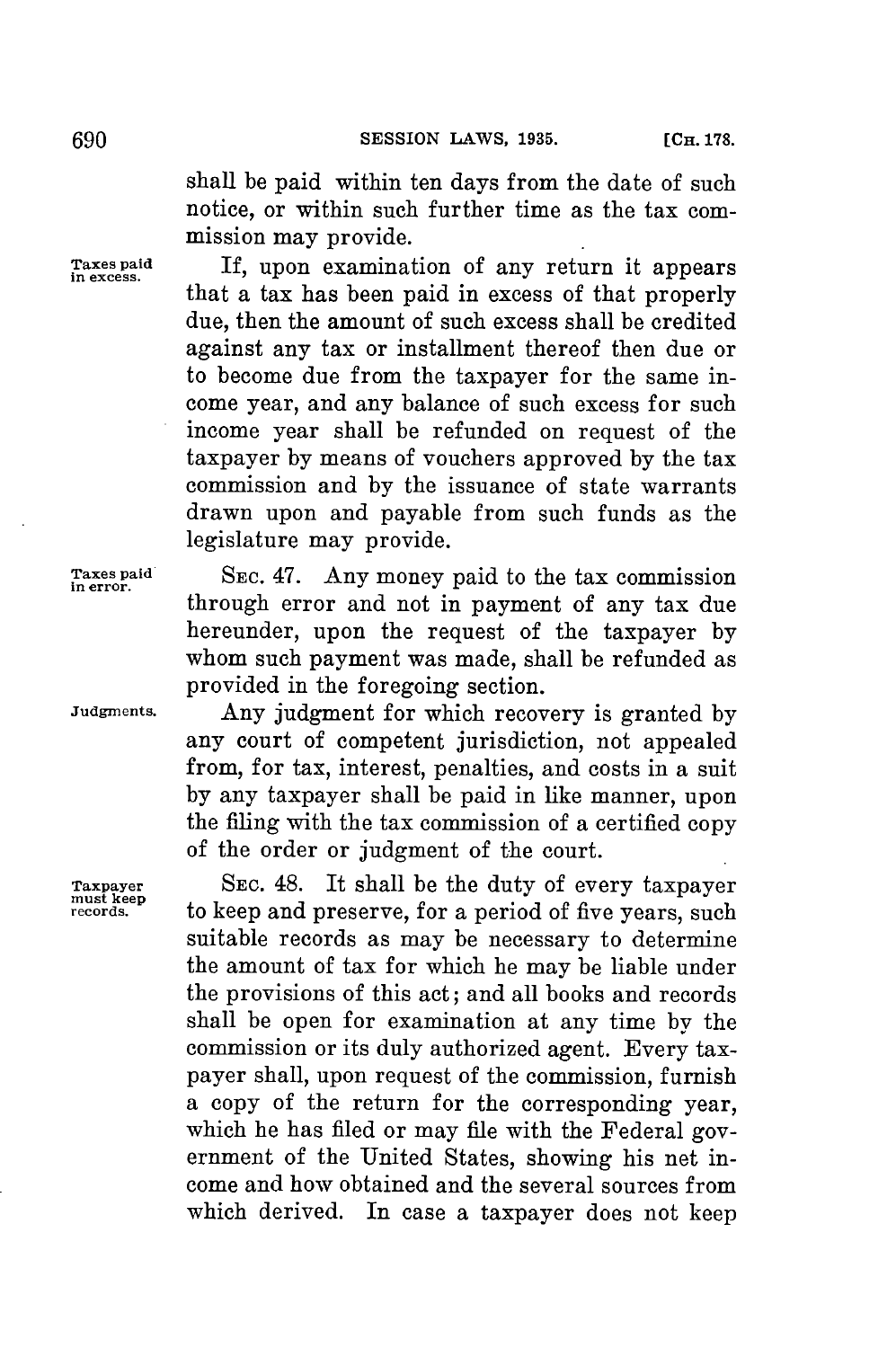the necessary books and records within the State of Washington, it shall be sufficient if it produces within the state such books and records as shall be required **by** the tax commission, or bears the cost of examination **by** an agent authorized or designated **by** the tax commission at the place where such books and records are kept. Any taxpayer who shall fail to comply with the requirements of this section shall be forever barred from questioning, in any court action or proceeding, the correctness of any assessment of taxes made **by** the tax commission and based upon any period for which such books and records have not been so kept and preserved.

SEC. 49. Payment of the tax may be made by Payment **by check.** uncertified check under such regulations as the commission shall prescribe, but, if a check so received is not paid **by** the bank on which it is drawn, the taxpayer, **by** whom such check is tendered, shall remain liable **for** payment of the tax and for all legal penalties, the same as if such check had not been tendered.

The tax commission shall keep full and accurate **Commission** shall keep records of all funds received and disbursed **by** it **rrdsof** under the provisions of this act.

**SEC. 50.** If any return required **by** this act is **Penalties** not filed, or any tax due is not received **by** the tax **promptly.** commission, within ten days of the due date as set forth in this act, there may be added to such tax a penalty of ten per cent of the amount of said tax.

**SEC. 51. If** any taxpayer shall fail or refuse to **Refusal** make any return or supplementary return required to pay. **by** this act, the tax commission shall proceed, in such manner as it may deem best, to obtain facts and information on which to base its estimate of the tax herein prescribed; and to this end the tax commission **by** itself or its duly appointed agent may make examination of the books, records and papers

**if not paid**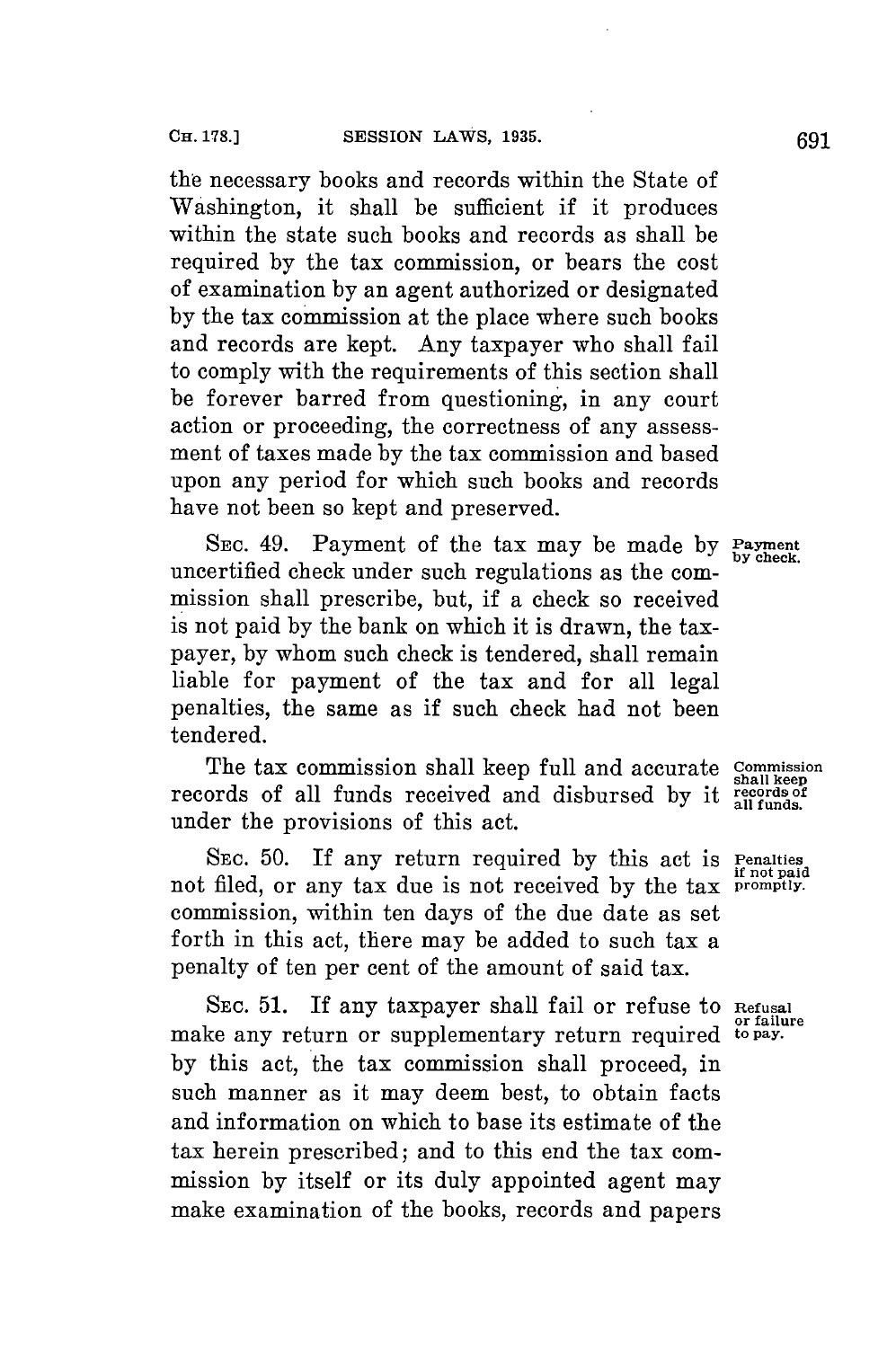of any such taxpayer and may take evidence, on oath, of any person, relating to the subject of inquiry. The oath may be administered **by** any member of the commission or **by** its duly authorized agent.

As soon as the tax commission shall procure such facts and information as it is able to obtain upon which to base the assessment of any tax payable **by** any taxpayer who has failed or refused to make a return or supplementary return, it shall proceed to determine and assess against such taxpayer the tax and penalties provided **by** this act, but such action shall not deprive such taxpayer from appealing to the superior court as hereinafter provided. To such assessment the commission may add a further penalty of ten per cent of the amount of the tax for failure or refusal to make a return and shall add thereto interest at the rate of one per cent per month of the amount of the tax **for** each thirty days or portion thereof from the date upon which the tax is due as provided **by** this act, and shall notify such taxpayer **by** mail of the total amount of such tax, penalties and interest and the total amount shall become due and shall be paid within ten days from the date of such notice.

**presence and**

**Commission** SEc. **52.** The tax commission or its duly author- mayexammne **.. any records.** ized agent may examine any books, papers, records or other data bearing upon the amount of any tax payable or upon the correctness of any return, or for the purpose of making a return where none has been made, or in order to ascertain whether a return should be made, as required **by** this act; and may require the attendance of any person at a time and place fixed in a summons served **by** any sheriff in **May require** the same manner as a subpoena is served in a civil presence and<br>testimony of **case**, or served in like manner by an agent of the tax commission. The persons summoned may be required to testify and produce any books, papers,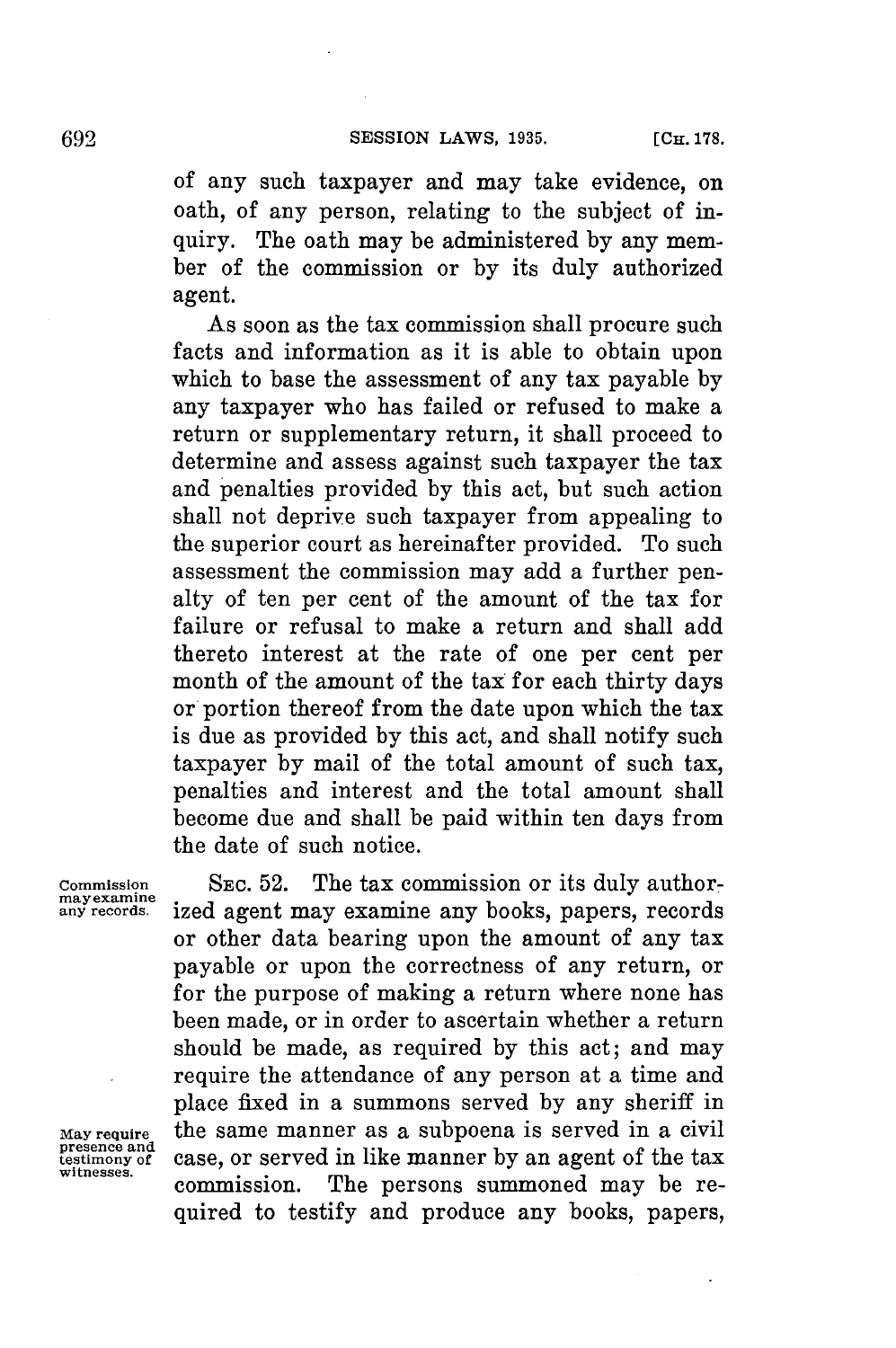records, or data as required **by** the tax commission with respect to any tax, or the liability of any taxpayer therefor, under this act. The secretary of the tax commission, or any member, or any duly authorized agent thereof, shall have power to administer an oath to the person required to testify, and any person giving any false testimony after the administration of such oath shall be guilty of perjury in the first degree and, upon conviction thereof, shall be punished in the manner provided **by** law. If any person summoned as a witness before the tax commission, or its authorized agent, shall fail or refuse to obey the summons, or shall refuse to testify or answer any material question, or to produce any book, record, paper, or data when required to do so, he shall be guilty of contempt and it shall be the duty of the tax commission to thereupon institute proceedings in the superior court of Thurston county or of the county in which such person resides to punish any such person as for contempt of court for failure to obey such summons and appear as a witness, or for refusal to testify or answer any material question, or for refusal to produce any book, record, paper or other data as required **by** the tax commission or its authorized agent.

SEc. **53. All** officers empowered **by** law to ad- **Administra**minister oaths, the members of the commission and such officers as it may designate shall have the power to administer an oath to any person or to take the acknowledgment of any person with respect to any return required **by** this act or the rules and regulations of the commission.

SEC. 54. All persons, in whatever capacity act- **Information** ing, including lessees or mortgagors of real or **incomes**. personal property, fiduciaries, and employers, making payment to another person of interest, rent, salaries, wages, premiums, annuities, compensa-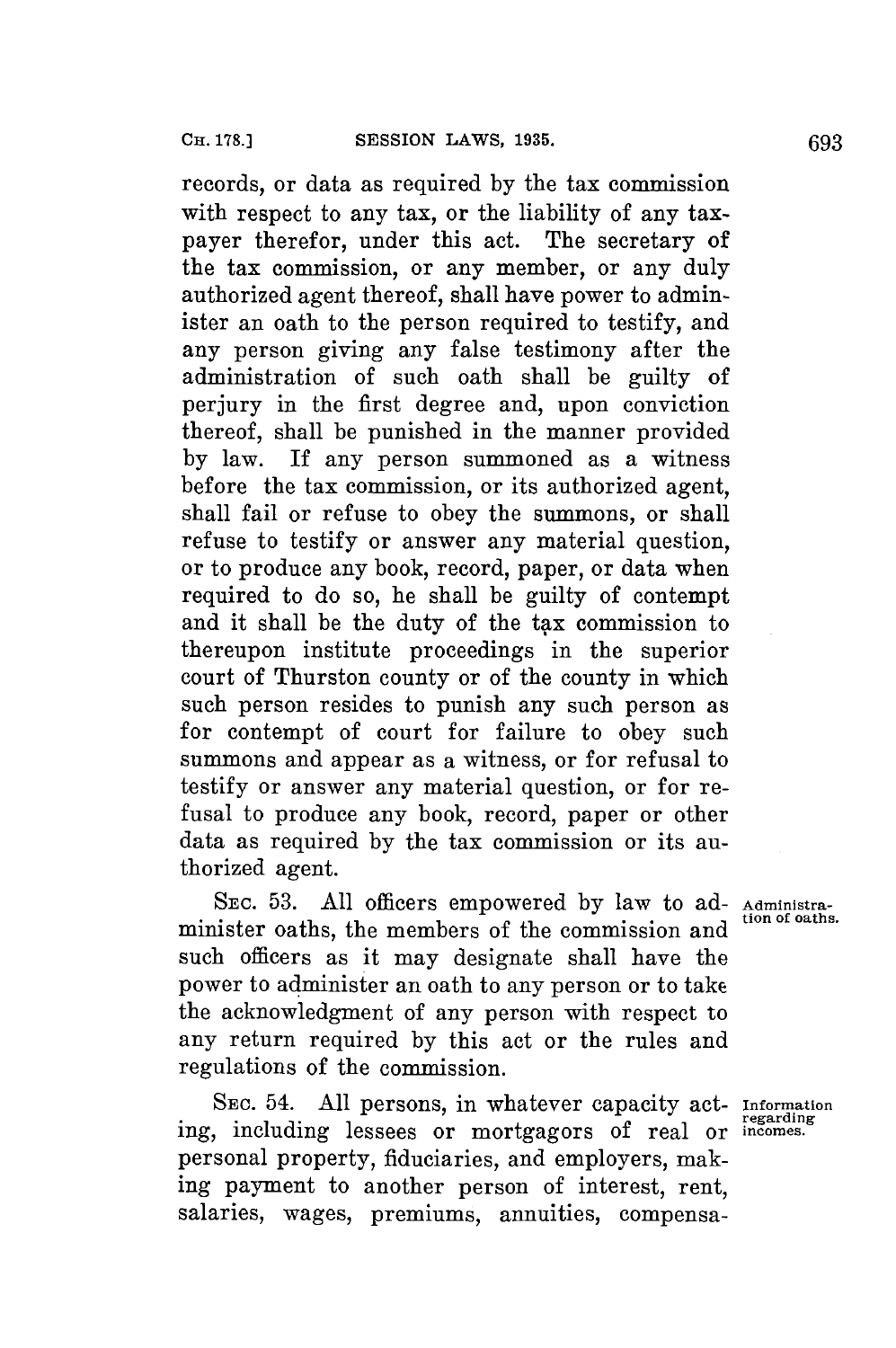tions, remunerations, emoluments, or other fixed or determinable gains, profits, and income (other than payments described in sections 43 and 44), of **\$1,000** or more in any income year, or, in the case of such payments made **by** the state or any municipal subdivision thereof, the officers or employees of the state or any municipal subdivision thereof having information as to such payments and required to make returns in regard thereto **by** the regulations herein provided for, shall render a true and accurate return to the commission under such regulations and in such form and manner and to such extent as may be prescribed **by** it, setting forth the amount of such gains, profits, and income, and the name and address of the recipient of such payment.

Such returns may be required, regardless of  $amounts. -$ 

(a) In the case of payments of interest upon bonds, mortgages, deeds of trust, or other similar obligations of corporations, and

Collections (b) In the case of collections of items of in**of interest on foreign** terest upon the bonds of foreign countries and **securities.** interest upon the bonds of and dividends from alien corporations **by** persons undertaking as a matter of business or for profit the collection of payments of such interest or dividends **by** means of coupons, checks, or bills of exchange.

> When necessary to make effective the provisions of this section the name and address of the recipient of income shall be furnished upon demand of the person paying the income.

Brokers SEC. 55. Every person doing business as a information **broker** shall, when required by the commission, regarding **compared** and **commission** customers. render a correct return duly verified under oath, under such rules and regulations as the commission may prescribe, showing the names of the customers for whom such person has transacted any business with such details as to the profits, losses, or other

**Interest bonds, etc.**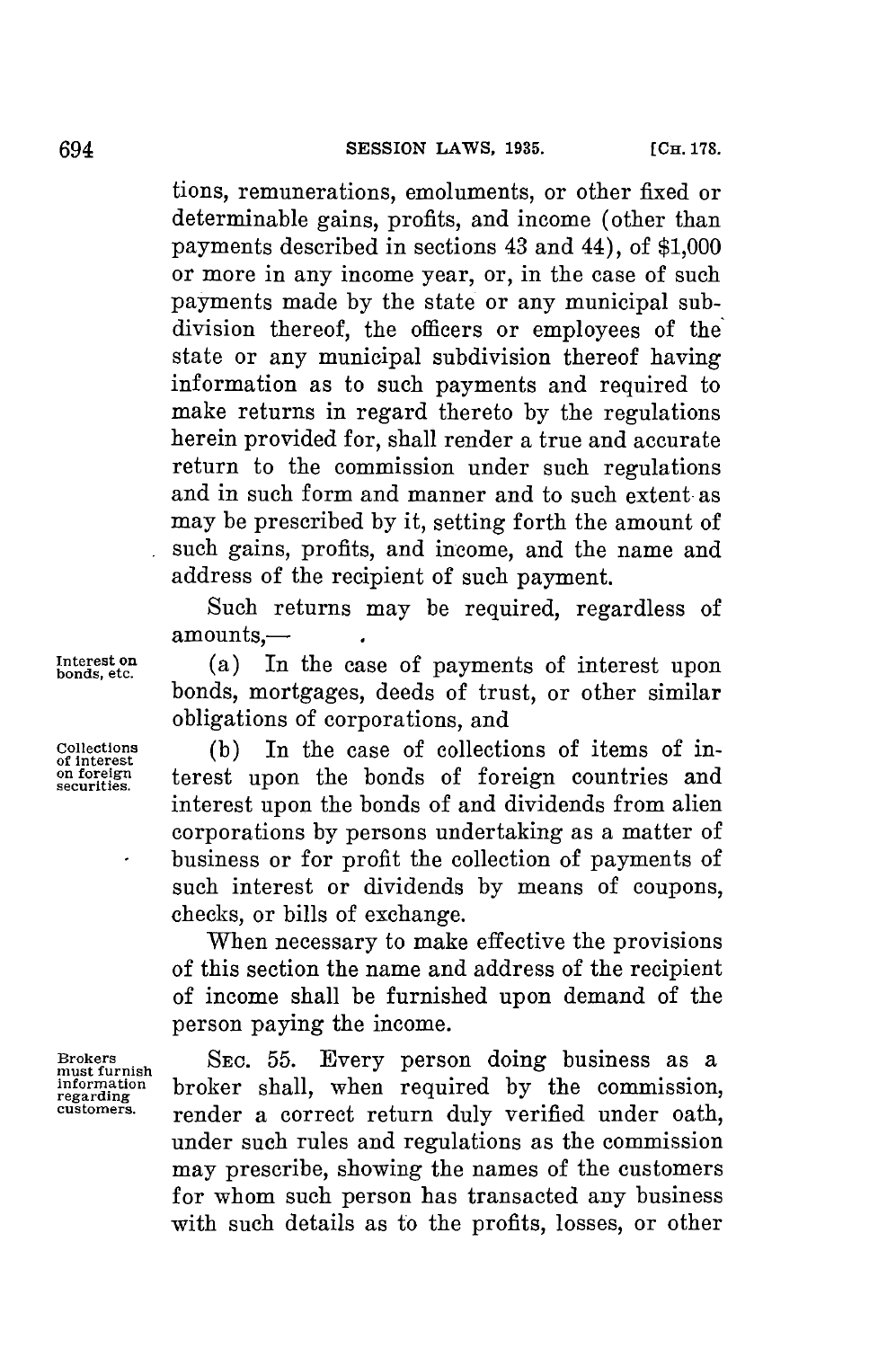information which the commission may require, as to each of such customers as will enable the commission to determine whether all income tax due on profits or gains of such customers has been paid.

SEC. 56. Any notice or order required by this Notices or act to be mailed to any taxpayer shall be sent **by by mail.** ordinary mail, addressed to the address of the taxpayer as shown **by** the records of the tax commission, or, if no such address is shown, to such address as the tax commission is able to ascertain **by** reasonable effort. Failure of the taxpayer to receive any **Failure to**<br>such notice or order mailed shall not release the tax-shall not such notice or order mailed shall not release the taxpayer from any tax or any increases or penalties thereon, nor shall such failure operate to extend any time limit set **by** the provisions of this act.

**SEC. 57. All** taxes, penalties and interest im- **Taxes must** posed under the provisions of this act shall be paid in full before any action may be instituted in any court to contest all or any part of such tax, penalties or interest. No restraining order or injunction shall be granted or issued **by** any court or judge to restrain or enjoin the collection of any tax or penalty imposed **by** this act, or any part thereof, except upon the ground that the assessment thereof was in violation of the constitution of the United States or that of the State of Washington.

SEC. 58. Any taxpayer, having paid any tax, Petitions **for the formulations**  $\frac{1}{2}$  and  $\frac{1}{2}$  and  $\frac{1}{2}$ original assessment, additional assessment or cor- astoteness rected assessment of any tax made **by** the tax com- **of taxes.** mission under the provisions of this act, may apply to the tax commission **by** petition in writing within one year after such payment, for a hearing and a correction of the amount of the tax so assessed upon him, in which petition he shall set forth the reasons why such hearing should be granted, and the amount in which such tax should be reduced. The commission shall promptly consider such petition, and may

**release**

fore action<br>instituted.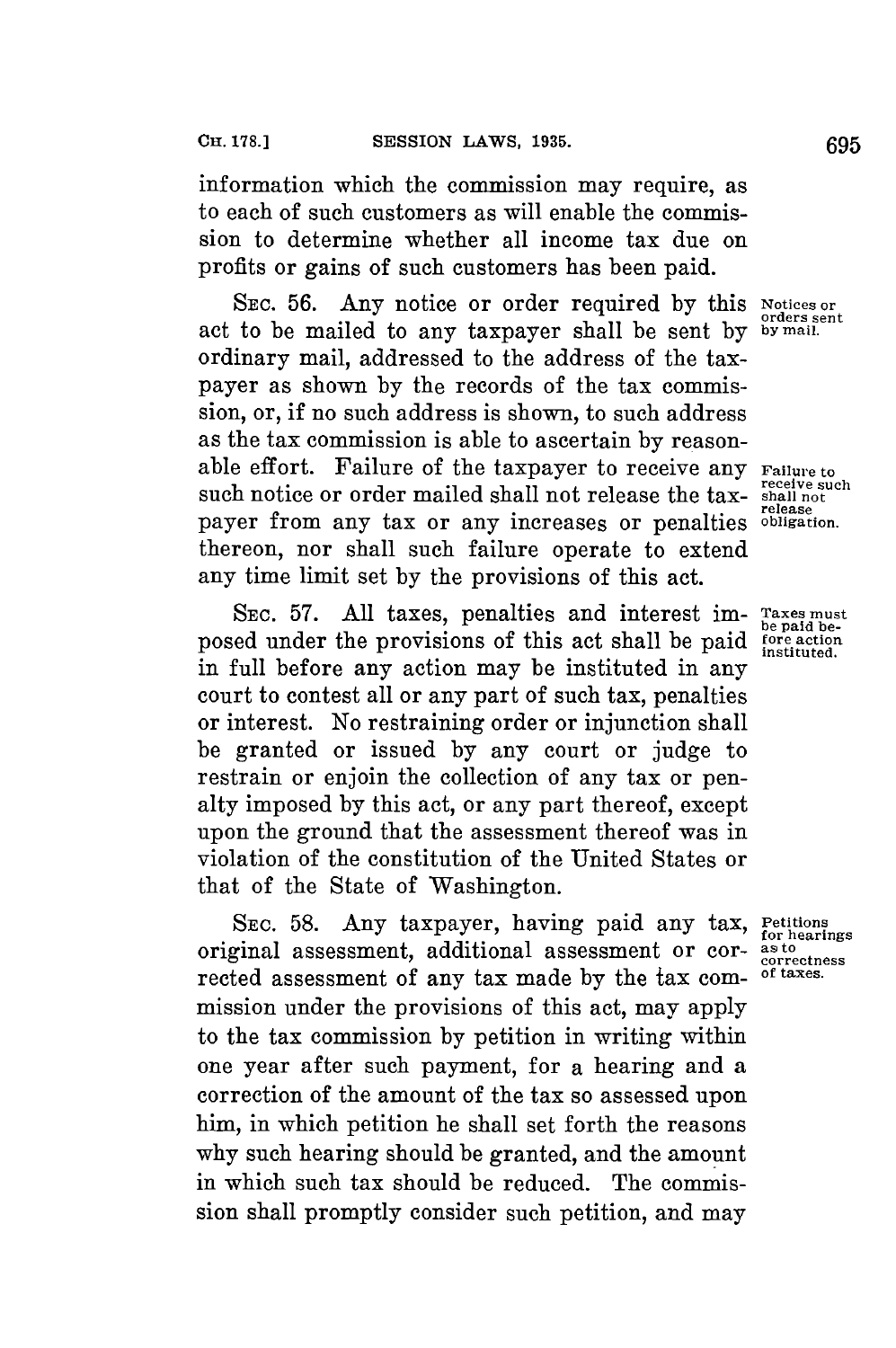grant such hearing or deny the same. If denied, the petitioner shall be notified **by** mail thereof forthwith; if granted, the commisson shall notify the petitioner **by** mail of the time and place fixed for such hearing. After such hearing the commission may make such order as may appear to it just and lawful and shall mail a copy of such order to the petitioner.

**May appeal** Any taxpayer, except one who has failed to keep **to superior court.** and preserve books, records and invoices as provided in section **26** hereof, having paid any tax as required **by** this act and feeling aggrieved **by** the amount of the tax may appeal to the superior court of Thurston county within thirty days after the payment of such tax, or within thirty days after the date of the notice denying such a hearing or after the date of the order provided in this section. In the appeal the taxpayer shall set forth the amount of the tax imposed upon him, what he concedes to be the correct tax and the reason why the tax should be reduced or abated. The appeal shall be perfected **by** serving a copy of the notice of appeal upon the tax commission within the time herein provided and **by** filing the original thereof with proof of service with the clerk of the superior court of Thurston county. Within ten days after filing notice of such appeal, the taxpayer shall file with the clerk of the superior court a good and sufficient surety company Must **bond payable to the State of Washington in the sum give bond,** of **\$500,** conditioned to diligently prosecute the appeal and pay the state all costs that may be awarded if the appeal of the taxpayer is not sustained. The trial in the superior court on the appeal shall be de novo and without the necessity of any pleadings **Burden** *of* other than the notice of appeal. The burden shall proof shall<br>rest on **rest upon the taxpayer to prove that the tax as paid**<br>taxpayer. **by** him is incorrect, either in whole or in part, and to establish the correct amount of the tax. In such proceeding the taxpayer shall be deemed the plain-

 $\ddot{\phantom{a}}$ 

**proof shall**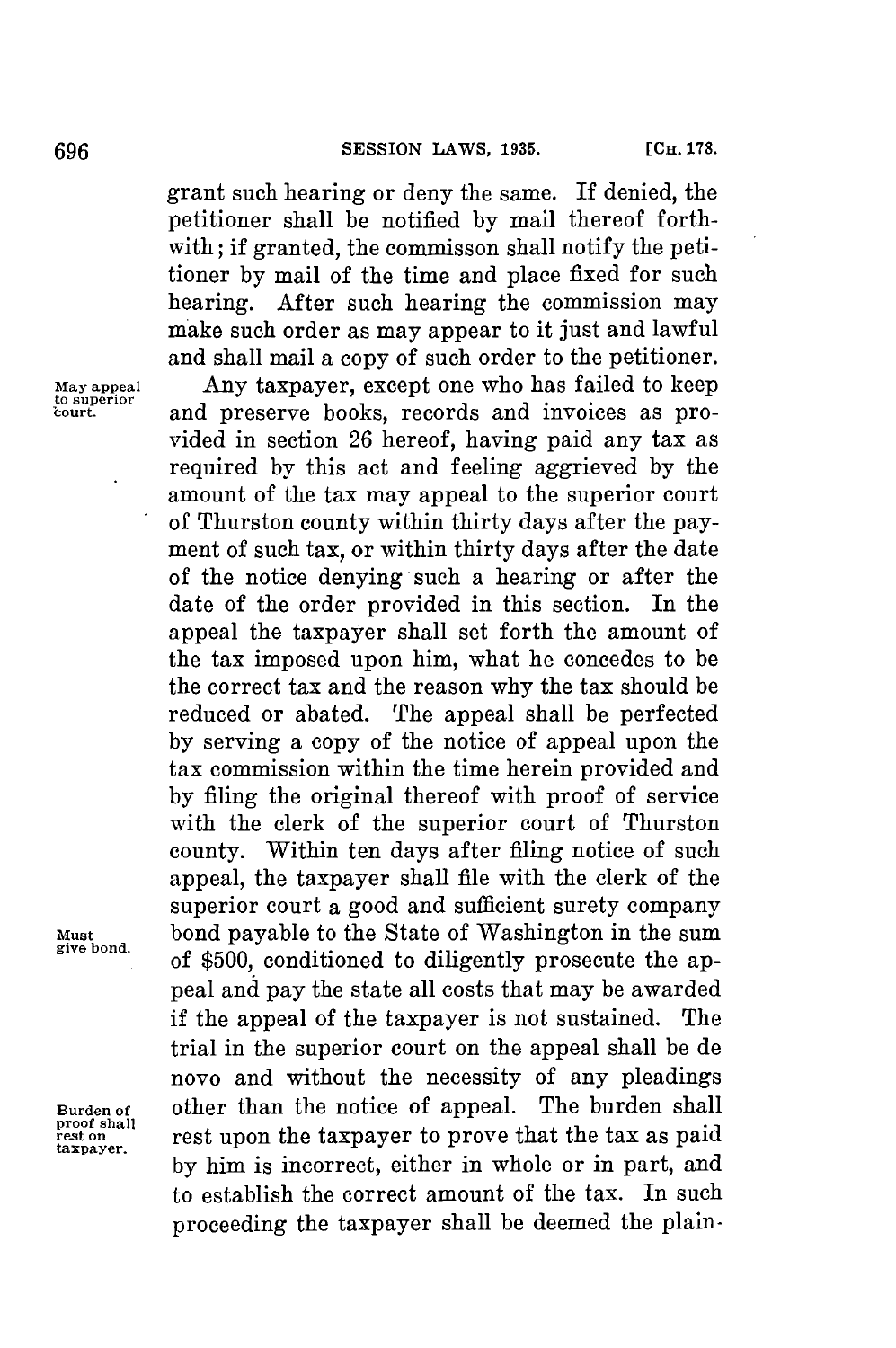tiff, and the State of Washington, the defendant; and both parties shall be entitled to subpoena and require the attendance of witnesses as in other civil actions and to produce evidence that is competent, relevant and material to determine the correct amount of the tax that should be paid **by** the taxpayer under this act. Either party shall be allowed to appeal to the supreme court in the same manner as other civil actions are appealed to that court. It shall not be necessary for the taxpayer to protest against the payment of any tax or to make any demand to have the same refunded or to petition the tax commission for a hearing in order to appeal to the superior court, as herein provided; but no court action or proceeding of any kind shall be maintained **by** the taxpayer to recover any tax paid, or any part thereof, except as herein provided.

SEC. 59. The tax commission, by its order, may commission hold in abeyance the collection of tax from any tax- **in abeyance** the collection of tax from any tax- **in abeyance** payer or any group of taxpayers when a question bearing on their liability for tax hereunder is pending before the courts.

SEC. 60. When any assessment or additional stay of assessment has been made, the taxpayer may obtain a stay of collection, under such circumstances and for such periods of time as the tax commission may **by** general regulation provide, of the whole or any part of such assessment, **by** filing with the tax commission a bond in such amount, not exceeding double the amount as to which the stay is desired, and with sureties as the tax commission deems necessary, conditioned upon the payment of so much of the amount, the collection of which is stayed **by** the bond, together with interest thereon at the rate of one per cent of the amount of such assessment for each thirty days or portion thereof from the due date of such assessment until paid.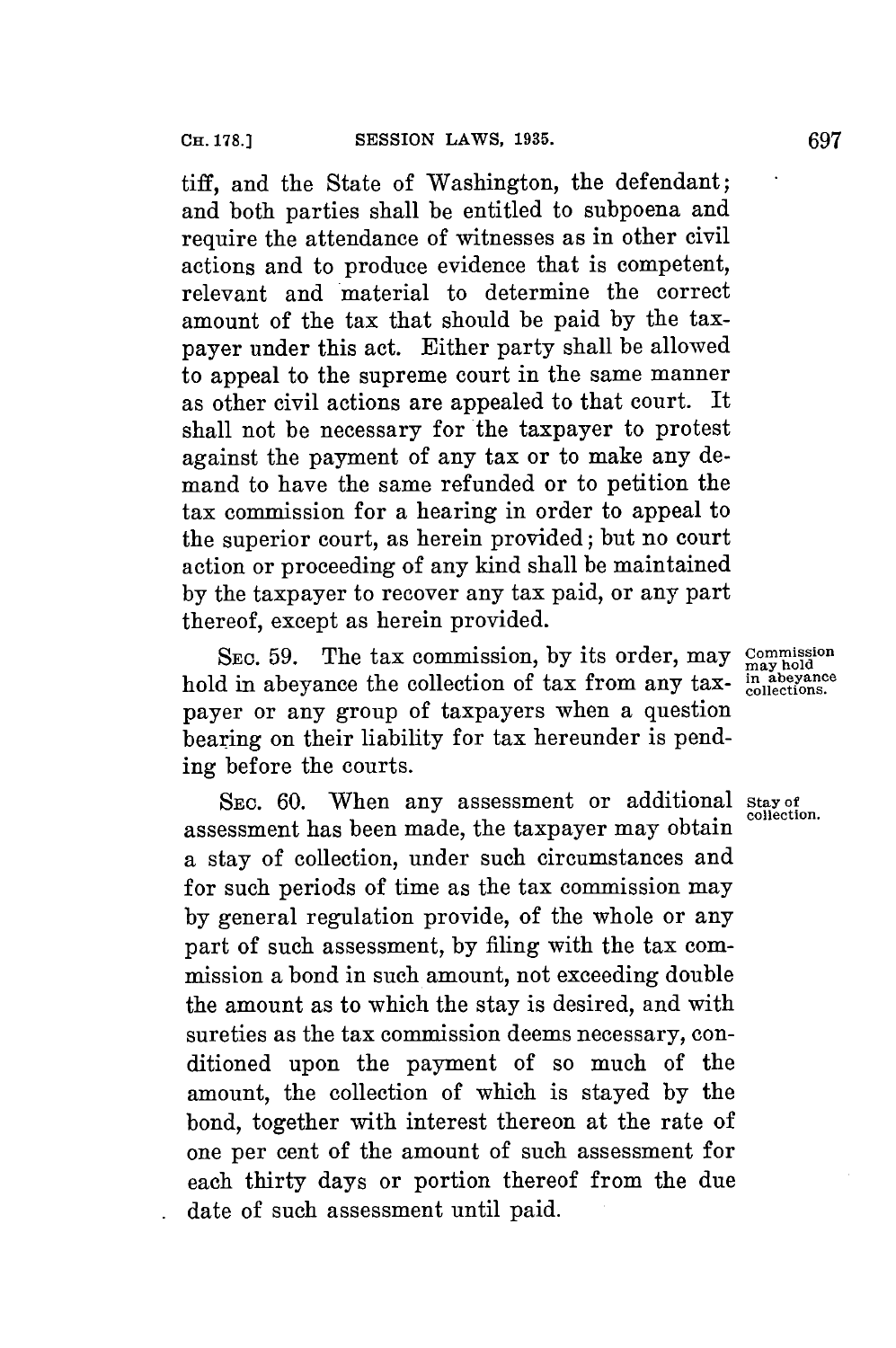## **698 SESSION LAWS, 1935. ICH. 178.**

Collection SEC. 61. If any tax, increase or penalty imposed<br>
sale of taxes by **by** this act or any portion of such tax increase or sale of by this act, or any portion of such tax, increase or penalty is not paid within fifteen days after the same shall become due, the tax commission shall issue a warrant under its official seal directed to the sheriff of any county of the state, commanding him to levy upon and sell the real and/or personal property of the taxpayer found within his county, or so much thereof as may be necessary, for the payment of the amount of such warrant, together with interest thereon at the rate of one per cent of the amount of such warrant for each thirty days or portion thereof after the date of such warrant, plus the cost of executing said warrant, and return such warrant to the tax commission and pay to it the money collected **by** virtue thereof within sixty days after the receipt of such warrant.

> The sheriff, within thirty days after the receipt of said warrant, shall file with the clerk of the superior court of his county a copy thereof, and thereupon the clerk shall enter in the judgment docket, the name of the taxpayer mentioned in the warrant and in appropriate columns the amount of the tax or portion thereof and any increases and penalties **for** which the warrant is issued and the date when such copy is filed, and thereupon the amount of such warrant so docketed shall become a lien upon the title to and interest in real and personal property of the taxpayer against whom it is issued and shall be the same as a judgment in a civil case duly docketed in the office of such clerk, and the sheriff shall thereupon proceed upon the same in all respects and with like effect as prescribed **by** law with respect to executions or other process issued against rights or property upon judgments of said superior court. The sheriff shall be entitled to fees as provided **by** law for his services in levying execution on a superior court judgment and the clerk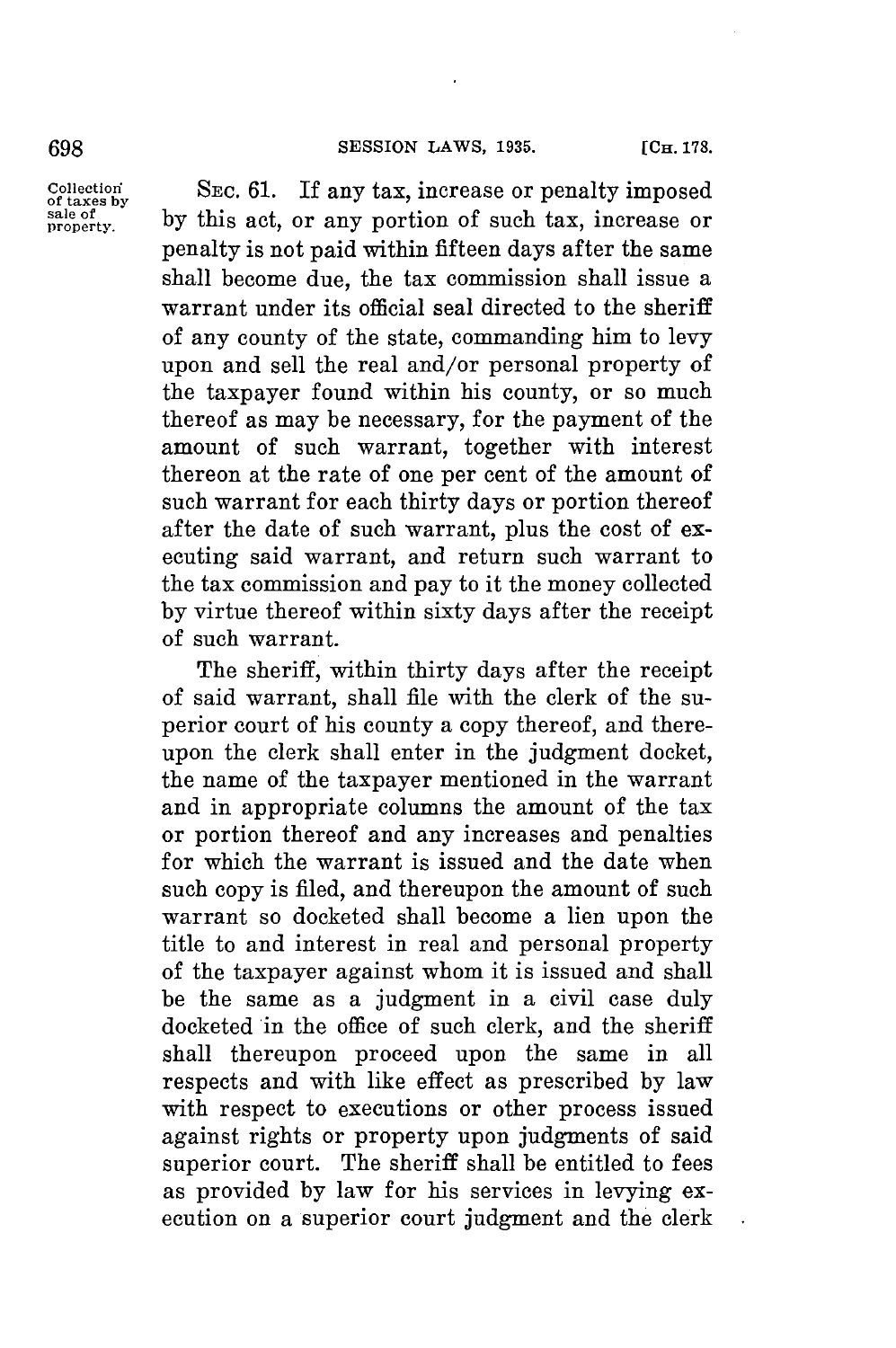shall be entitled to a filing fee of **\$1.00,** which shall be added to the amount of such warrant. The proceeds received from any sale shall be credited upon the amount due under the warrant and when the final amount due is received, together with interest, penalties and costs, the judgment docket shall show the claim for taxes to be satisfied and the clerk of the court shall so note upon the docket. Any surplus received from any sale of property shall be paid to the taxpayer. If the return on the warrant shall show that the same has not been satisfied in full, the amount of the deficiency shall remain the same as a judgment against the taxpayer which may be collected in the same manner as the original amount of such warrant.

In the discretion of the tax commission, a warrant of like terms, force and effect may be issued and directed to any agent of the commission authorized to collect taxes under this act, and in the execution thereof such agent shall have all the powers conferred **by** law upon sheriffs, but shall not be entitled to any fee or compensation in excess of the actual expenses paid in the performance of such duty, which shall be added to the amount of such warrant.

SEC. 62. Any tax due and unpaid under this act, Taxes and all increases and penalties thereon, shall con-  $a$  debt. stitute a debt to the State of Washington and may be collected **by** court proceedings in the same manner as any other debt in like amount, which remedy shall be in addition to any and all other existing remedies. In all cases of insolvency, assignment for the benefit of creditors, or bankruptcy, involving any taxpayer hereunder, the claim of the state for said taxes and all increases and penalties **Prior lien.** thereon shall be a lien prior to all other liens, except prior tax liens, and the mere existence of such cases or conditions shall be sufficient to create such lien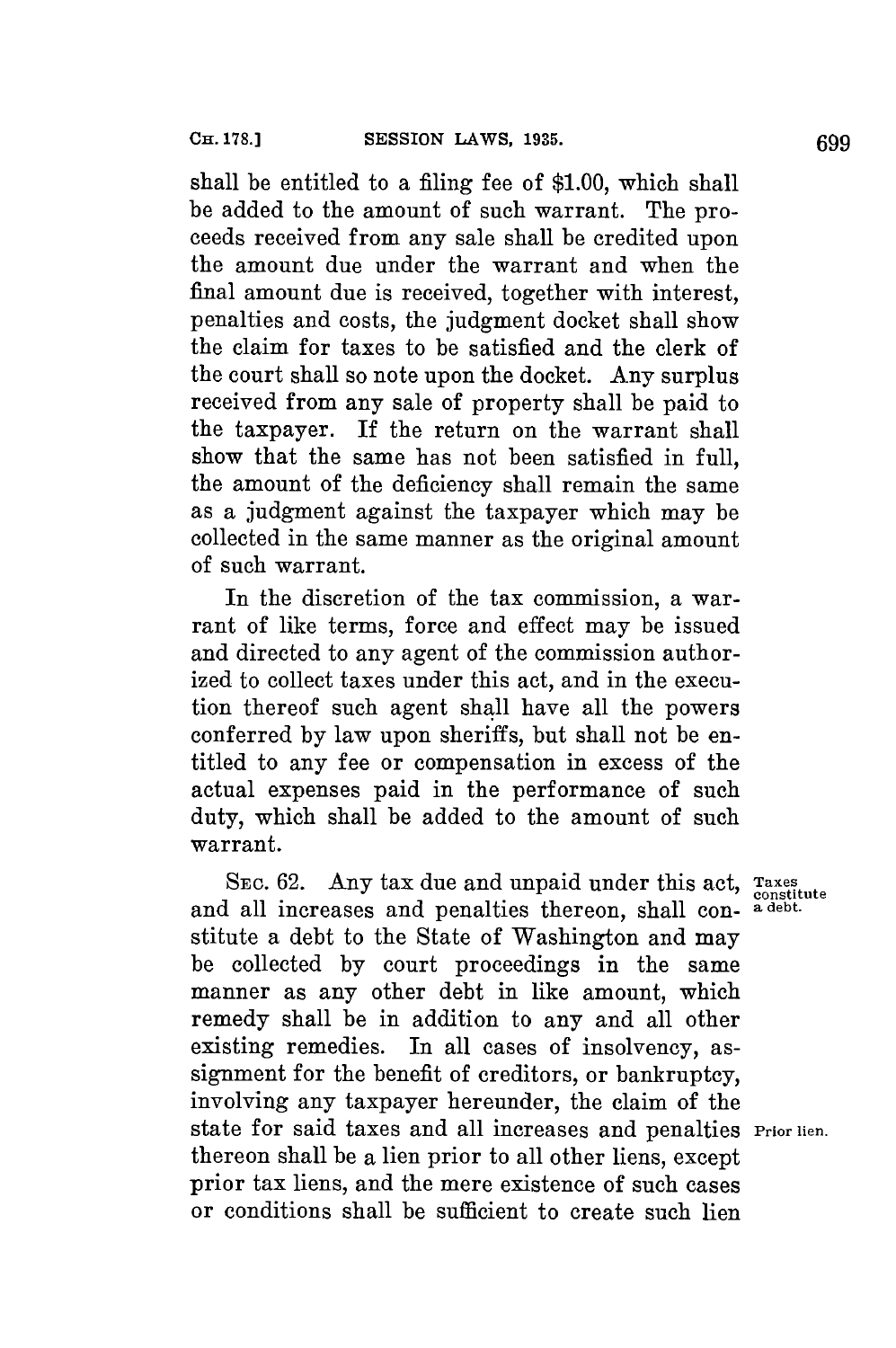without any prior or subsequent action **by** the state, and in all such cases it shall be the duty of all receivers, assignees or trustees to notify the tax commission of such receivership, assignment or bankruptcy within thirty days from the date of their appointment and qualification. Any receiver, assignee or trustee not giving the notification as provided **for** above shall become personally liable for the payment of said taxes and all increases and penalties thereon.

**Taxes by SEC. 63.** Taxes imposed **by** this act shall be in **this act** and additional addition to any and all other licenses, taxes and the other content of the state of any munitives. excises levied or imposed by the state or any municipal subdivision thereof.

**SEC.** 64. Any person required under this act to pay any tax, or required **by** law or regulations made under authority thereof to make a return, keep any record, or supply any information, for the purposes of the computation, assessment, or collection of any tax imposed **by** this act, who wilfully fails to pay such tax, make such return, keep such records, or supply such information at the time or times required by law or regulations, shall, in addition to other penalties provided by law, be guilty of a mis-**Msde-** other penalties provided **by** law, be guilty of a mis- **meanor.** demeanor, and upon conviction thereof, be fined not more than **\$500** or imprisoned for not more than six months, or both, together with the costs of prosecu-Violations by **tion.** Any person required under this act to collect, collectors; account for, and pay over any tax imposed by this evasion **account for, and pay over any tax imposed by this**<br>evasion **account for, and pay over any tax imposed by this** act, who wilfully fails to collect or truthfully account **for** and pay over such tax, and any person who wilfully attempts in any manner to evade or defeat any tax imposed **by** this act or the payment thereof, **Felony.** shall, in addition to other penalties provided **by** law, be guilty of a felony, and, upon conviction thereof, shall be fined not more than **\$5,000** or imprisoned **for** not more than three years in the state penitentiary, or both, together with the costs of prosecution. Any

**Violations by taxpayer.**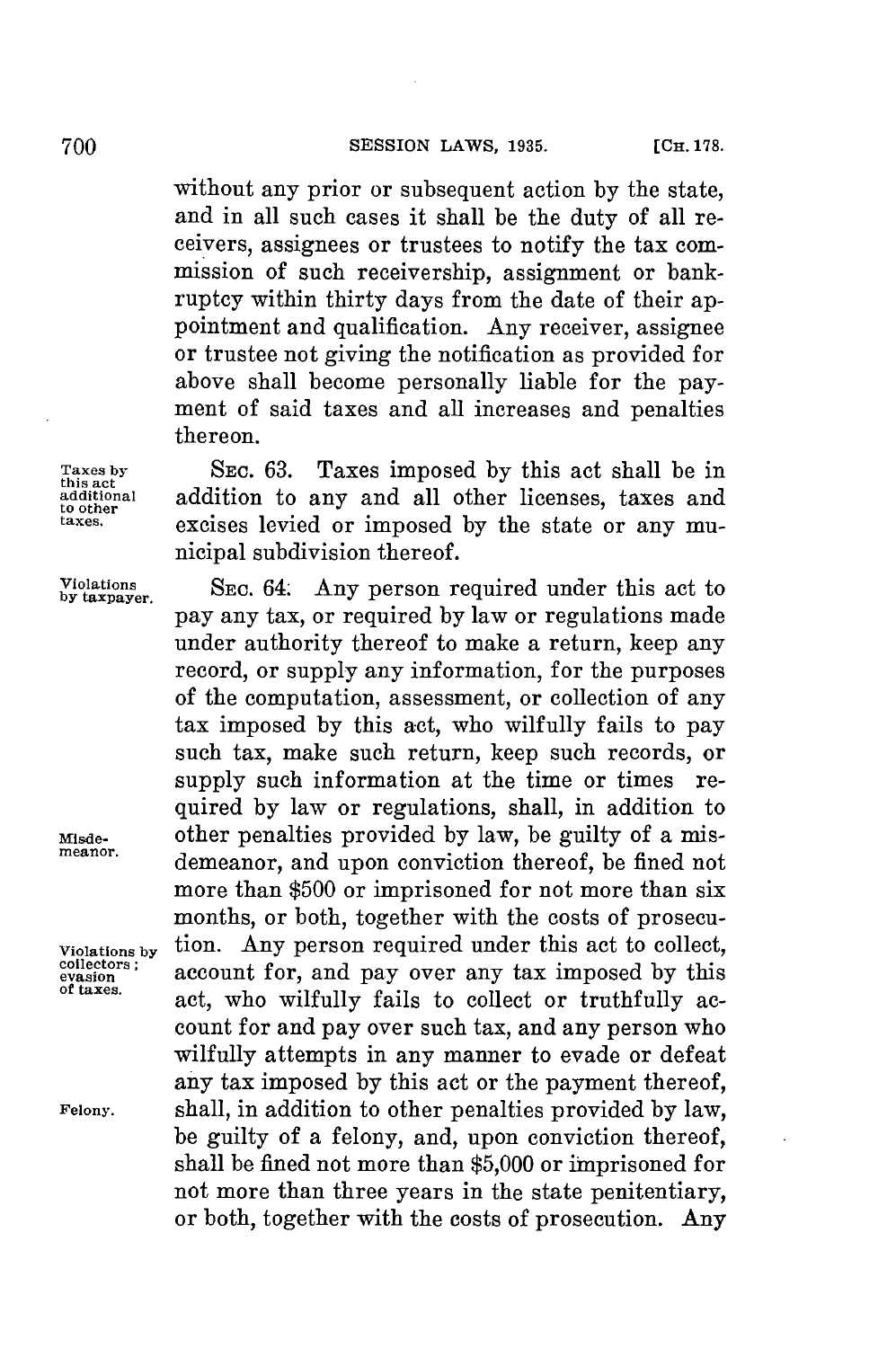person who wilfully aids or assists in, or procures, counsels, or advises, the preparation or presentation under, or in connection with any matter arising under, this act, of a false or fraudulent return, affidavit, claim, or document shall (whether or not such falsity or fraud is with the knowledge or consent of the person authorized or required to present such return, affidavit, claim or document) be guilty of a felony, and upon conviction thereof be fined not more than **\$5,000** or imprisoned for not more than three years in the state penitentiary, or both, together with the cost of prosecution. The term "per- **pefning,** son," as used in this section, includes a member or employee of a partnership.

SEC. 65. The administration of this act shall be **Administration** vested in and exercised by the tax commission which shall prescribe forms and rules of procedure in conformity with this act for the determination of the taxable status of any individual or fiduciary, **for** the making of returns and **for** the ascertainment, assessment and collection of taxes and penalties imposed hereunder. The tax commission may make and publish such rules and regulations, not inconsistent with this act, necessary in enforcing its provisions, which rules and regulations shall have the same force and effect as if specifically included herein, unless declared invalid **by** the judgment of a court of record not appealed from. It shall be the duty of the tax commission to exercise general supervision of the collection of taxes provided in this act, and, in the discharge of such duty, the tax commission may institute and prosecute such suits or proceedings in the courts of this state as may be necessary and proper, appearing therein for such purpose.

When recovery is had in any suit or proceeding against an officer, agent or employee of the tax commission for any act done **by** him or for the recovery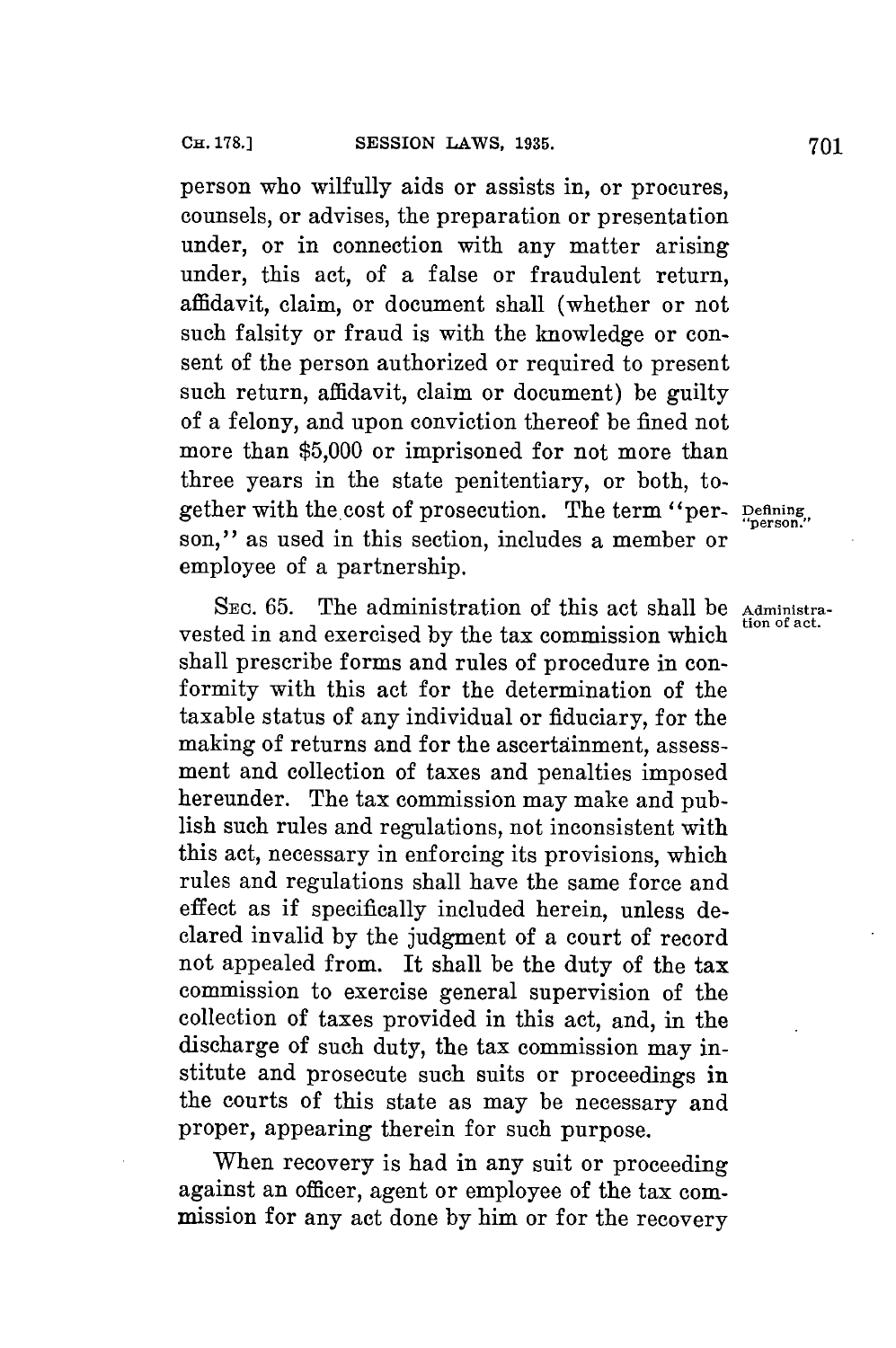of any money exacted **by** or paid to him and **by** him paid over to the tax commission, in the performance of his official duty, and the court certifies that there was probable cause for the act done **by** such officer, agent or employee, or that he acted under the direction of the tax commission or proper officer thereof, no execution shall issue against such officer, agent or employee, but the amount so recovered shall, upon final judgment, be paid **by** the tax commission as an expense of operation.

Receipts paid SEC. 66. The tax commission, on the next busi-<br>
into state<br> *iteasury*, ness day following the receipt of any nayments ness day following the receipt of any payments under this act, shall transmit the same to the state treasurer, taking his receipt therefor, and the state treasurer upon receiving taxes paid under this act shall deposit the same in the state treasury to the credit of the state general fund.

**reveal**<br>reveal<br>information

**Commission** SEC. 67. Except as hereinafter provided it shall reveal information be unlawful for the tax commission or any member, regarding<br>regarding<br>anytaxpayer, denuty, clerk, agent, employee or representative deputy, clerk, agent, employee or representative thereof or any other person to make known or reveal any facts or information contained in any return filed **by** any taxpayer pursuant to the provisions of this act or disclosed in any investigation or examination of the taxpayer's books and records made in connection with the administration of this act. The foregoing, however, shall not be construed to prohibit the tax commission or a member or employee **Exceptions.** thereof from: (a) giving such facts or information in evidence in any court action involving tax imposed under this act or involving a violation of the provisions of this act or involving another state department and the taxpayer, if such facts and information are relevant to the issues in such case; **(b)** giving such facts and information to the taxpayer or his duly authorized agent; (c) publishing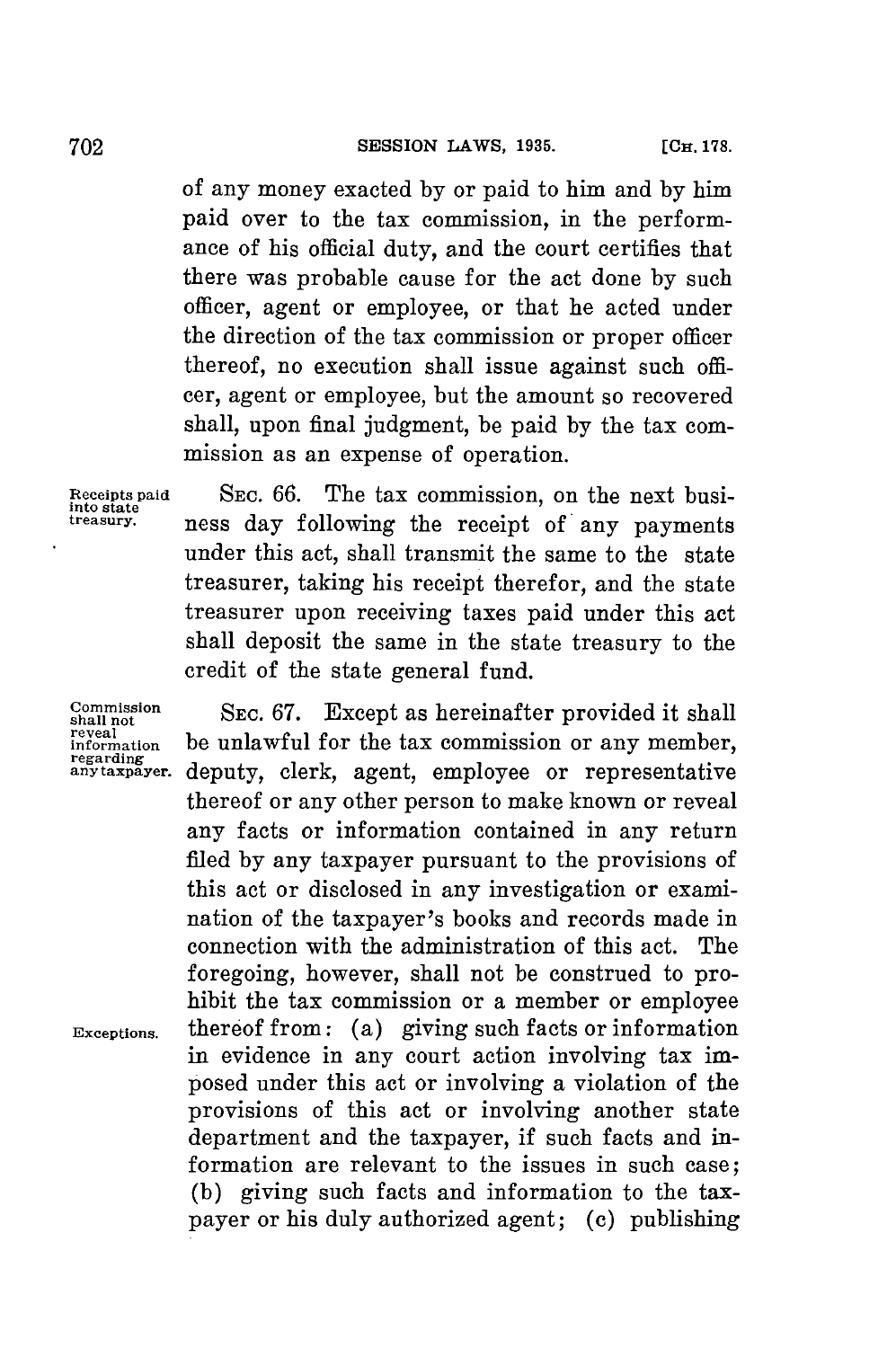statistics so classified as to prevent the identification of particular returns or reports or items thereof; **(d)** giving such facts or information, for official purposes only, to the governor, attorney general or to any committee or sub-committee of the legislature dealing with matters of taxation, revenue, trade, commerce, the control of industry or the professions; (e) permitting its records to be audited and examined **by** the proper state officer, his agents and employees; or **(f)** giving any such facts or information to the commissioner of internal revenue of the United States or to the proper officer of any state tax department, for official purposes, but only if the statutes of the United States or of such other state, as the case may be, grant substantially similar privileges to the proper officers of this state. Any person acquiring knowledge of such facts or information in **violation of** the course of his employment with the tax commission and any person acquiring knowledge of such facts and information as provided under **(d),** (e) and **(f),** above, who shall reveal or make known any such facts or information to another not entitled to knowledge of such facts or information under the provisions of this section, shall be punished **by** a fine of not exceeding **\$1,000** and, if the offender or person guilty of such violation be an officer or employee of the state, shall forfeit such office or employment and shall be incapable of holding any public office or employment in this state **for** a period of two years thereafter.

SEC. 68. There is hereby appropriated from the **Appropriation to** general fund, **for** the fiscal biennium, beginning **carry out provisions** April **1, 1935,** and ending March **31, 1937,** the sum of **of act.** one hundred twenty-five thousand **(\$125,000.00)** dollars, or so much thereof as shall be necessary to carry out the provisions of this act.